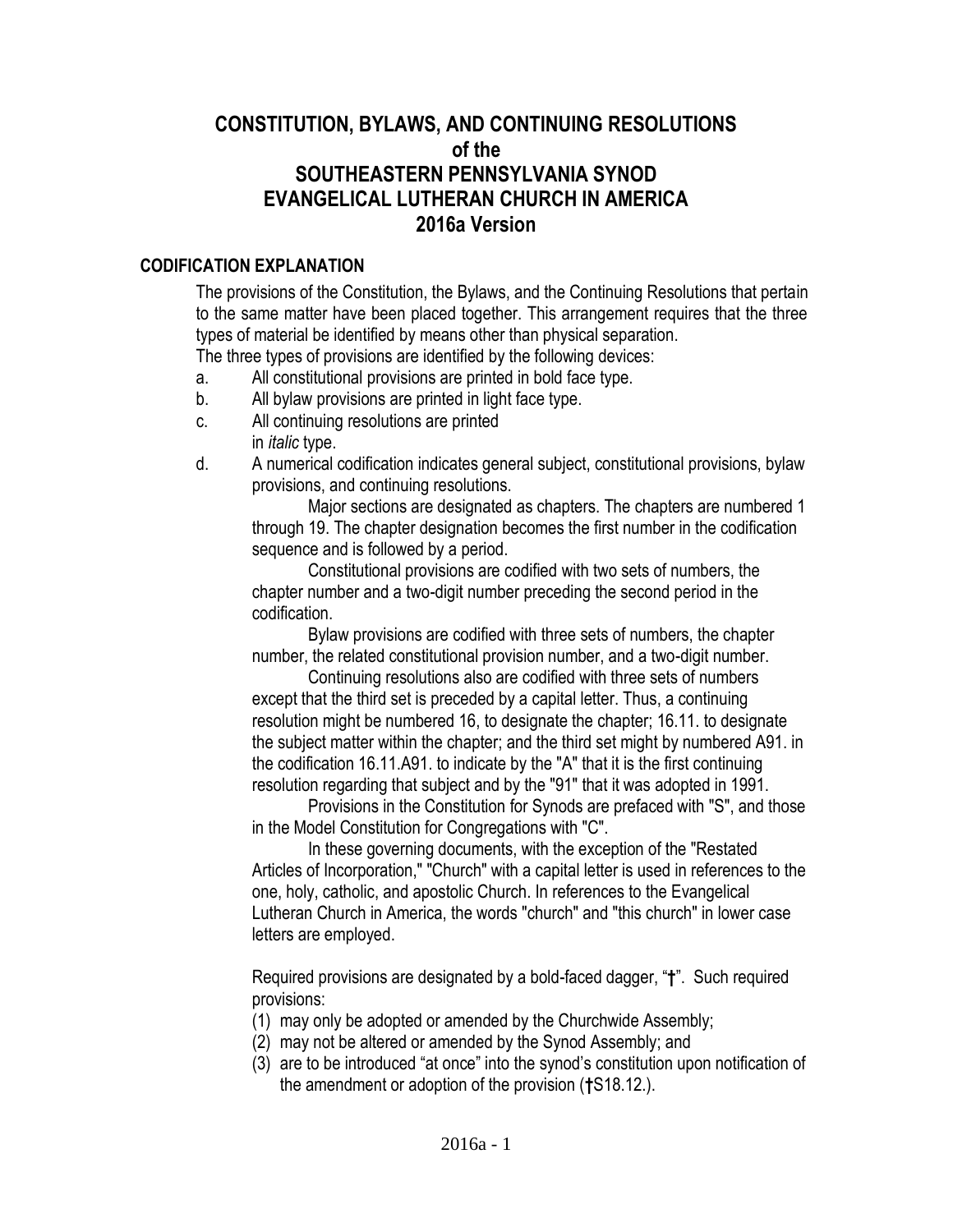#### **CONSTITUTION, BYLAWS AND CONTINUING RESOLUTIONS Southeastern Pennsylvania Synod -- ELCA**

**Chapter 1.**

#### **NAME AND INCORPORATION**

- **†S1.01. The name of this synod, as determined by the Churchwide Assembly, shall be the Southeastern Pennsylvania Synod of the Evangelical Lutheran Church in America hereafter designated as "this synod" or "the synod." †S1.02. For the purpose of this constitution and the accompanying bylaws, the**
- **Southeastern Pennsylvania Synod of the Evangelical Lutheran Church in America is hereafter designated as "this synod."**
- **†S1.11 This synod shall be incorporated.**
- **S1.12. Amendments to the articles of incorporation of this synod shall be submitted to the Church Council for ratification before filing.**
- **†S1.21. The seal of this synod is a cross and three entwined circles beside the cross. The name of this synod forms the circular outer edge of the seal.**

# **Chapter 2.**

## **STATUS**

- **†S2.01. This synod possesses the powers conferred upon it, and accepts the duties and responsibilities assigned to it, in the constitution, bylaws, and continuing resolutions of the Evangelical Lutheran Church in America, which are recognized as having governing force in the life of this synod.**
- **†S2.02. The name Evangelical Lutheran Church in America (ELCA or "this church") as used herein refers in general references to this whole church, including its three expressions – congregations, synods, and the churchwide organization. The name Evangelical Lutheran Church in America is also the name of the corporation of the churchwide organization to which specific references may be made herein.**
- **†S2.03 No provision of this constitution shall be inconsistent with the constitution and bylaws of this church.**

# **Chapter 3.**

**TERRITORY**

- **†S3.01. The territory of this synod, as determined by Churchwide Assembly, shall be the counties of Bucks, Chester, Delaware, Montgomery and Philadelphia in the Commonwealth of Pennsylvania.**
- **†S3.02. "Determined by the Churchwide Assembly," as stipulated by +S3.01., is understood to include the reported changes in synod relationship made by**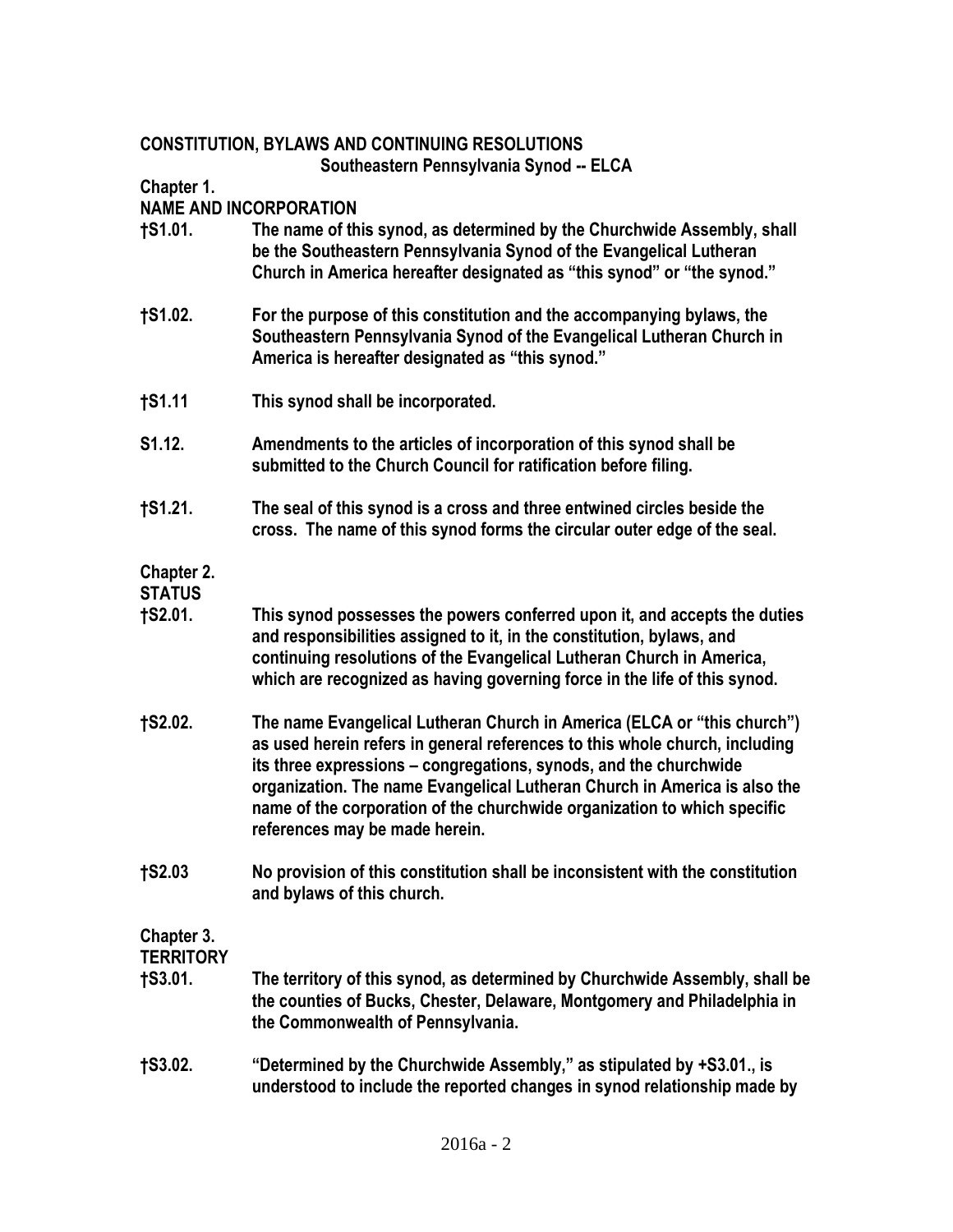**any congregation in a border area agreed under ELCA bylaws 10.01.11. and 10.02.02.**

#### **Chapter 4.**

**CONFESSION OF FAITH**

- **†S4.01. This synod confesses the Triune God, Father, Son and Holy Spirit.**
- **†S4.02. This synod confesses Jesus Christ as Lord and Savior and the Gospel as the power of God for the salvation of all who believe.**
	- **a) Jesus Christ is the Word of God incarnate, through whom everything was made and through whose life, death, and resurrection God fashions a new creation.**
	- **b) The proclamation of God's message to us as both Law and Gospel is the Word of God, revealing judgment and mercy through word and deed, beginning with the Word in creation, continuing in the history of Israel, and centering in all its fullness in the person and work of Jesus Christ.**
	- **c) The canonical Scriptures of the Old and New Testaments are the written Word of God, inspired by God's Spirit speaking through their authors, they record and announce God's revelation centering in Jesus Christ. Through them God's Spirit speaks to us to create and sustain Christian faith and fellowship for service in the world.**
- **†S4.03. This synod accepts the canonical Scriptures of the Old and New Testaments as the inspired Word of God and the authoritative source and norm of its proclamation, faith, and life.**
- **†S4.04. This synod accepts the Apostles', Nicene, and Athanasian Creeds as true declarations of the faith of this synod.**
- **†S4.05. This synod accepts the Unaltered Augsburg Confession as a true witness to the Gospel, acknowledging as one with it in faith and doctrine all churches that likewise accept the teachings of the Unaltered Augsburg Confession.**
- **†S4.06. This synod accepts the other confessional writings in the Book of Concord, namely, the Apology of the Augsburg Confession, the Smalcald Articles and the Treatise, the Small Catechism, the Large Catechism, and the Formula of Concord, as further valid interpretations of the faith of the Church.**
- **†S4.07. This synod confesses the Gospel, recorded in the Holy Scriptures and confessed in the ecumenical creeds and Lutheran confessional writings, as the power of God to create and sustain the Church for God's mission in the world.**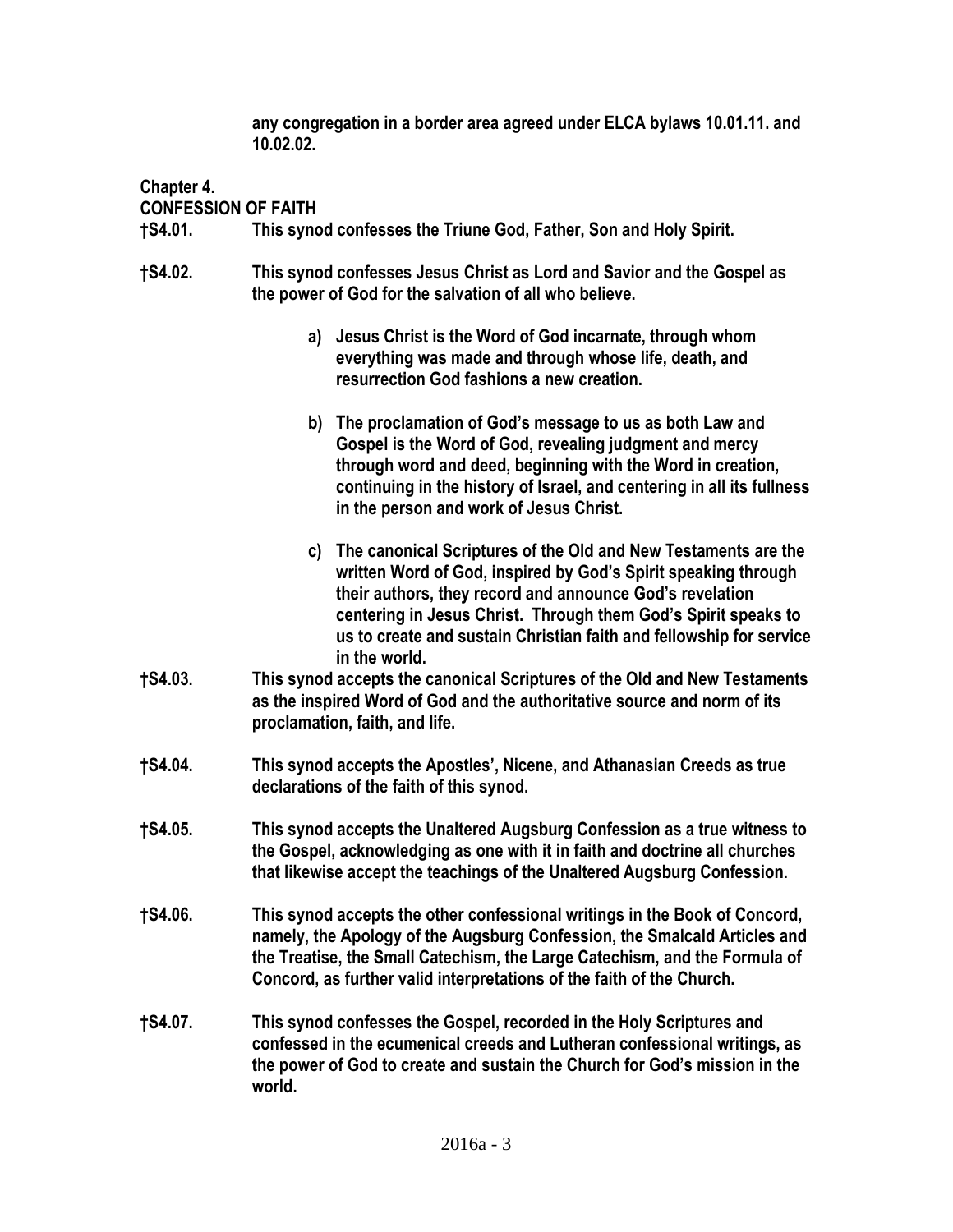# **Chapter 5**

**NATURE OF THE CHURCH**

- **†S5.01. All power in the Church belongs to our Lord Jesus Christ, its head. All actions of this synod are to be carried out under his rule and authority.**
- **†S5.02. The Church exists both as an inclusive fellowship and as local congregations gathered for worship and Christian service. Congregations find their fulfillment in the universal community of the Church, and the universal Church exists in and through congregations. This church, therefore, derives its character and powers both from the sanction and representation of its congregations from its inherent nature as an expression of the broader fellowship of the faithful. In length, it acknowledges itself to be in the historic continuity of the communion of saints, in breadth, it expresses the fellowship of believers and congregations in our day.**

## **STATEMENT OF PURPOSE**

- **†S6.01. The Church is a people created by God in Christ, empowered by the Holy Spirit, called and sent to bear witness to God's creative, redeeming, and sanctifying activity in the world.**
- **†S6.02. To participate in God's mission, this synod as a part of the Church shall:**

**a. Proclaim God's saving Gospel of justification by grace for Christ's sake through faith alone, according to the apostolic witness in the Holy Scripture, preserving and transmitting the Gospel faithfully to future generations.**

**b. Carry out Christ's Great Commission by reaching out to all people to bring them to faith in Christ and by doing all ministry with a global awareness consistent with the understanding of God as Creator, Redeemer, and Sanctifier of all.**

**c. Serve in response to God's love to meet human needs, caring for the sick and the aged, advocating dignity and justice for all people, working for peace and reconciliation among the nations, and standing with the poor and powerless, and committing itself to their needs.**

**d. Worship God in proclamation of the Word and administration of the sacraments and through lives of prayer, praise, thanksgiving, witness, and service.**

**e. Nurture its members in the Word of God so as to grow in faith and hope and love, to see daily life as the primary setting for the exercise of their Christian calling, and to use the gifts of the Spirit for their life together and for their calling in the world.**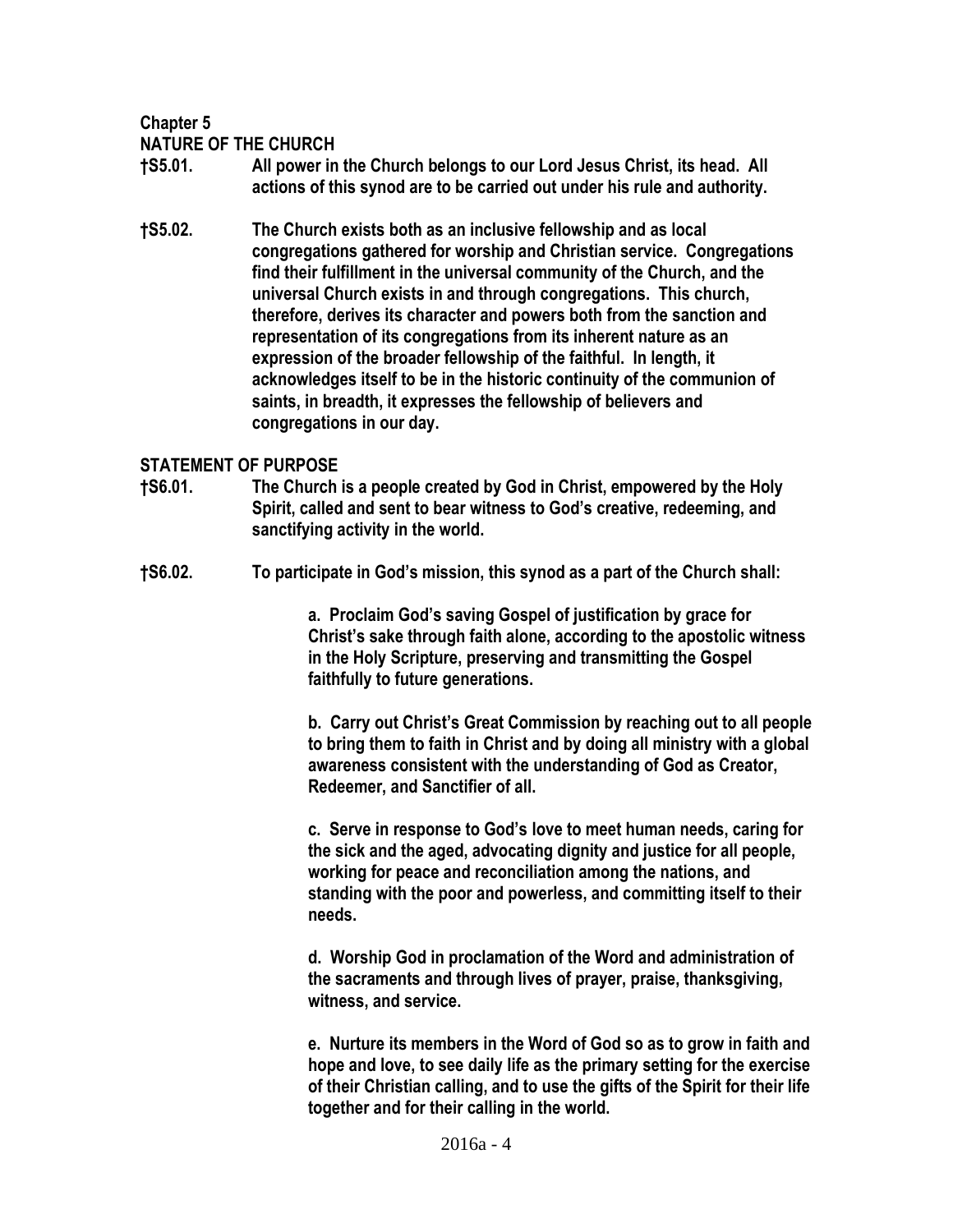**f. Manifest the unity given to the people of God by living together in the love of Christ and by joining with other Christians in prayer and action to express and preserve the unity which the Spirit gives.**

- **†S6.03. Each synod, in partnership with the churchwide organization, shall bear primary responsibility for the oversight of the life and mission of this church in its territory. In fulfillment of this role and consistent with policies and procedures of this church, the synod shall:**
	- **a. Provide for pastoral care of congregations and rostered leaders in the synod;**
	- **b. Plan for, facilitate, and nurture the mission of this church through congregations;**
	- **c. Strengthen interdependent relationships among congregations, synods, and the churchwide organization, and foster relationships with agencies and institutions affiliated with or related to this church as well as ecumenical partners.**
	- **d. Interpret the work of this church to congregations and to the public on the territory of the synod.**
- **†S6.03.01.** In providing for pastoral care of congregations and rostered leaders in the synod, the responsibilities of the synod include the following:
	- a. providing for pastoral care of congregations, ordained ministers, associates in ministry, deaconesses, and diaconal ministers in the synod, including:
		- 1) approving candidates for the ordained ministry in cooperation with the appropriate seminaries of this church, which may be done through multisynodical committees;
		- 2) authorizing ordinations and ordaining on behalf of this church;
		- 3) approving associates in ministry, deaconesses, and diaconal ministers, which may be done through multi-synodical committees;
		- 4) authorizing the commissioning of associates in ministry, the consecration of deaconesses, and the consecration of diaconal ministers of this church; and
		- 5) consulting in the calling process for ordained ministers, associates in ministry, deaconesses, and diaconal ministers.
	- b. providing for leadership recruitment, preparation, and support in accordance with churchwide standards and policies, including:
		- 1) nurturing and supporting congregations and lay leaders;
		- 2) seeking and recruiting qualified candidates for the rostered ministries of this church;
		- 3) making provision for pastoral care, call review, and guidance;
		- 4) encouraging and supporting persons on the rosters of this church in stewardship of their abilities, care of self, and pursuit of continuing education to undergird their effectiveness of service; and
		- 5) supporting recruitment of leaders for this church's colleges, universities, seminaries, and social ministry organizations.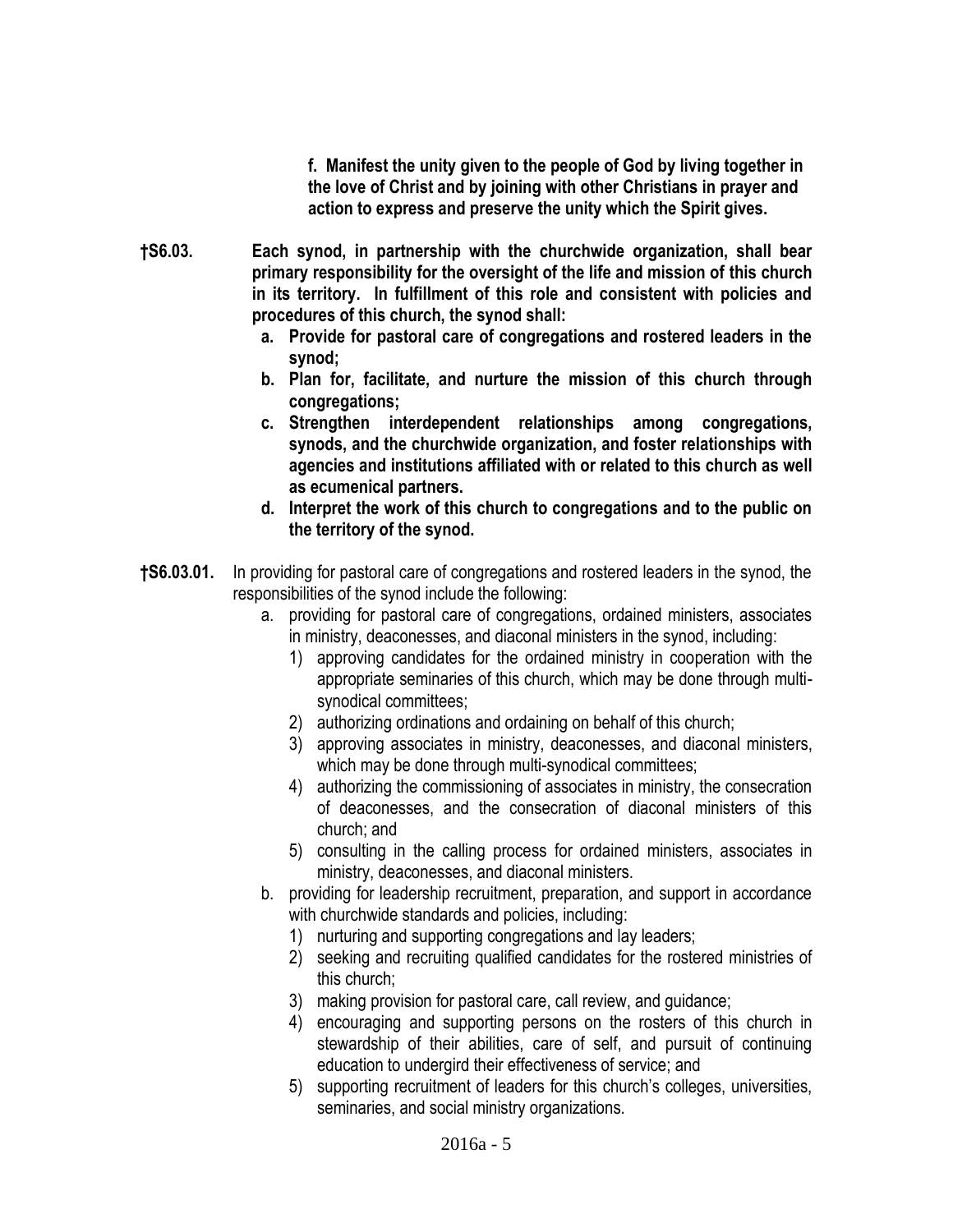- c. providing for discipline of congregations, ordained ministers, and persons on the official lay rosters; as well as for termination of call, appointment, adjudication, and appeals consistent with Chapter 20 of this constitution.
- d. providing for archives in conjunction with other synods.
- **†S6.03.02.** In planning for, facilitating, and nurturing the mission of this church through congregations, the responsibilities of the synod include the following:
	- a. developing of new ministries, redevelopment of existing ministries, and support and assistance in the conclusion, if necessary, of a particular ministry;
	- b. leading and encouraging of congregations in their evangelism efforts;
	- c. assisting members of its congregations in carrying out their ministries in the world;
	- d. encouraging congregations to respond to human need, work for justice and peace, care for the sick and the suffering, and participate responsibly in society;
	- e. providing resources for congregational life;
	- f. grouping congregations in conferences, clusters, coalitions, or other area subdivisions for mission purposes.
- **†S6.03.03.** In strengthening interdependent relationships among congregations, synods, and the churchwide organization, and in fostering relationships with agencies and institutions affiliated with or related to this church as well as with ecumenical partners, the responsibilities of the synod include the following:
	- a. promoting interdependent relationships among congregations, synods, and the churchwide organization, and entering into partnership with other synods in the region;
	- b. fostering organizations for youth, women, and men, and organizations for language or ethnic communities;
	- c. developing relationships with social ministry organizations and ministries, participating in their mission planning, and providing partnership funding;
	- d. supporting relationships with and providing partnership funding on behalf of colleges, universities, and campus ministries;
	- e. maintaining relationships with and providing partnership funding on behalf of seminaries and continuing education centers;
	- f. fostering supporting relationships with camps and other outdoor ministries;
	- g. fostering supporting relationships with preschools, elementary schools, and secondary schools operated by congregations of the synod;
	- h. fostering relationships with ecumenical and global partners;
	- i. cooperating with other synods and the churchwide organization in creating, using, and supporting regions to carry out those functions of the synod which can best be done cooperatively with other synods and the churchwide organization.
- **†S6.03.04.** In interpreting the work of this church on the territory of the synod, the responsibilities of the synod include the following: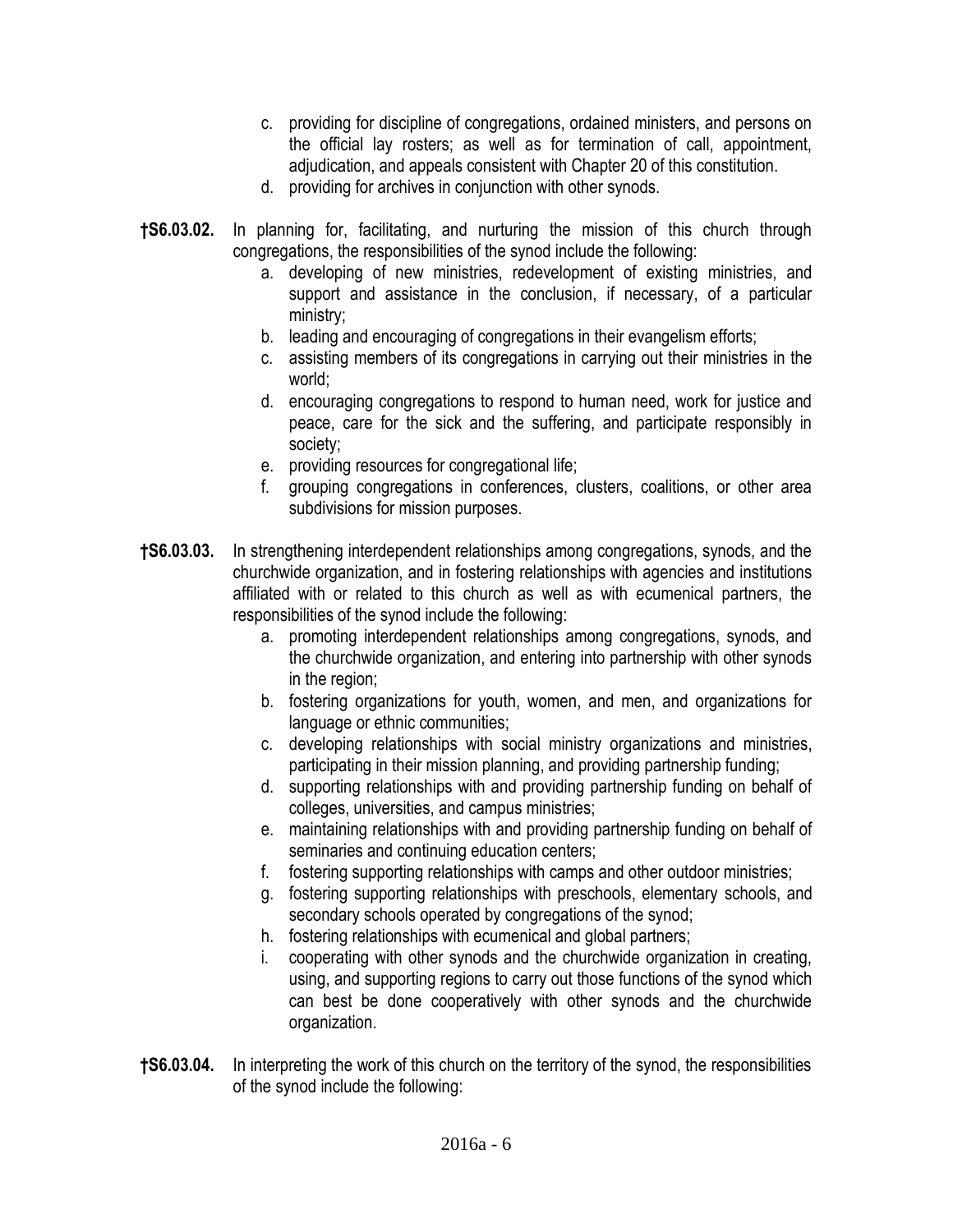- a. encouraging financial support for the work of this church by individuals and congregations;
- b. participating in churchwide programs;
- c. interpreting social statements in a manner consistent with the interpretation given by the churchwide unit or office which assisted in the development of the statement, and suggestion of social study issues;
- d. providing ecumenical guidance and encouragement.
- **S6.03.11.** The synod shall encourage the development and support of educational and social ministries according to the provisions of the ELCA.
- **S6.03.12** The synod shall relate to Muhlenberg College through financial contributions and election of board members. The synod shall relate to Gettysburg College through election of a board member.
- **S6.03.13.** The synod shall relate to Lutheran Theological Seminary at Philadelphia and to Lutheran Theological Seminary at Gettysburg through financial support and election of board members.
- **S6.03.14** The synod shall encourage support of all social ministry organizations on its territory, which are affiliated by the Division for Social Ministry Organizations of the ELCA. The synod shall serve the function of a corporate member for: Artman Lutheran Home Lutheran Children and Family Services of Eastern Pennsylvania Lutheran Home at Germantown Lutheran Housing and Development Corporation Lutheran Retirement Homes, Inc. Lutheran Social Mission Society of Philadelphia The Mary J. Drexel Home as long as these social ministry organizations are affiliated with the synod.
- **S6.03.15** The synod shall relate to the Eastern Pennsylvania Lutheran Camp Corporation through financial support and appointment or election of board members.
- **S6.03.16.** The synod shall relate to the Lutheran Campus Ministry of Southeast Pennsylvania, incorporated through financial support and appointment or election of board members.
- **S6.03.17.** The synod shall relate to the Lutheran Archives Center at Philadelphia through financial support and appointment by the bishop of an archivist who shall represent the synod on the board of the Lutheran Archives Center at Philadelphia.
- **†S6.04. Except as otherwise provided in this constitution and bylaws, the Synod Council shall establish processes that will ensure that at least 60% of the members of the synod assemblies, councils, committees, boards, and other organizational units shall be laypersons; and that, as nearly as possible, 50% of the lay members of assemblies, councils, committees, boards, or**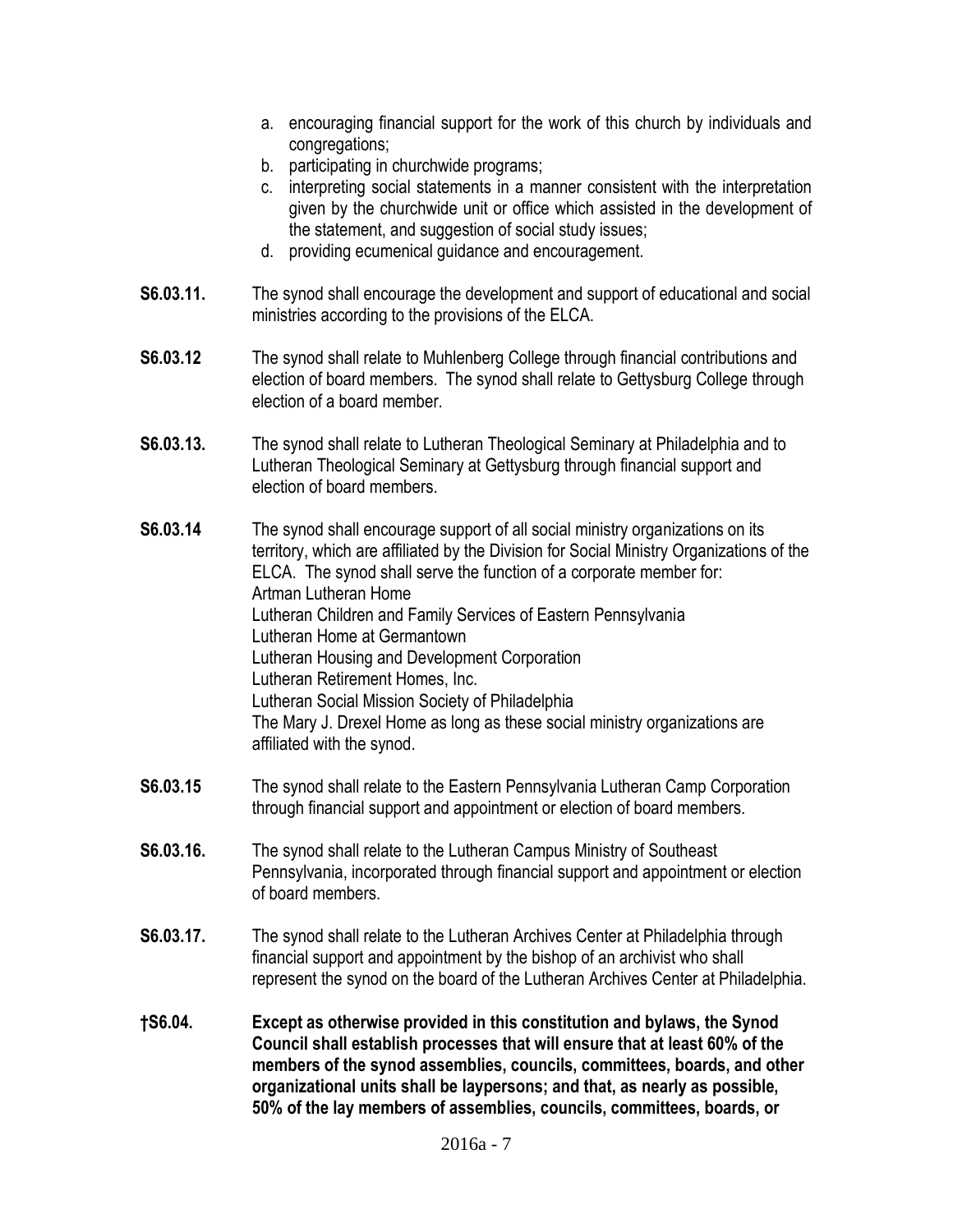**other organizational units shall be female and 50% shall be male; and that, where possible, the representation of ordained ministers shall be both male and female. This synod shall establish processes that will enable it to reach a minimum goal that 10% of its assemblies, councils, committees, boards, or other organizational units be persons of color and/or persons whose primary language is other than English.**

- **†S6.04.A01.** *It is the goal of this synod that 10% of the membership of synod assemblies, councils, committees, boards and/or other organizational units be persons of color and/or persons whose primary language is other than English.*
- **†S6.04.B09.** *It is the goal of this synod that at least 10 percent of the voting members of the Synod Assembly, Synod Council, committees, and organizational units of this synod be youth and young adults. The Synod Council shall establish a plan for implementing this goal. For purposes of the constitution, bylaws, and continuing resolutions of this synod, the term "youth" means a voting member of a congregation who has not reached the age of 18 at the time of election or appointment for service. The term "young adult" means a voting member of a congregation between the ages of 18 and 30 at the time of election or appointment for service.*
- **S6.04.C02.** *It is the additional intention of this synod to increase from 10% to 20% the representation of persons of color and/or persons whose primary language is other than English who serve on the above mentioned synodical bodies.*
- **S6.04.D10.** *The Synod Assembly shall elect two Synod Council youth representatives, one female and one male, and two Synod Council young adult representatives, one female and one male. At least one of the youth and young adult representatives shall be a person of color and/or person whose primary language is other than English. The terms of the two youth representatives shall be two years and staggered so that one of the terms expires every year. The youth representatives may serve two consecutive terms if eligible. The terms of the young adult representatives shall be three years. The young adult representatives may serve two consecutive terms if eligible. Those nominated for the youth and young adult representative positions and not elected shall be added to the nominees for the Synod Council "at large" positions.*
- **S6.04.E10.** *The synod's Lutheran Youth Organization may appoint or elect a non-voting Synod Council representative if desired.*
- **†S6.05. Each assembly, council, committee, board, commission, task force, or other body of this synod or any synodical units shall be conclusively presumed to have been properly constituted, and neither the method of selection nor the composition of any such assembly, council, committee, board, commission, task force, or other body may be challenged in a court of law by any person or be used as the basis of challenge in court of law to the validity or effect of**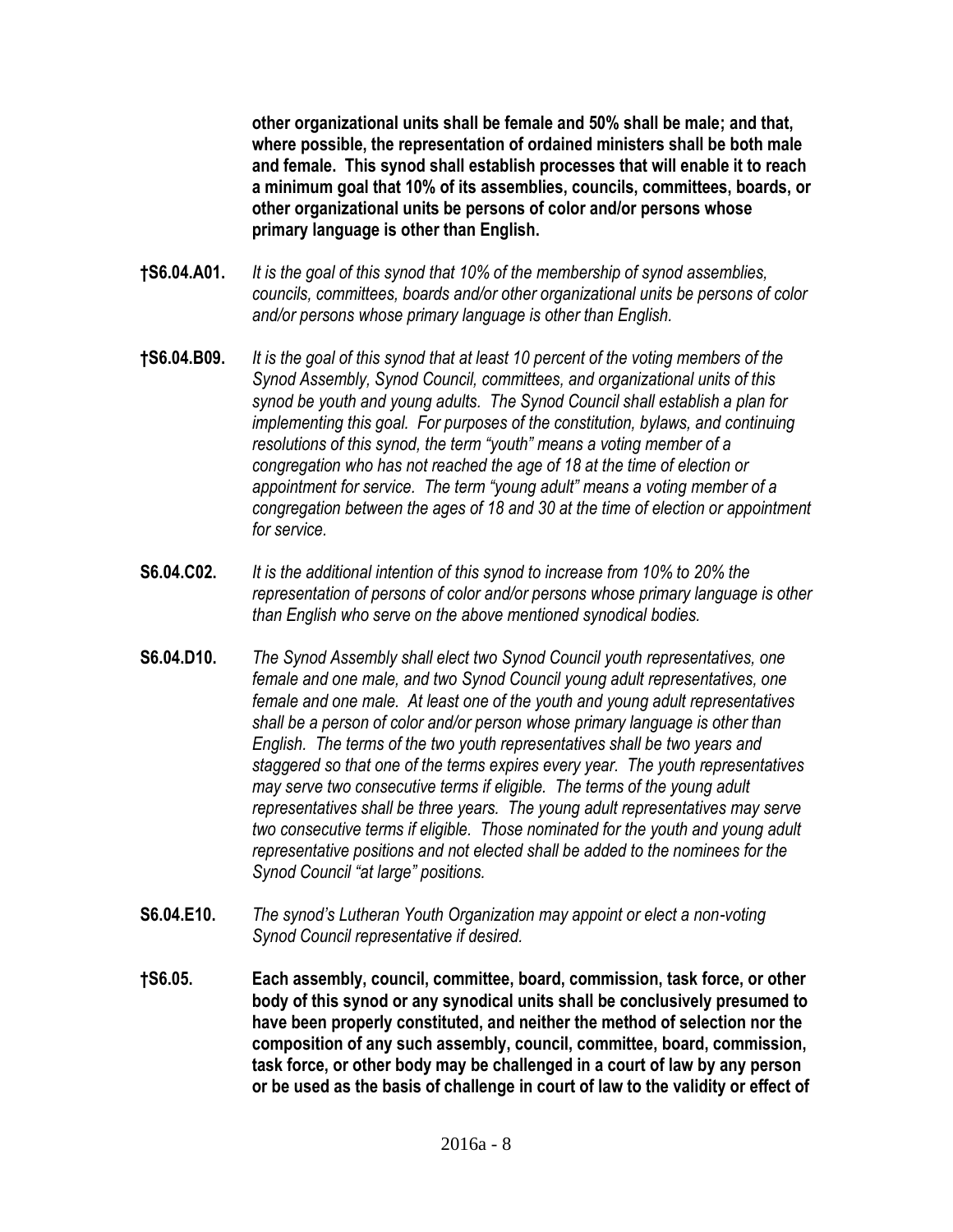**any action taken or authorized by any such assembly, council, committee, board, commission, task force, or other body.**

**†S6.06 References herein to the nature of the relationship between the three expressions of this church – congregations, synods, and the churchwide organization – as being interdependent or as being in a partnership relationship describe the mutual responsibility of these expressions in God's mission and the fulfillment of the purposes of this church as described in this chapter, and do not imply or describe the creation of partnerships, co-ventures, agencies, or other legal relationships recognized in civil law.**

# **Chapter 7**

## **SYNOD ASSEMBLY**

- **†S7.01. This synod shall have Synod Assembly, which shall be its highest legislative authority. The powers of the Synod Assembly are limited only by the provisions in the Articles of Incorporation, this constitution and bylaws, the assembly's own resolutions, and the constitution and bylaws of the Evangelical Lutheran Church in America.**
- **†S7.11. A regular meeting of the Synod Assembly shall be held at least biennially.**
- **S7.11.10.** A regular meeting of the Synod Assembly shall be held annually.
- **S7.12. Special meetings of the Synod Assembly may be called by the bishop with the consent of the Synod Council, and shall be called by the bishop at the request of one-fifth of the voting members of the Synod Assembly.**

**a. The notice of each special meeting shall define the purpose for which it is to be held. The scope of actions to be taken at such a special meeting shall be limited to the subject matter(s) described in the notice.**

**b. If the special meeting of the Synod Assembly is for the purpose of electing a successor bishop because of death, resignation, or inability to serve, the special meeting shall be called by the Synod Council after consultation with the presiding bishop of the Evangelical Lutheran Church in America.**

- **S7.13. Notice of the time and place of all meetings of the Synod Assembly shall be given by the secretary of this synod.**
- **S7.13.10.** Notice of the time and place of the regular meeting or of an adjourned meeting of the Synod Assembly shall be sent by the secretary not less than four weeks preceding the meeting. Notice of the time and place of a special meeting shall be sent by the secretary not less than two weeks preceding the meeting.
- **S7.14 One-half of members of the Synod Assembly shall constitute a quorum.**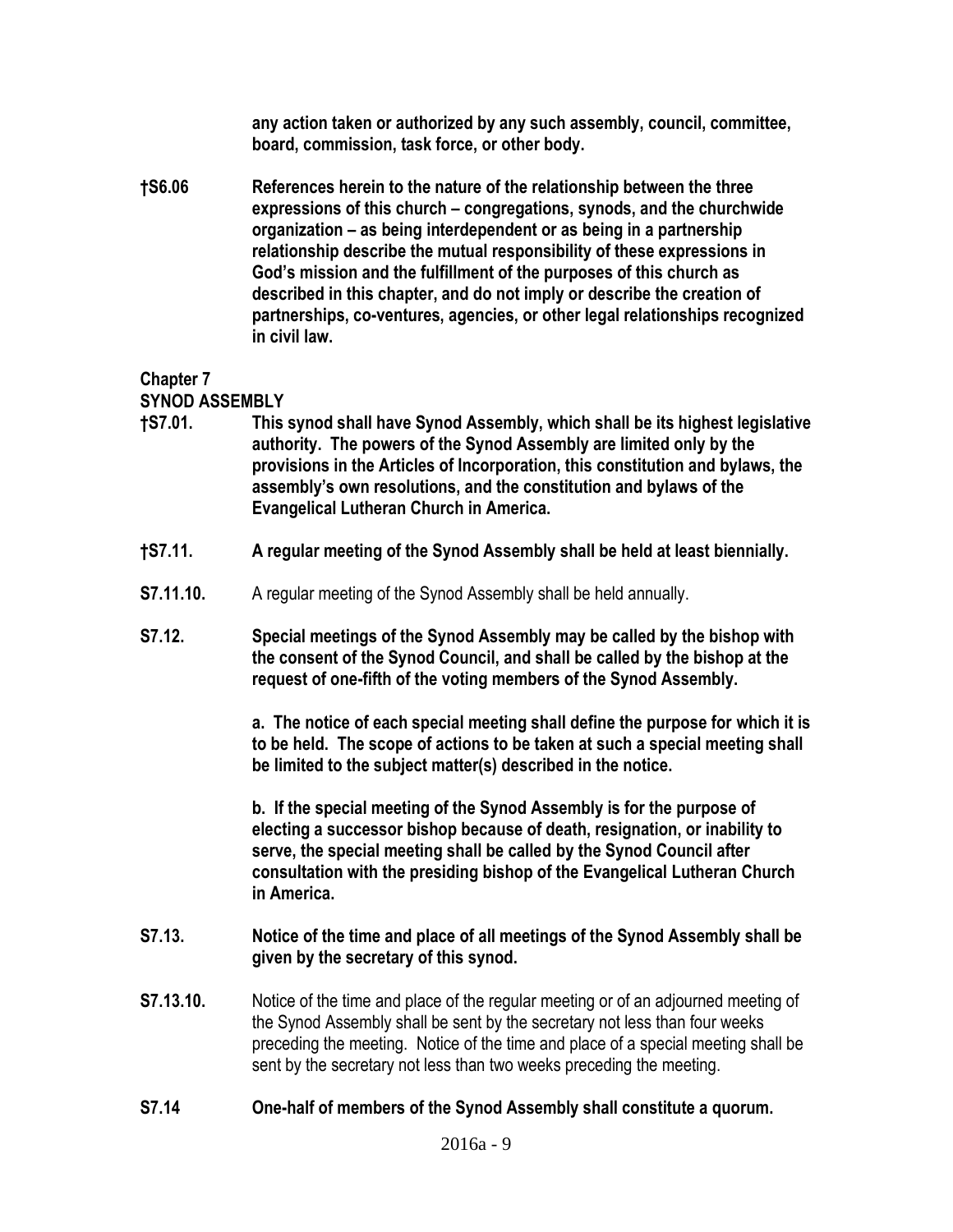**†S7.21. The membership of the Synod Assembly, of which at least 60 percent of the voting membership shall be composed of lay persons, shall be constituted as follows:**

> **a. All ordained ministers under call on the roster of this synod in attendance at the Synod Assembly shall be voting members.**

**b. All associates in ministry, deaconesses of the Evangelical Lutheran Church in America, and diaconal ministers, under call, on the official lay rosters of this synod shall have both voice and vote as lay voting members in the Synod Assembly, in addition to the voting membership of lay members of congregations provided in item †S7.21.c.**

**c. A minimum of one lay member elected by each congregation with fewer than 175 baptized members and a minimum of two lay members elected by each congregation with 175 or more baptized members related to this synod, normally one of whom shall be male and one of whom shall be female, shall be voting members. The Synod Council shall establish a formula to provide additional lay representation from congregations on the basis of the number of baptized members in the congregation. The Synod Council shall seek to ensure that, as nearly as possible, 50 percent of the lay members of the assembly shall be female and 50 percent shall be male. Additional members from each congregation normally shall be equally divided between male and female.**

- **d. Voting membership shall include the officers of this synod.**
- **†S7.21.01.** Voting members shall begin serving with the opening of a regular Synod Assembly and shall continue serving until voting members are seated at the next regular Synod Assembly.
- **S7.21.11** In addition to the congregation's election of voting member(s) of the Synod Assembly as established by S7.21.c, each congregation may elect one additional voting member of the Synod Assembly who shall be a voting member of the congregation up to the age of 25.
- **S7.22. Retired ordained ministers on the roster of the synod in attendance at the synod Assembly may serve as voting members of this synod consistent with 7.21 above, and as specified in the bylaws.**
- **S7.22.10.** Retired ordained ministers, retired associates in ministry, retired deaconesses, and retired diaconal ministers who have indicated to the bishop their willingness and availability to serve in the synod and whose intent meets with the concurrence of the bishop shall be permitted to vote at meetings of the Synod Assembly.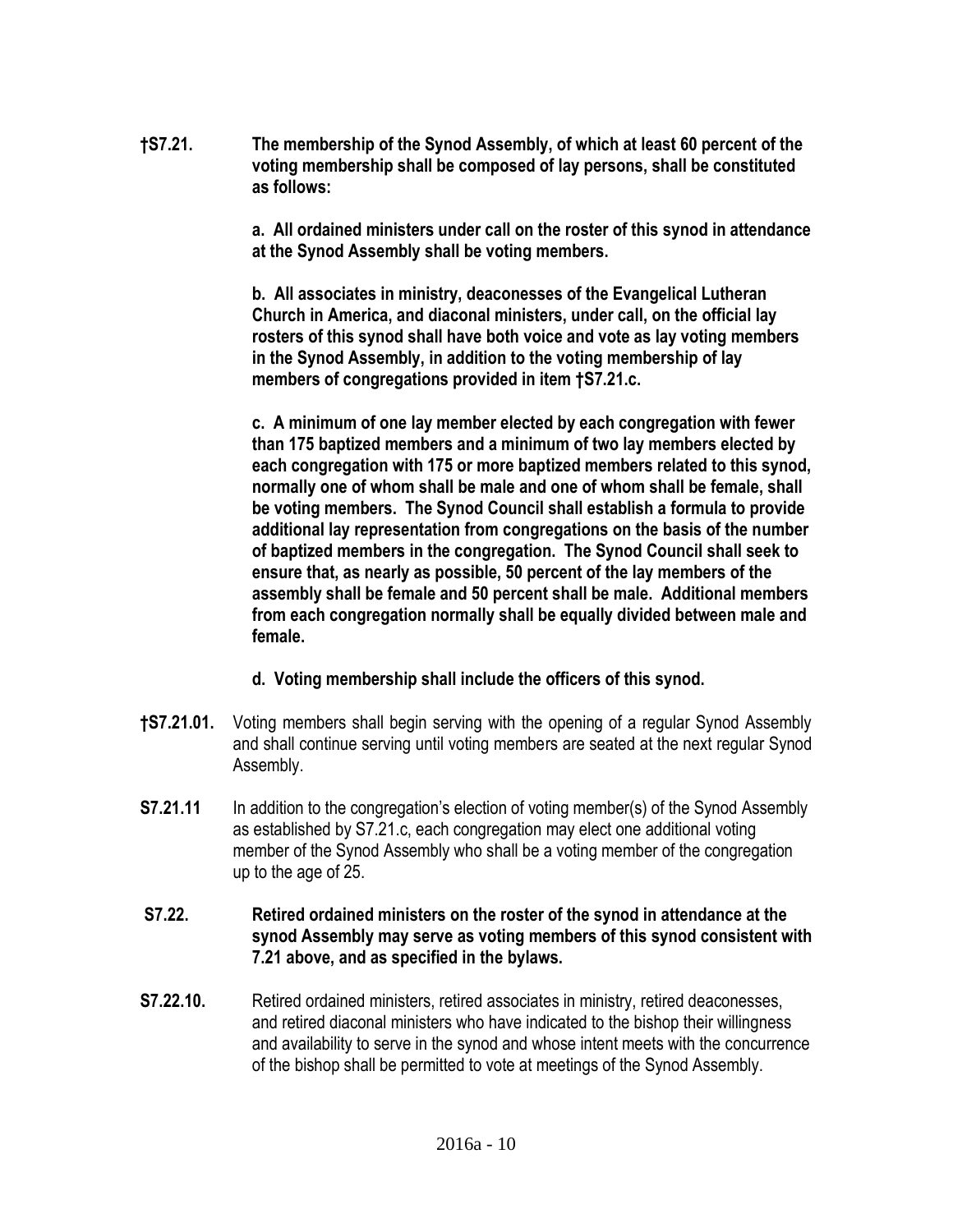- **S7.22.11** In establishing a formula pursuant to Chapter 7.21.c of the Constitution, the number of retired ordained ministers permitted to vote at meetings of the Synod Assembly shall be a factor in determining the number of additional lay representatives necessary to comprise at least 60% of the membership of the Synod Assembly.
- **S7.23. The presiding bishop of the Evangelical Lutheran Church in America and such other official representatives of this church as may be designated from time to time by the Church Council shall have voice but not vote in the meetings of the Synod Assembly. Like privileges shall be accorded to those additional persons whom the Synod Assembly or Synod Council shall from time to time designate.**
- **S7.24. Ordained ministers under call, or on leave from call but available for call, as determined by the Office of the Bishop, on the roster of this synod shall remain as members of the Synod Assembly so long as they remain under call, or on leave from call but available for call, as determined by the Office of the Bishop, and so long as their names appear on the roster of ordained ministers of this synod. Associates in ministry, deaconesses of the Evangelical Lutheran Church in America, and diaconal ministers of this church serving under call, or on leave from but available for call, as determined by the Office of the Bishop, on the roster of this synod shall remain as members of the Synod Assembly so long as they remain under call, or on leave from call but available for call, as determined by the Office of the Bishop, and so long as their names appear on the official lay roster of this synod. Lay members of this Synod Assembly representing congregations shall continue as such until replaced by the election of new members or until they have been disqualified by termination of membership. Normally, congregations will hold elections prior to each regular meeting of the Synod Assembly.**
- **†S7.25. Except as otherwise provided in this constitution or in the** *Constitution, Bylaws, and Continuing Resolutions of the Evangelical Lutheran Church in America***, each voting member of the Synod Assembly shall be a voting member of a congregation of this synod.**
- **S7.26. This synod may establish processes through the Synod Council that permit representatives of congregations under development and authorized worshiping communities of the synod, which have been authorized under ELCA bylaw 10.02.03., to serve as voting members of the Synod Assembly, consistent with +S7.21. Authorized worshiping communities, acknowledged under criteria, policies, and procedures approved by the Church Council of the Evangelical Lutheran Church in America, shall accept and adhere to the Confession of Faith and Statement of Purpose of this church, shall be served by leadership under the criteria of this church, and shall be subject to the discipline of this church.**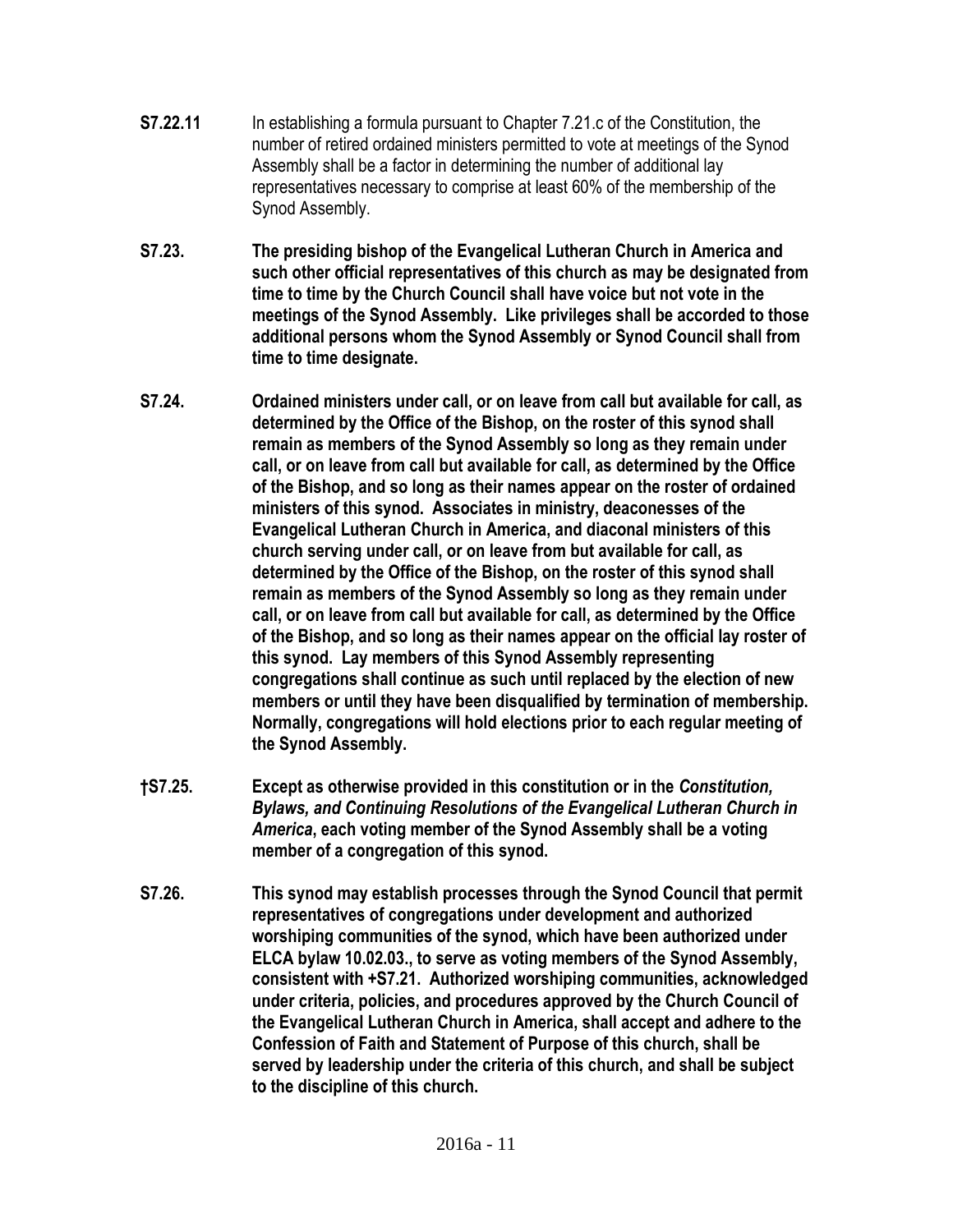- **S7.27. This synod may establish processes through the Synod Council to grant an ordained minister from a church body with which a relationship of full communion has been declared and established by the Churchwide Assembly of the Evangelical Lutheran Church in America the privilege of both voice and vote in the Synod Assembly during the period of that ordained minister's service in a congregation of this church.**
- **S7.28 Duly elected voting members of the Synod Council who are not otherwise voting members of the Synod Assembly under +S7.21. shall be granted the privilege of both voice and vote as members of the Synod Assembly.**
- **S7.29 All ordained ministers, on leave from call but available for call, as determined by the Office of the Bishop, on the roster of this synod in attendance at the Synod Assembly shall be voting members. All associates in ministry, deaconesses of the Evangelical Lutheran Church in America, and diaconal ministers, on leave from call but available for call, as determined by the Office of the Bishop, on the official lay rosters of this synod shall have both voice and vote as lay voting members in the Synod Assembly, in addition to the voting membership of lay members of congregations as provided in item S7.21.c.**
- **†S7.31. Proxy and absentee voting shall not be permitted in the transaction of any business of this synod.**
- **S7.32. Robert's Rules of Order, latest edition, shall govern parliamentary procedure of the Synod Assembly, unless otherwise ordered by the assembly.**
- **S7.32.10.** At any time during a meeting, the Synod Assembly may resolve to go into executive session, in which case only the voting body shall be present.
- **S7.32.A01** *The Synod Assembly shall be governed by the following Rules of Procedure:*
	- *1. Rule Regarding Distribution*

*The distribution of any materials that do not come to the Assembly through regular reports, synod committees, agencies, institutions, or Synod Council must be approved by the Committee on Reference and Counsel. Therefore, no materials may be distributed to the Assembly without the prior approval of Reference and Counsel.*

*2. Rule Regarding Resolutions Not Meeting the Deadline for Reference and Counsel*

*The assembly, by a two-thirds vote, may grant permission for consideration of a resolution that a voting member wishes to bring to the floor, but which has not met the imposed deadline of the Reference and Counsel Committee.*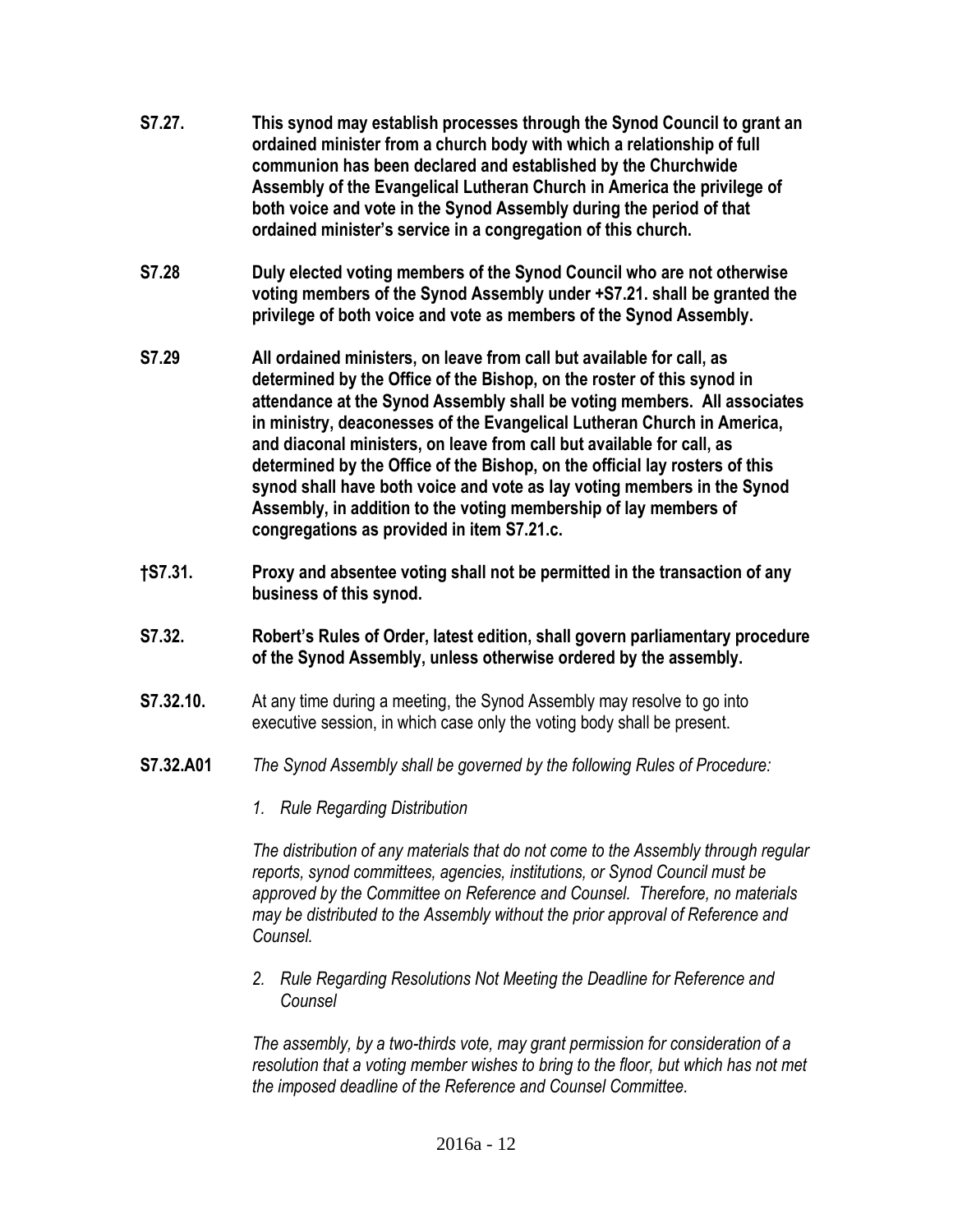- *3. Rules Regarding Floor Nominations*
	- *a. For all positions to be elected at this assembly, nominations from the floor shall be made at the time of the first report of the Nominating Committee during the first business session of the Synod Assembly. After the nominations have been closed no further nominations shall be accepted.*
	- *b. As nominations are made from the floor, the nominator must present a typed or printed biography to the synod secretary on the special form provided immediately after the report of the Nominating Committee.*
	- *c. In accordance with +S6.04 of the Synod Constitution, at least 10% of the representation on the Synod Council, ELCA Assembly voting membership, and other elected boards is required to be persons of color and/or persons whose primary language is other than English. In the event such representation is not accomplished through normal voting procedures, the nominated person of color or whose primary language is other than English and who has the next highest number of votes shall supersede the elected individual with the least number of votes.*
- *4. Rules for Dealing with Memorials and/or Resolutions Submitted to the Committee on Reference and Counsel*
	- *(1) The deadline for submitting memorials and/or resolutions to the Committee on Reference and Counsel shall be one month before the opening of the Synod Assembly.*
	- *(2) The Committee on Reference and Counsel shall publish all memorials and/or resolutions, submitted by the deadline, at the synod website no later than two weeks before the opening of the Synod Assembly.*
	- *(3) The Committee on Reference and Counsel shall make available to Synod Assembly voting members when they register at the Synod Assembly hard copies of all memorials and/or resolutions, submitted to the committee by the deadline, and the committee's recommendations.*
- **S7.33. "Ex-officio" as used herein means membership with full rights of voice and vote unless otherwise expressly limited.**

#### **Chapter 8 OFFICERS**

- **†S8.01. The officers of this synod shall be a bishop, a vice-president, a secretary, and a treasurer.**
- **S8.10. Bishop**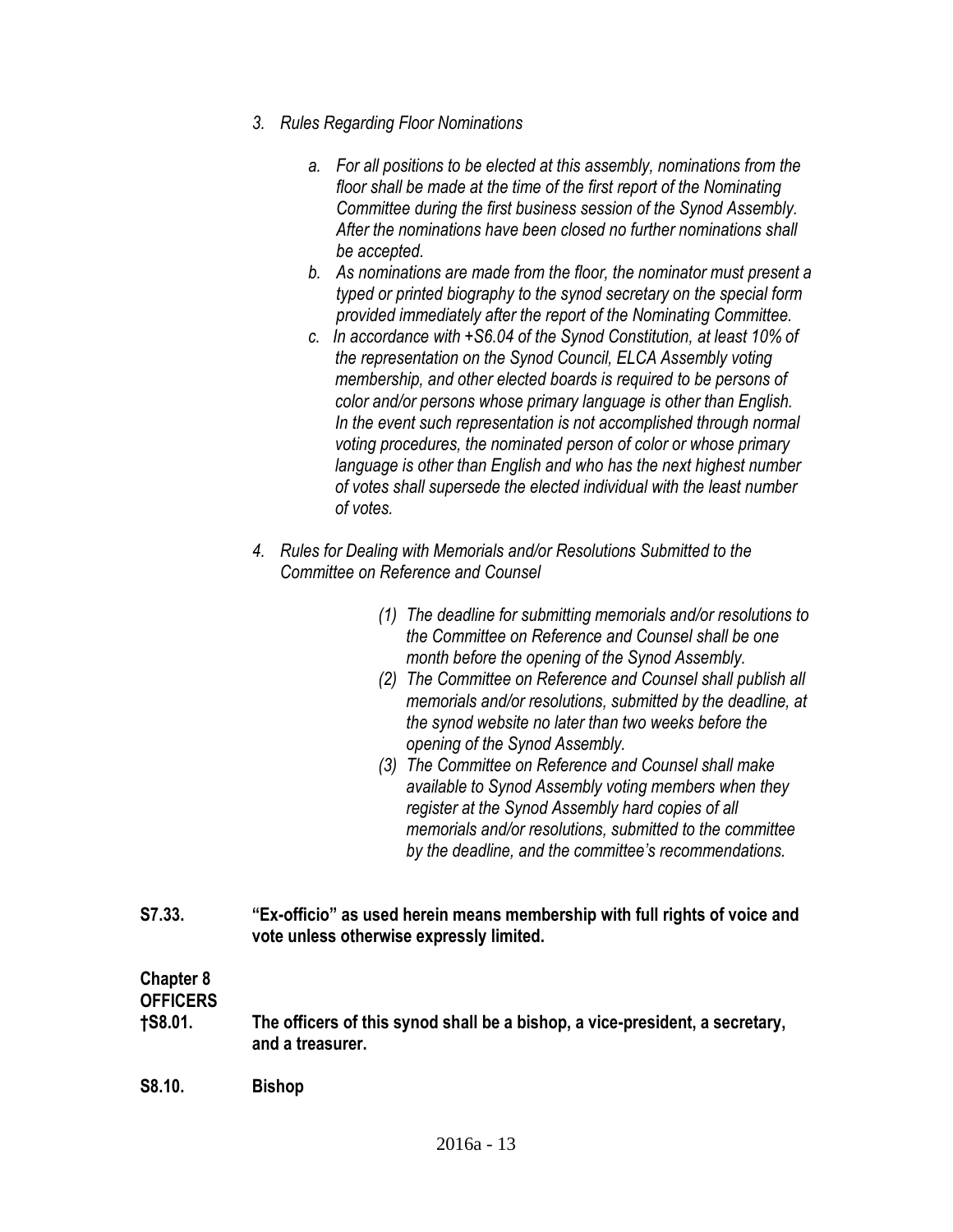- **†S.8.11. The bishop shall be elected by the Synod Assembly. The bishop shall be a pastor who is an ordained minister of the Evangelical Lutheran Church in America.**
- **†S8.12. As this synod's pastor, the bishop shall be an ordained minister of Word and Sacrament who shall:**

**a. Preach, teach, and administer the sacraments in accord with the Confession of Faith of this church.**

**b. Have primary responsibility for the ministry of Word and Sacrament in this synod and its congregations, providing pastoral care and leadership for this synod, its congregations, its ordained ministers, and its other rostered leaders.**

**c. Exercise solely this church's power to ordain (or provide for the ordination by another synodical bishop of) approved candidates who have received and accepted a properly issued, duly attested letter of call for the office of ordained ministry (and as provided in the bylaws of the Evangelical Lutheran Church in America):**

**d. Commission (or provide for the commissioning of) approved candidates who have received and accepted a properly issued, duly attested letter of call for service as associates in ministry; consecrate (or provide for the consecration of) approved candidates who have received and accepted a properly issued, duly attested letter of call for service as deaconesses; and consecrate (or provide for the consecration of) approved candidates who have received and accepted a properly issued, duly attested letter of call for service as diaconal ministers of this church.**

**e. Attest letters of call for persons called to serve congregations in the synod, letters of call for persons called by the Synod Council, and letters of call for persons on the rosters of this synod called by the Church Council.**

**f. Install (or provide for the installation of):**

- **1) the pastors of all congregations in this synod;**
- **2) ordained ministers called to extraparish service within this synod; and**
- **3) persons serving in the other rostered ministries within this synod.**
- **g. Exercise leadership in the mission of this church and in so doing:**
	- **1) Interpret and advocate the mission and theology of the whole church.**
	- **2) Lead in fostering support for and commitment to the mission of this**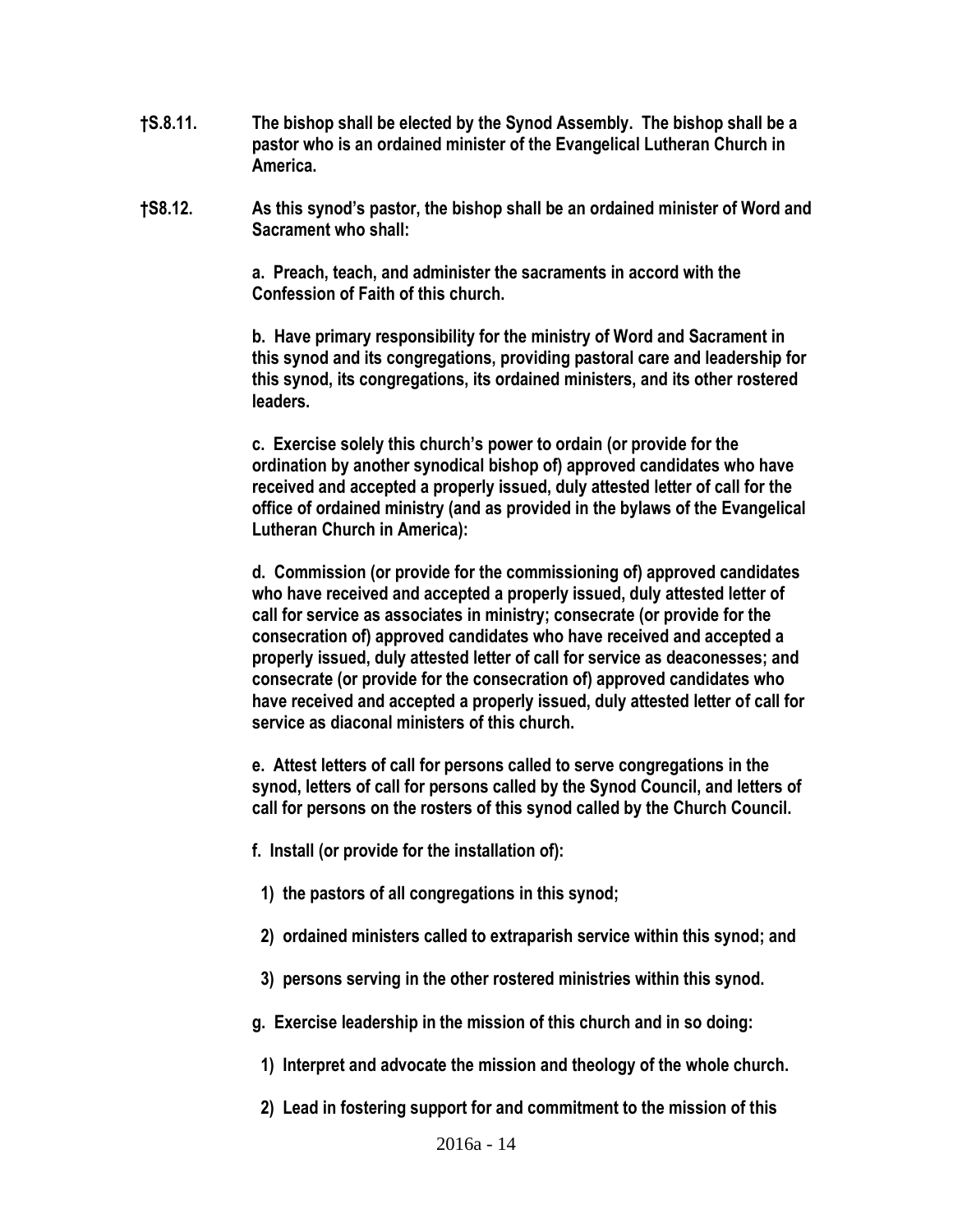**church within this synod;**

 **3) Coordinate the use of the resources available to this synod as it seeks to promote the health of this church's life and witness in the areas served by this synod;**

 **4) Submit a report to each regular meeting of the Synod Assembly concerning this synod's life and work; and**

 **5) Advise and counsel this synod's related institutions and organizations.**

**h. Practice leadership in strengthening the unity of the Church and in so doing:**

 **1) Exercise oversight of the preaching, teaching, and administration of the sacraments within this synod in accord with the Confession of Faith in this church;**

 **2) Be responsible for administering the constitutionally established processes for the resolution of controversies and for the discipline of ordained ministers, other rostered leaders, and congregations of this synod;**

 **3) Be the chief ecumenical officer of this synod;**

 **4) Consult regularly with other synodical bishops and Conference Bishops;**

 **5) Foster awareness of other churches throughout the Lutheran world communion and, where appropriate, engage in contact with leaders of those churches;**

 **6) Cultivate communion in faith and mission with appropriate Christian judicatory leaders functioning within the territory of this synod; and**

 **7) Be ex-officio a member of the Churchwide Assembly.**

**i. Oversee and administer the work of this synod and in so doing:**

 **1) Serve as the president of the synod corporation and be the chief executive and administrative officer of this synod, who is authorized and empowered, in the name of this synod, to sign deeds or other instruments and to affix the seal of this synod;**

 **2) Preside at all meeting of the Synod Assembly and provide for the preparation of the agenda for the Synod Assembly, Synod Council and the council's Executive Committee;**

 **3) Ensure that the constitution and bylaws of the synod and of the**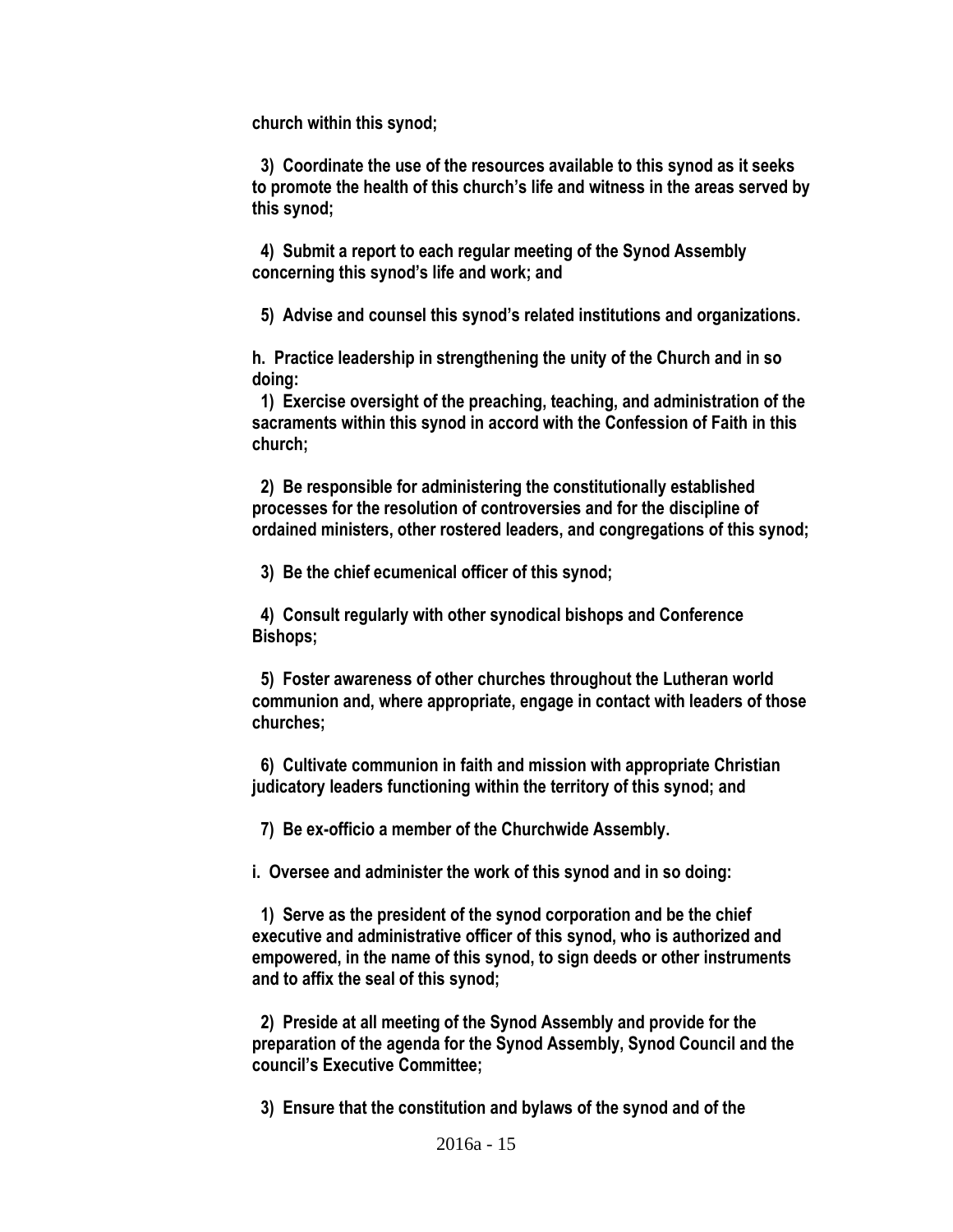**churchwide organization are duly observed within this synod, and that the actions of the synod in conformity therewith are carried into effect;**

 **4) Exercise supervision over the work of the other officers;**

 **5) Coordinate the work of all synodical staff members;**

 **6) Appoint all committees for which provision is not otherwise made.**

 **7) Be a member of all committees and any other organizational units of this synod, except as otherwise provided in this constitution.**

 **8) Provide for preparation and maintenance of synodical rosters containing:**

 **a) the names and addresses of all ordained ministers of this synod and a record of the calls under which they are serving or the date on which they become retired or disabled; and**

 **b) the names and addresses of all other rostered persons of this synod and a record of the positions to which they have been called or the date on which they become retired or disabled;**

 **9) Annually bring to the attention of the Synod Council the names of all rostered persons on leave from call or engaged in approved graduate study in conformity with the constitution, bylaws, and continuing resolutions of this church and pursuant to prior action of this synod through the Synod Council;**

 **10) Provide for prompt reporting to the secretary of this church of:**

 **a) addition to and subtractions from the rosters of this synod and the register of congregations.**

 **b) the issuance of certificates of transfer for rostered persons in good standing who have received and accepted a properly issued, duly attested, regular letter of call under the jurisdiction of another synod; and**

 **c) the entrance of the names of such persons for whom proper certificates of transfer have been received;**

 **11) Provide for preparation and maintenance of a register of the congregations of this synod and the names of the laypersons who have been elected to represent them; and**

 **12) Appoint a statistician of the synod, who shall secure the parochial**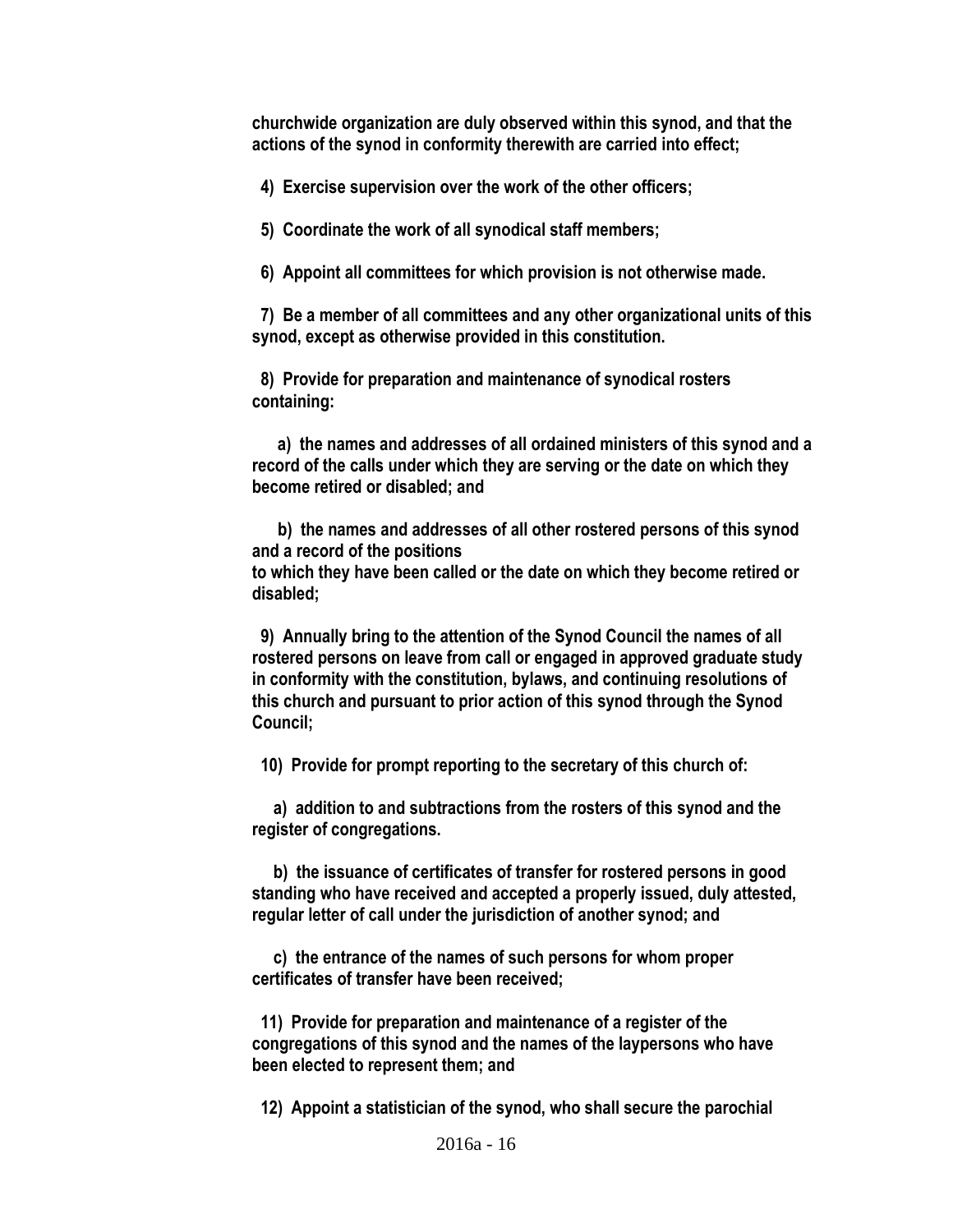**reports of the congregations, and make the reports available to the secretary of this church for collation, analysis, and distribution of the statistical summaries to this synod and the other synods of this church.**

- **†S8.13.** The synodical bishop may appoint an attorney, admitted to the bar within the territory of the synod or the state where the synod is located, to be Synod Attorney. The appointment must be approved by the Synod Council and reported to the Synod Assembly and to the ELCA secretary. The appointment continues until resignation or until a successor is appointed. The Synod Attorney provides legal advice and counsel to the synodical officers and the Synod Council. The Synod Attorney is expected to be familiar with the governing documents and policies of the synod and, as necessary, to attend meetings of the Synod Council. The Synod Attorney serves without salary but may be retained and compensated for specific legal services requested by the synod.
- **S8.14. The bishop may have such assistants as this synod shall from time to time authorize.**
- **†S8.15. The presiding bishop of this church, or the appointee of the presiding bishop, shall install into office, in accord with the policy and approved rite of this church, each newly elected synodical bishop.**
- **†S8.16 Conflicts of Interest**
- **†S8.16.01** The following procedures shall govern matters of potential conflicts of interest for synodical bishops:
	- a. Whenever a synodical bishop determines that a matter of the kind described in +S8.16.01.b. may require his or her determination or action with respect to a related individual as defined in +S8.16.01.c., the synodical bishop shall withdraw from personal involvement in such matter and shall so notify the presiding bishop. The presiding bishop shall then appoint another synodical bishop from the same region to handle the matter to conclusion. In dealing with such matter, the appointed bishop shall exercise all of the functions and authority to the same extent as if the appointed bishop were the elected bishop of the withdrawing bishop's synod.
	- b. Matters include any proceedings under Chapter 20, proceedings under provision 7.46. of the *Constitution, Bylaws, and Continuing Resolutions of the Evangelical Lutheran Church in America* (+S14.13), candidacy, reinstatement, and similar matters where determinations or actions by the synodical bishop could change, limit, restrict, approve, authorize, or deny the related individual's ministry on one of the official rosters of this church.
	- c. A related individual is one who, with respect to the synodical bishop, is a spouse, parent, son, daughter, sibling, uncle, aunt, niece, nephew, grandparent, grandchild, including corresponding members of blended families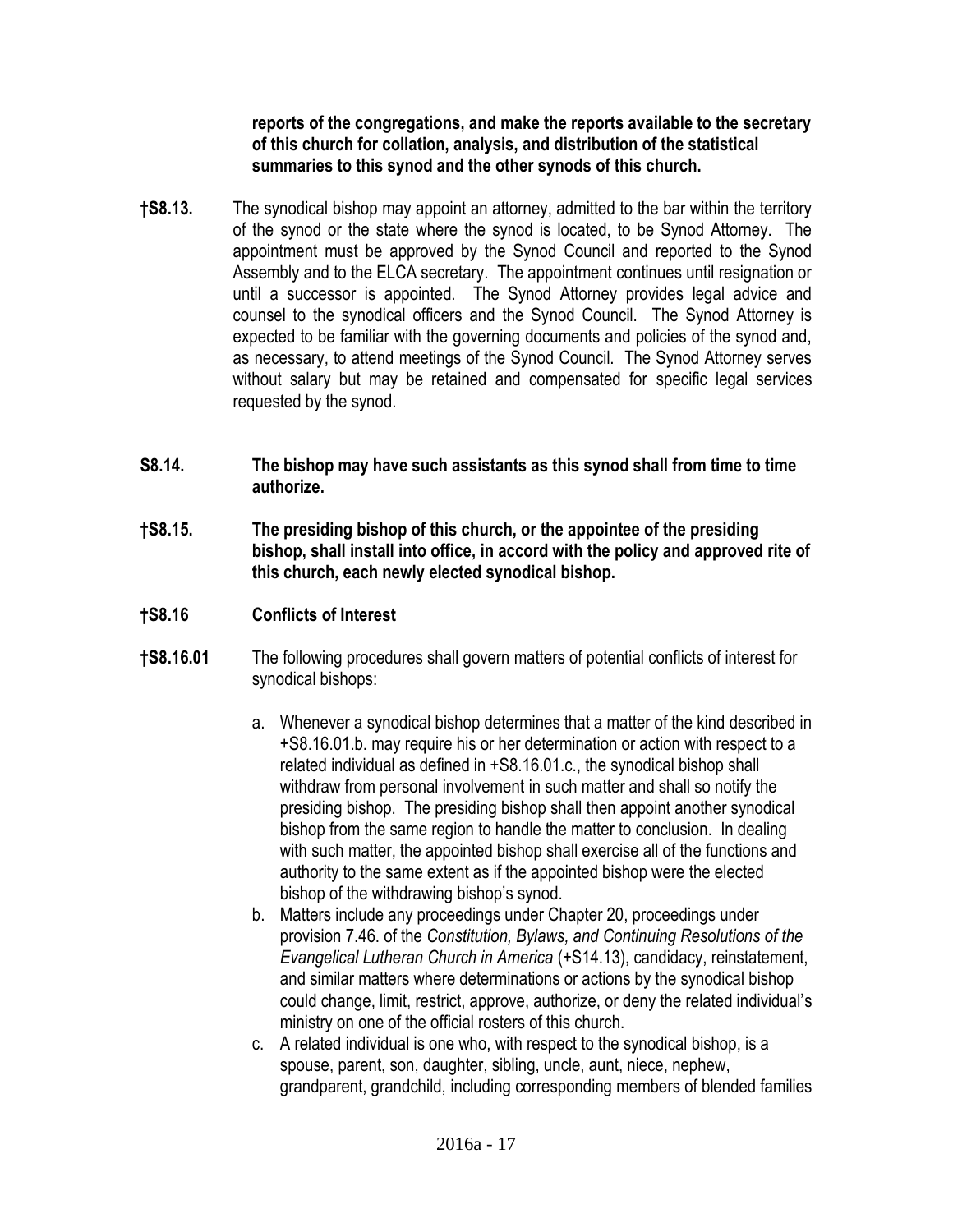and or in-laws (parent, son, daughter, or sibling of a spouse, spouse of a sibling, or the parent or sibling of the spouse of a sibling.)

# **S8.20. Vice-president**

- **†S8.21. The vice-president shall be elected by the Synod Assembly, the vicepresident shall be a layperson. The vice-president shall be a voting member of a congregation of this synod. The vice-president shall not receive a salary for the performance of the duties of the office.**
- **S8.21.01.** The vice president may serve no more than three terms consecutively.
- **S8.22. The vice-president shall chair the Synod Council.**
- **S8.22.01** The vice-president shall be an ex-oficio voting member from the Synod to the Churchwide Assembly. In the event that the vice-president is unable to attend the Churchwide Assembly an additional nominee for the appropriate lay panel shall be made by the Nominating Committee.
- **S8.23. In the event of the death, resignation, or disability of the bishop, the vicepresident, after consultation with the presiding bishop of the Evangelical Lutheran Church in America, shall convene the Synod Council to arrange for the conduct of duties of the bishop until a new bishop shall be elected or, in the case temporary disability, until the bishop resumes full performances of the duties of the office.**
- **S8.30. Secretary**
- **†S8.31. The secretary shall be elected by the Synod Assembly. The secretary shall be a voting member of a congregation of this synod. The secretary may either be a layperson or an ordained minister.**
- **†S8.32 The secretary shall:**

**a. Keep the minutes of all meetings of the Synod Assembly and Synod Council, be responsible for the printing and distribution of such minutes, and perform such other duties as this synod may from time to time direct.**

**b. Be authorized and empowered, in the name of this synod, to attest all instruments which require the same, and which are signed and sealed by the bishop.**

**c. In consultation with the bishop, classify and arrange all important papers and documents and deposit them in the archives of this synod.**

**d. Submit to the secretary of this church at least nine months before each**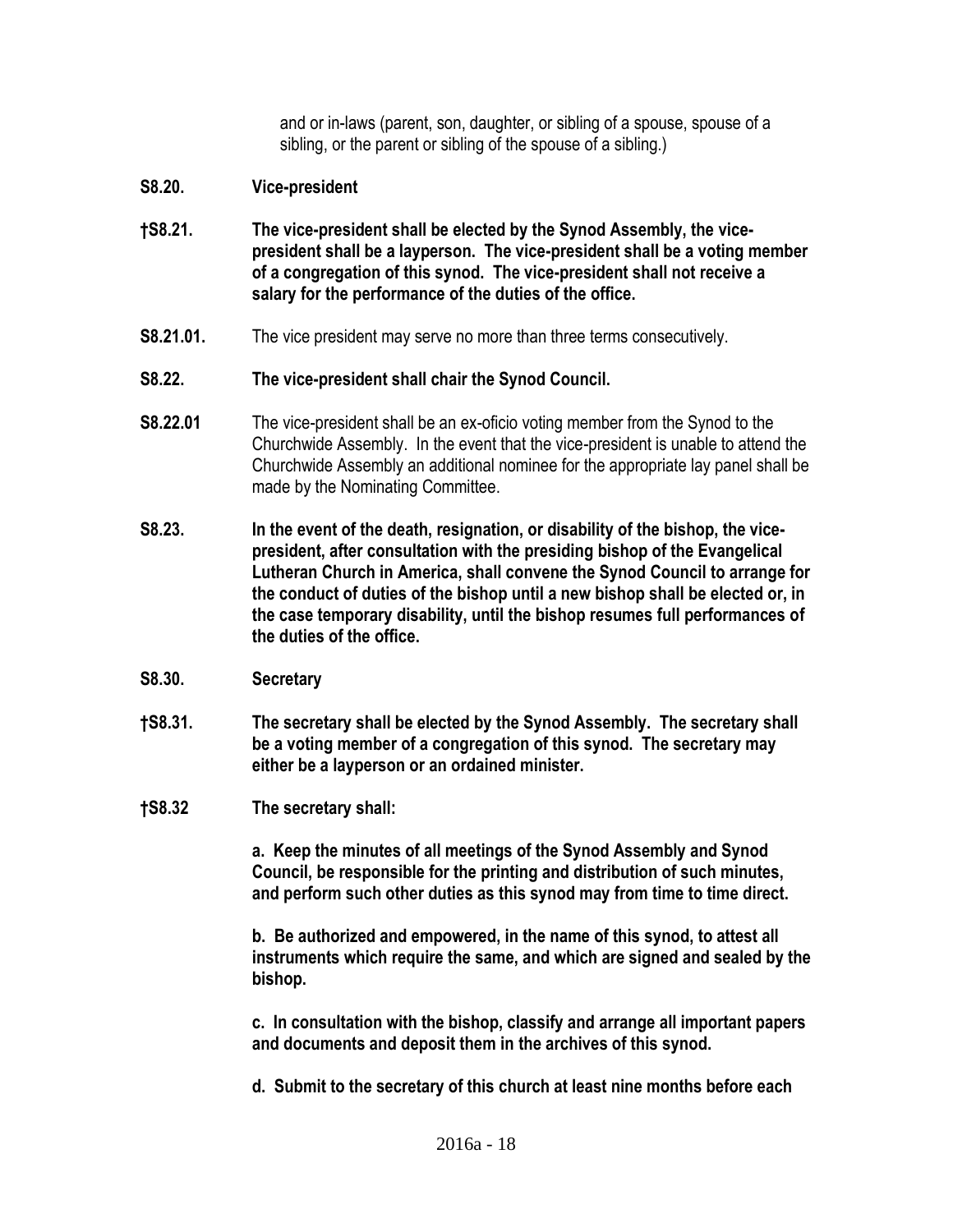**regular Churchwide Assembly a certified list of the voting members elected by the Synod Assembly.**

- **S.8.40. Treasurer**
- **†S.8.41 The treasurer may be elected by the Synod Assembly or may be appointed by the Synod Council. The treasurer shall be a voting member of a congregation of this synod. The treasurer may be either a layperson or an ordained minister.**
- **S8.41.01.** The Synod Council shall appoint the treasurer.
- **S.8.42. The treasurer shall provide and be accountable for**

**a. Management of the monies and accounts of this synod, its deeds, mortgages, contracts, evidences of claims and revenues, and trust funds, holding the same at all times subject to the order of this synod.**

**b. Investment of funds upon the authorization of the Synod Council.**

**c. Receipt and acknowledgment of offerings, contributions, and bequests made to this synod, collecting interest and income from its invested funds, and paying regular appropriations and orders on the several accounts as approved and directed by the Synod Council. The treasurer shall transmit each month to the treasurer of the Evangelical Lutheran Church in America the funds received by this synod for the general work of this church.**

**d. Maintenance of a regular account with each congregation of the synod and informing the congregation of this synod, at least quarterly, of the status of this account.**

**e. Rendering at each regular meeting of the Synod Assembly a full, detailed, and duly audited report of receipts and disbursements in the several accounts of this synod for the preceding fiscal year, together with the tabulation, for record and publication in the minutes, of the contributions from the congregations.**

**f. Giving of corporate surety in the amount determined by the Synod Council, which shall be in the custody of the secretary, and the premium therefore shall be paid by this synod. Fidelity coverage provided by the Evangelical Lutheran Church in America shall be deemed a fulfillment of this requirement.**

- **S8.50. General Provisions**
- **†S8.51. The terms of office of the officers of this synod shall be:**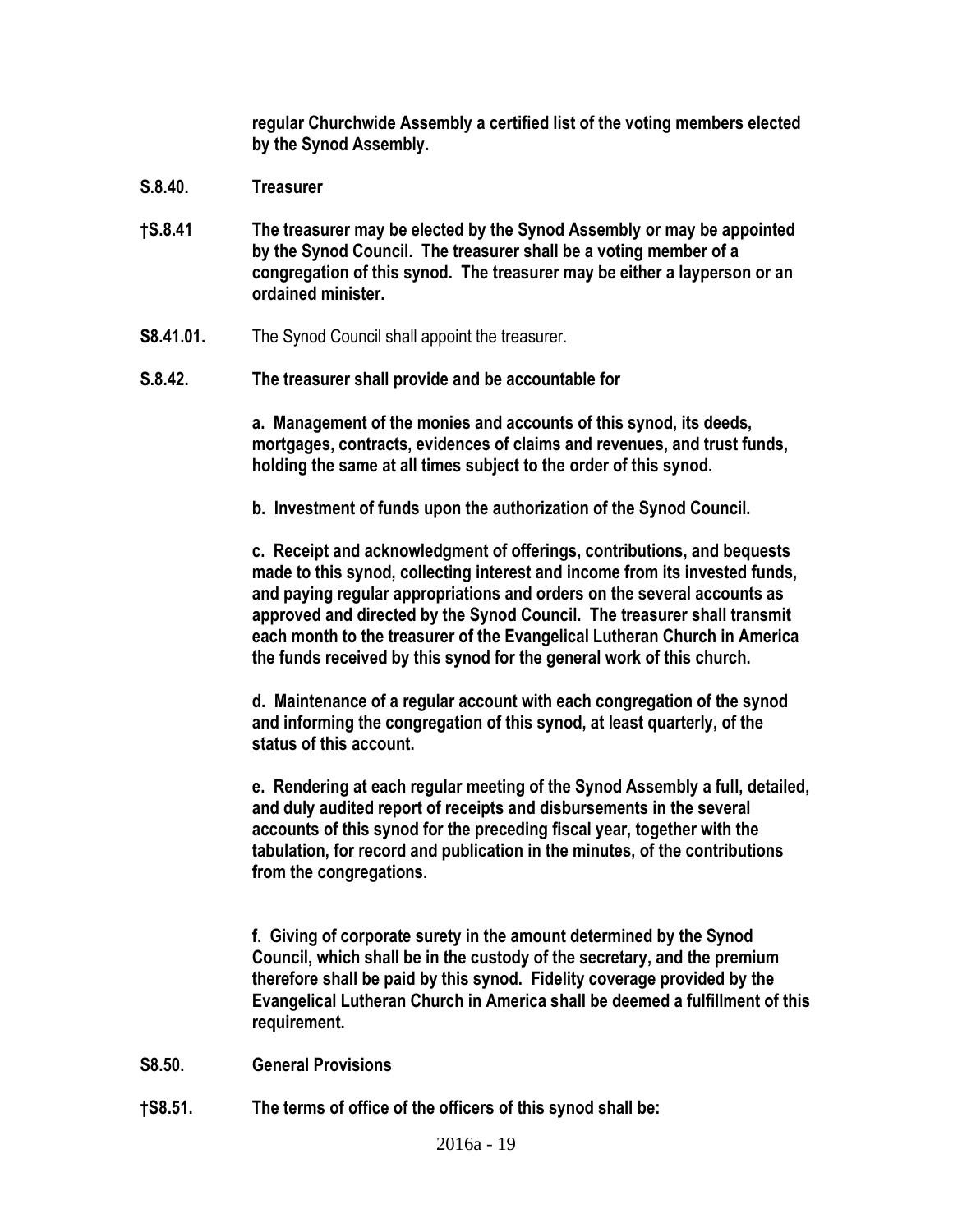**a. The bishop of this synod shall be elected for a term of six years and may be reelected.**

**b. The vice-president and secretary of this synod shall be elected to a term of four years and may be re-elected, except as otherwise provided for in the bylaws.**

**c. The treasurer of this synod shall be elected to a four-year term and may be reelected.**

- **S8.52. The terms of the officers shall begin on the first day of the second month following election or, in special circumstances, at a time designated by the Synod Council, except as otherwise provided for in the bylaws.**
- **S8.52.01.** In the event of the unavailability of any officer which results in the election or appointment of new officer, the term of office of that new officer shall commence at the close of the synod assembly at which she or he had been elected, and such officer shall have complete authority as otherwise provided for in the constitution or in these bylaws. The term of office for the new treasurer shall commence at the close of the synod council meeting at which she or he had been elected, and such treasurer shall have complete authority as otherwise provided for in the constitution or in these bylaws.
- **†S8.53. Each officer shall be a voting member in a congregation of the synod, except that the bishop need not be a member of congregation of the synod at the time of election.**
- **†S8.54. Should the bishop die, resign, or be unable to serve, the vice-president, after consultation with the presiding bishop of the Evangelical Lutheran Church in America, shall convene the Synod Council to arrange for the appropriate care of the responsibilities of the bishop until an election of a new bishop can be held or, in the case of temporary disability, until the bishop is able to serve again. Such arrangements may include the appointment by the Synod Council of an interim bishop, who during the vacancy or period of disability shall possess all of the powers and authority of a regularly elected bishop. The term of the successor bishop, elected by the next Synod Assembly or a special meeting of the Synod Assembly called for the purpose of election, shall be six years, with the subsequent election to take place at the Synod Assembly closest to the expiration of such a term and with the starting date of a successor term to be governed by constitutional provision S8.52.**
- **S8.55. Should the vice-president, secretary, or treasurer, die, resign, or be unable to serve, the bishop, with the approval of the Executive Committee of the Synod Council, shall arrange for the appropriate care of the responsibilities of the officer until an election of a new officer can be held or, in the case of**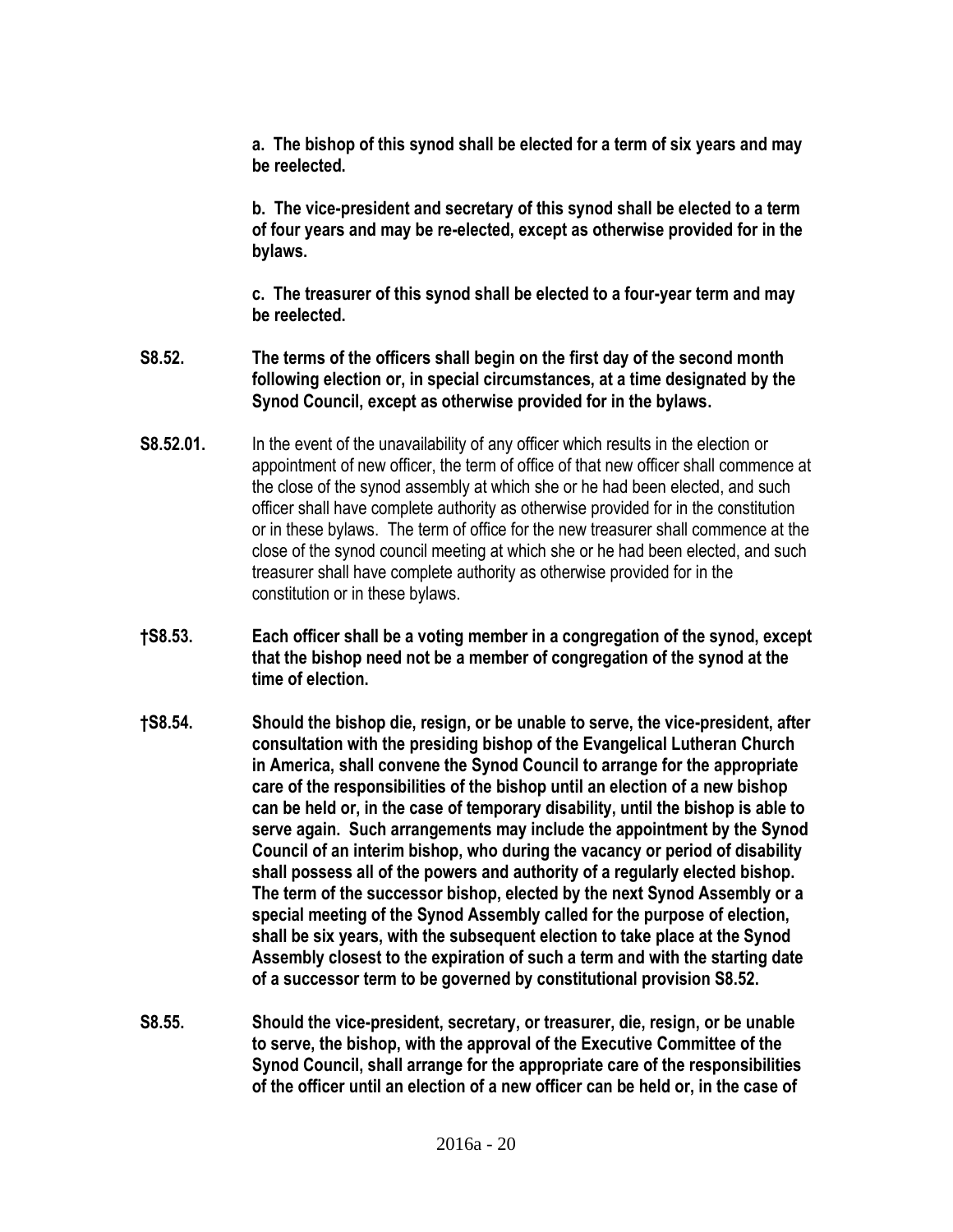**temporary disability, until the officer is able to serve again. The term of the successor officer, elected by the next Synod Assembly, shall be four years.**

- **†S8.56. The Executive Committee of the Synod Council shall determine whether an officer is unable to serve; the officer may appeal the decision of the Executive Committee by requesting a hearing before the Synod Council. A meeting to determine the ability of an officer to serve shall be called upon the request of at least three members of the Executive Committee and prior written notice of the meeting shall be given to the office in question at least ten calendar days prior to the meeting.**
- **†S8.57. The recall or dismissal of an officer may be effect in accordance with the procedures established by the Committee on Appeals of the Evangelical Lutheran Church in America.**
- **†S8.58 If the bishop is to be temporarily absent from the synod for an extended period, the bishop, with the consent of the Synod Council, may appoint as acting bishop for such period an ordained minister of this church. Except as limited by action of the Synod Council, an acting bishop shall possess all of the powers and authority of a regularly elected bishop other than authority to ordain or to authorize the ordination of properly approved candidates for ordination.**

# **Chapter 9**

# **NOMINATIONS AND ELECTIONS**

- **†S9.01. The Synod Assembly shall elect such officers of this synod and such other persons as the constitution and bylaws may require, according to procedures set forth in the bylaws.**
- **S9.02. In all elections by the Synod Assembly, other than for the bishop, a majority of the legal votes cast shall be necessary for election.**
- **S9.02.01.** All elections shall be by ballot, except in those categories where no contest exists, in which case the bishop shall direct the secretary to declare the nominees to be elected.
- **S9.02.02.** No ballot for an ineligible person shall be counted as a vote cast in any election.
- **S9.03. There shall be a Nominating Committee which shall be appointed by the Synod Council to serve for each regular meeting of the Synod Assembly in accordance with the bylaws. Additional nominations may be made from the floor for all elections for which nominations are made by the Nominating Committee.**

## **S9.03.01.** Nominating Committee. a. The Synod Council shall appoint a Nominating Committee. The committee shall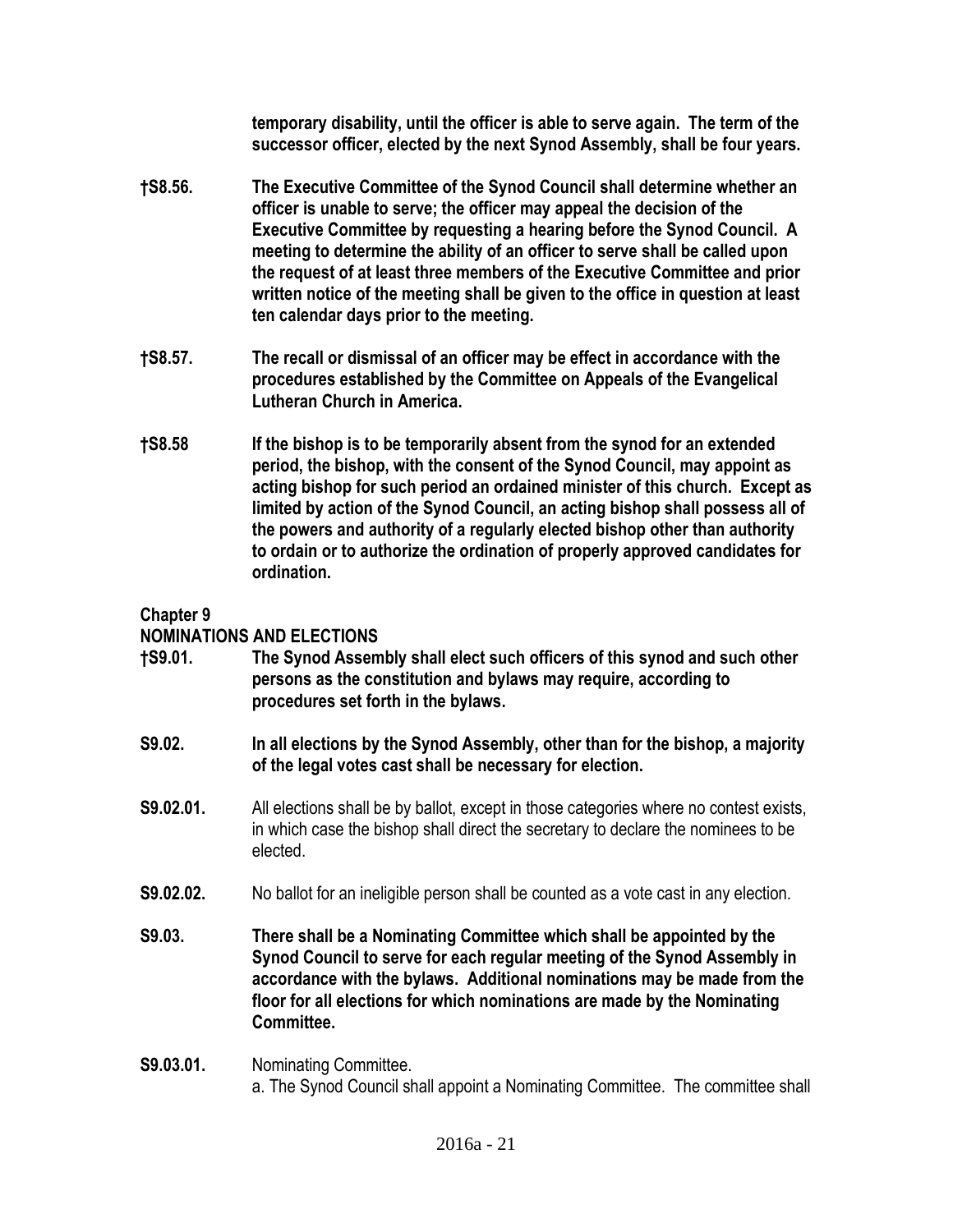be composed of members of the Synod Council and others with the goal of having representation from each conference.

b. For positions to be filled by election, the committee shall present nominations to the Synod Assembly and to the Synod Council, except in such instances as are specifically distinguished herein or in the Constitution and Bylaws of the ELCA. The term of office for committee members shall be no more than one year, beginning with the meeting of the Synod Council at which they are appointed. The committee shall be appointed not later than the second regular meeting of the Synod Council following the Synod Assembly.

- **S9.04. The bishop shall be elected by the Synod Assembly by ecclesiastical ballot. Three-fourths of the legal votes cast shall be necessary for election on the first ballot. If no one is elected, the first ballot shall be considered the nominating ballot. Three-fourths of the legal votes cast on the second ballot shall be necessary for election. The third ballot shall be limited to the seven persons (plus ties) who received the greatest number of legal votes on the second ballot, and who are willing to serve if elected. Two-thirds of the legal votes cast shall be necessary for election. The fourth ballot shall be limited to the three persons (plus ties) who receive the greatest number of legal votes on the third ballot, and 60% of the legal votes cast shall be necessary for election. On subsequent ballots a majority of the legal votes cast shall be necessary for election. These ballots shall be limited to the two persons (plus ties) who receive the greatest number of legal votes on the previous ballot.**
- **S9.04A94** *1) Following the first ballot, reasonable efforts shall be made to contact nominees in order to determine their willingness to serve. The assembly shall be informed of those efforts as well as the responses of the nominees.*

*2) For the purpose of S9.04 of the Synod Constitution, a nominee shall be presumed willing to serve unless he or she has expressed an unwillingness to do so.*

*3) When reasonable efforts have been made to contact a nominee, but have been unsuccessful, it shall be assumed that the nominee is willing to serve.*

*4) No nominee willing to serve shall be a member of the contacting group.*

*5) Biographical information about the nominees included on the third ballot shall be distributed to voting members of the assembly prior to that ballot.*

*6) At a plenary session prior to the fourth ballot, the agenda shall include a forum at which nominees shall be permitted to respond to written questions posed by voting members to the Committee on Elections.*

*7) Prior to the fifth ballot, the agenda shall include time for nominees to address*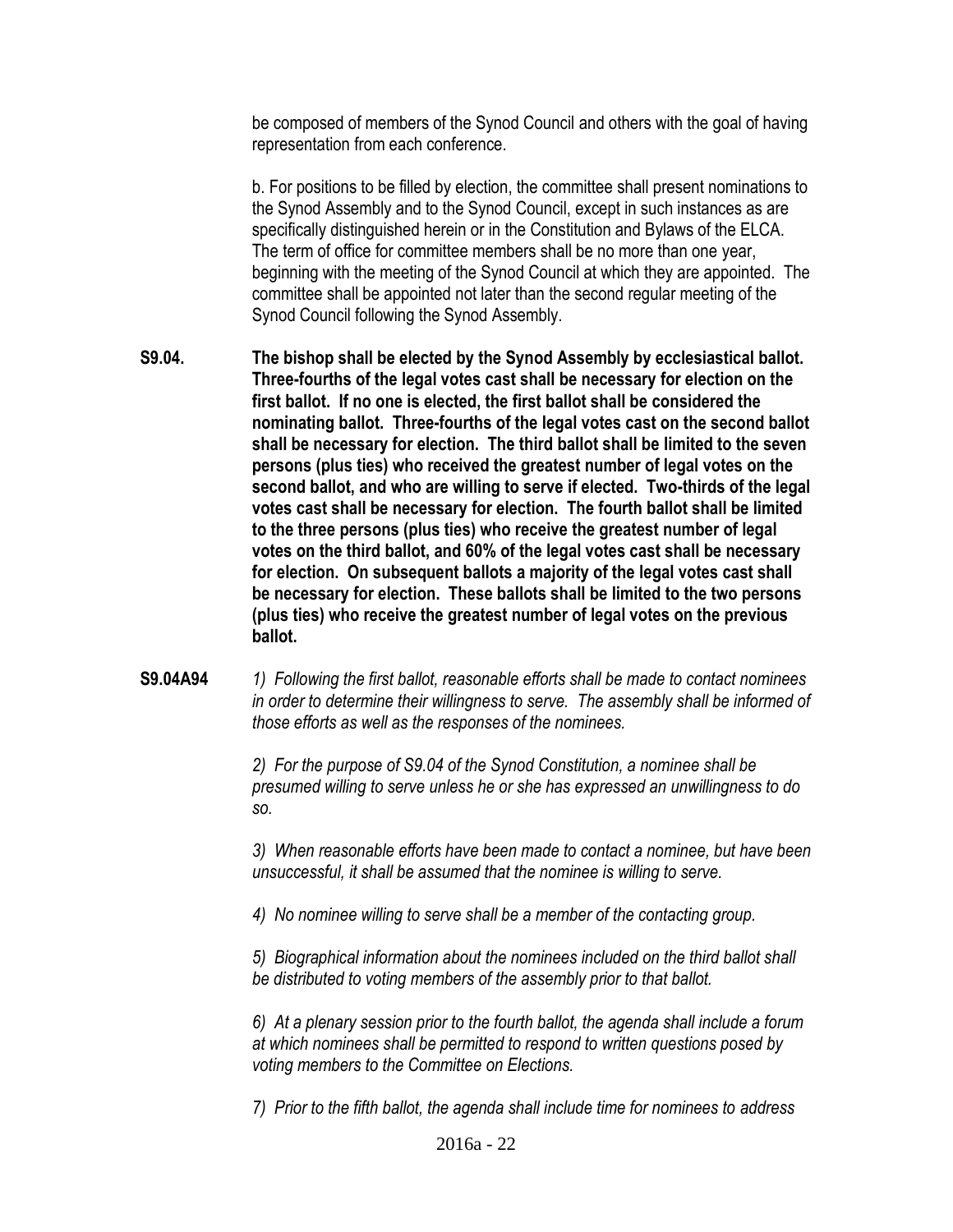*the assembly for up to five minutes each.*

*8) Implementation of these rules of procedure shall be the responsibility of the Committee on Elections unless otherwise delegated by the Synod Council.*

- **S9.05. The Nominating Committee shall nominate at least one person for Vice President only if there is an incumbent; otherwise the Nominating Committee shall nominate at least two persons for Vice President. Additional nominations may be made from the floor.**
- **S9.06. The Synod Council shall nominate at least one person for Secretary only if there is an incumbent; otherwise the Synod Council shall nominate at least two persons for Secretary. Additional nominations may be made from the floor.**
- **S9.07. If the treasurer is elected, the Synod Council shall nominate at least one person for treasurer only if there is an incumbent; otherwise the Synod Council shall nominate at least two persons for Treasurer. Additional nominations may be made from the floor.**
- **S9.08. In all elections except those by ecclesiastical ballot, the names of the persons receiving the highest number of legal votes, but not elected by a majority of legal votes cast on the first ballot, shall be entered on each subsequent ballot up to the number of two for every vacancy unfilled. On any ballot when only two names appear, a majority of the legal votes cast shall be necessary for election.**

## **S9.08.01.** Synod Council

a. The nominating and election process for the 24 persons, not including the four officers of this Synod and the two youth and the two young adult representatives, elected as members of Synod Council shall proceed in a manner that will assure that at least three members so elected will be persons of color and/or persons whose primary language is other than English, nine of the 24 elected members shall be ordained ministers and 15 shall be lay persons. Terms for members other than the youth member shall be for three years and shall be arranged so that the terms of three ordained ministers, three conferences and two at-large lay members expire each year. None of the 24 elected members shall be eligible to serve for more than two terms consecutively. Terms of office for the youth members shall be two years, and for the young adult members, three years, subject to a two-term limitation.

b. Representatives of congregations in each conference shall meet prior to the annual meeting of the Synod Assembly and shall nominate at least one lay person from their conference for the Synod Council, one nominee per conference to be elected by the assembly at the annual meeting. These lay seats assigned to conferences shall alternate every six years (or two terms) between male and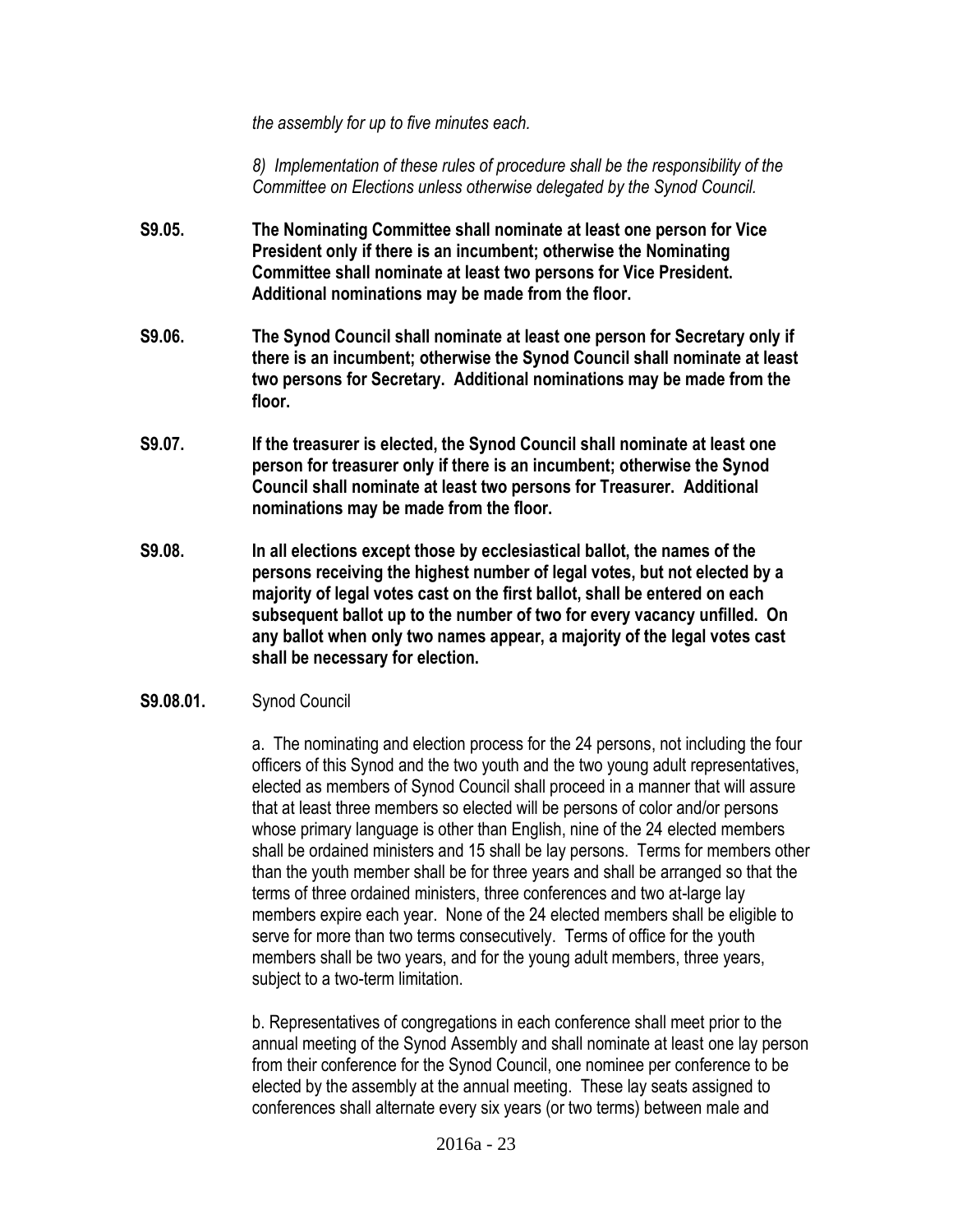female Council members. The Nominating Committee shall receive these nominations from the conferences to include in its reports. Voting members at the annual meeting of the assembly may nominate from the floor persons from the assigned conferences for election to the Synod Council.

c. The Nominating Committee shall nominate at least one person for each clergy seat and lay at-large seat. Geographic consideration shall be given in proposing nominees, as well as the need to assure an adequate number of persons of color and/or persons whose primary language is other than English. Balloting for the conference lay positions shall be completed before balloting for at-large positions begins. Nominees not elected to represent conferences shall be added to the atlarge ballots. Balloting for at-large lay members shall be by male and female panels; each year a male and female at-large lay representative shall be elected.

d. No nomination for Synod Council shall be made if that nominee's congregation already has a member on the Synod Council or if a member of a congregation has already been nominated, provided, however, that no nominee shall be ineligible if the Synod Council member from that congregation is an officer of this Synod and/or one of them is a Synod Council youth or young adult member. The Synod Council may make exceptions to this requirement in order to promote greater diversity and/or inclusivity.

- **S9.08.02.** Nominations and elections for voting members to the Churchwide Assembly, for members of the Committee on Consultation, and the Committee on Discipline shall be by panels of laymen, laywomen and clergy. The number of persons elected by the synod to those positions and their terms shall be as specified in the bylaws of the ELCA.
- **S9.08.03.** Each Board of an agency or institution related to the synod, whose membership is elected in whole or in part by the Synod Assembly or the Synod Council, may nominate one or more persons for each vacancy on its Board. Such nominations shall be submitted to the Synod Assembly or Synod Council, as appropriate, by the Nominating Committee, together with other nominees, as the Synod Institution Agreement permits.
- **S9.08.04** The Synod Council shall elect members to the boards of the Gettysburg Seminary, the Philadelphia Seminary, Gettysburg College and Muhlenberg College according to procedures established with each of the institutions.
- **S9.08.05.** Members of the boards of Social Ministry Organizations shall be elected according to the requirements of those organizations governing documents.
- **S9.09. The result of each ballot in every election shall be announced in detail to the assembly.**
- **S9.09.01.** The report of the Nominating Committee shall be printed in the bulletin of reports for the meeting of the Synod Assembly at which its nominees are to be submitted.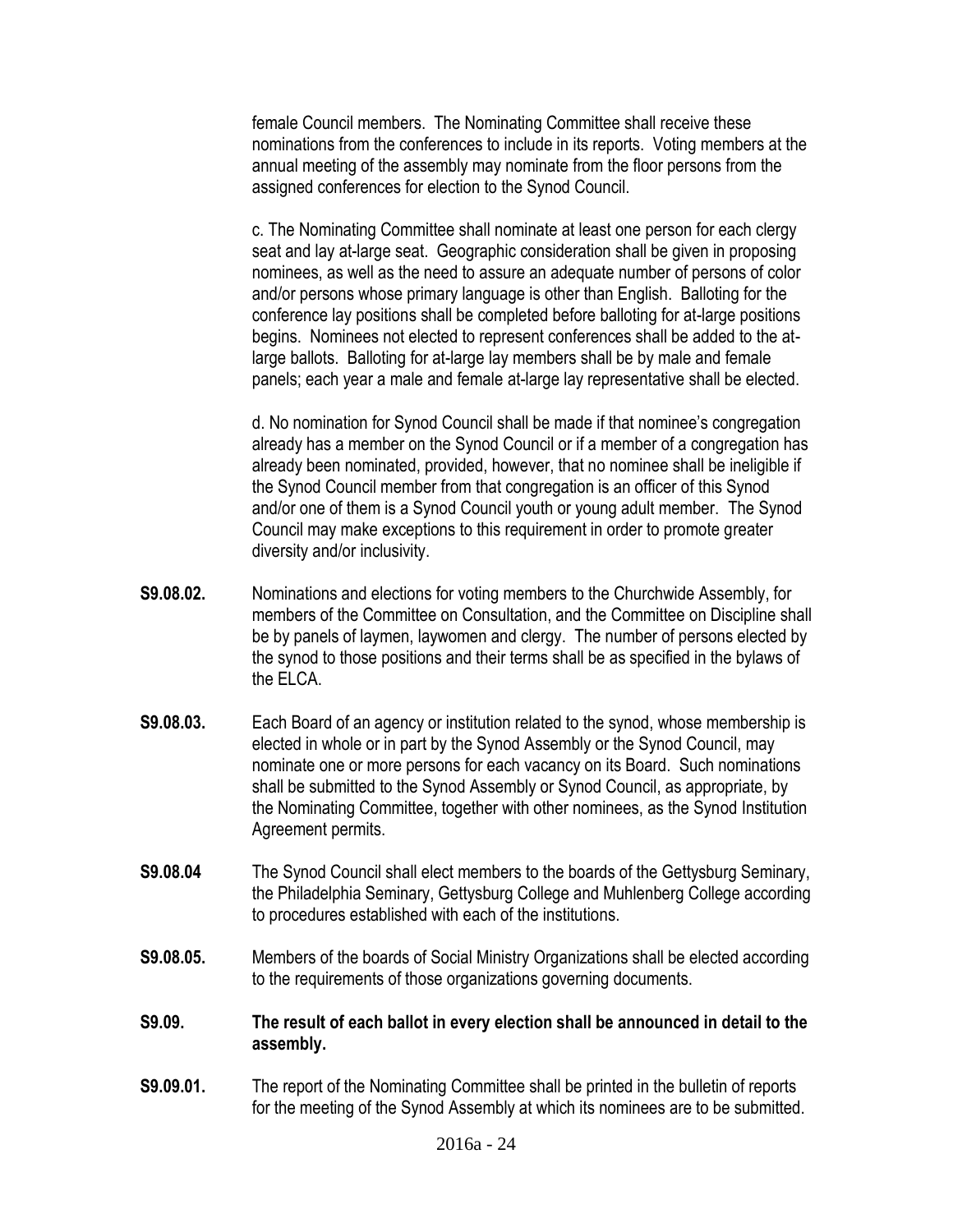Its report shall indicate the congregation of membership for each nominee and the source of the nomination. In addition, those nominees who are persons of color and/or persons whose primary language is other than English shall be specifically designated.

- **S9.09.02** The ballot preparation for use in synod elections shall list the nominees for each position in chance order.
- **†S9.12. Background checks and screening shall be required and completed for persons nominated as synodical officers prior to their election, if possible, or as soon as practical after their election. The specific procedures and timing of background checks and screening shall be determined by the Synod Council.**

# **Chapter 10**

# **SYNOD COUNCIL**

**†S10.01. The Synod Council consisting of the four officers of the synod, 10 to 24 other members, and at least one youth and at least one young adult shall be elected by the Synod Assembly.**

**a. Each person elected to the Synod Council shall be a voting member of a congregation of this synod, with the exception of ordained ministers on the roster of this synod who reside outside the territory of this synod. The process for election and their term of office when not otherwise provided shall be specified in the bylaws. A member of the Church Council of the Evangelical Lutheran Church in America, unless otherwise elected as a voting member of the Synod Council, may serve as an advisory member of the Synod Council with voice but not vote.**

# **b. The term of office of members of the Synod Council, with the exception of the officers and the youth member, shall be three years.**

- **S10.01.01.** Membership. The Synod Council shall consist of 32 members: four officers (as set forth in 8.01. of the Synod Constitution), two youth (a youth is defined as a voting member of a congregation who has not reached the age of 18 at the time of election or appointment to service), two young adults (voting members of a congregation between the ages of 18 and 30 at the time of election or appointment for service), and 24 other members (nine clergy and 15 lay members). The Synod Council shall consist of no more than one member of the same congregation at the same time, provided, however, that two or three members of the same congregation may serve on the Synod Council concurrently if one of them is either an officer of this synod and/or one of them is a Synod Council youth or young adult member.
- **†S10.02. The Synod Council shall be the board of directors of this synod and shall serve as its interim legislative authority between meetings of the Synod Assembly. It may make decisions which are not precluded by provisions of**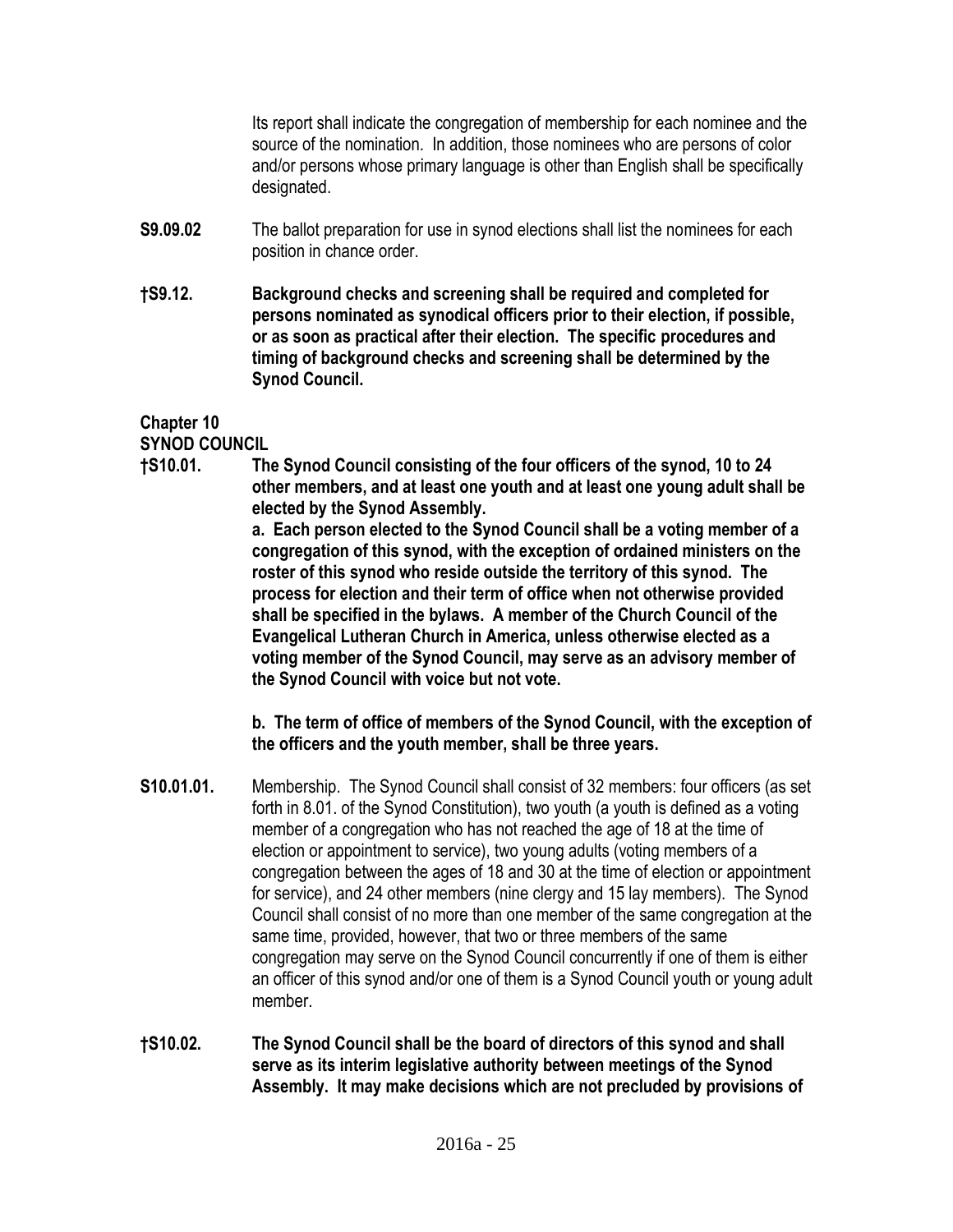**this constitution or the constitutions and bylaws of the Evangelical Lutheran Church in America.**

**S10.03. The function of this Synod Council shall be to:**

**a. Exercise trusteeship responsibilities on behalf of this synod.**

**b. Recommend program goals and budgets to the regular meetings of the Synod Assembly.**

**c. Carry out the resolutions of the Synod Assembly.**

**d. Provide for an annual review of the roster of ordained ministers and of other official rosters, receive and act upon appropriate recommendations regarding those persons whose status is subject to reconsideration and action under the constitution and bylaws of the Evangelical Lutheran Church in America, and make a report to the Synod Assembly of the Synod Council's actions in this regard.**

**e. Issue letters of call to ordained ministers and letters of call to associates in ministry, deaconesses, and diaconal ministers as authorized by Chapter 7 of the constitution and bylaws of the Evangelical Lutheran Church in America.**

**f. Fill vacancies until the next regular meeting of the Synod Assembly except as may otherwise be provided in the constitution or bylaws of this synod, and determine the fact of the incapacity of an office of this synod.**

**g. Report its actions to the regular meeting of the Synod Assembly.**

**h. Perform such other functions as are set forth in the bylaws of this synod or as may be delegated to it by the Synod Assembly.**

- **S10.03.01.** Should a member of the Synod Council resign or lose his or her membership on the Synod Council, the Synod Council shall elect, by majority vote, a successor who shall serve until the unexpired term is completed. A Synod Council member, who has been elected by the Synod Council to fill an unexpired term, is eligible to be elected for two consecutive terms after the unexpired term has ended if the unexpired term is less than one-and-one-half years.
- **S10.04. Any proposal to appropriate funds, whether by amendments to the budget or otherwise, which is presented to a meeting of the Synod Assembly without the approval of the Synod Council shall require a two-thirds vote for adoption.**
- **S10.05. No elected member of the Synod Council shall receive compensation for such service.**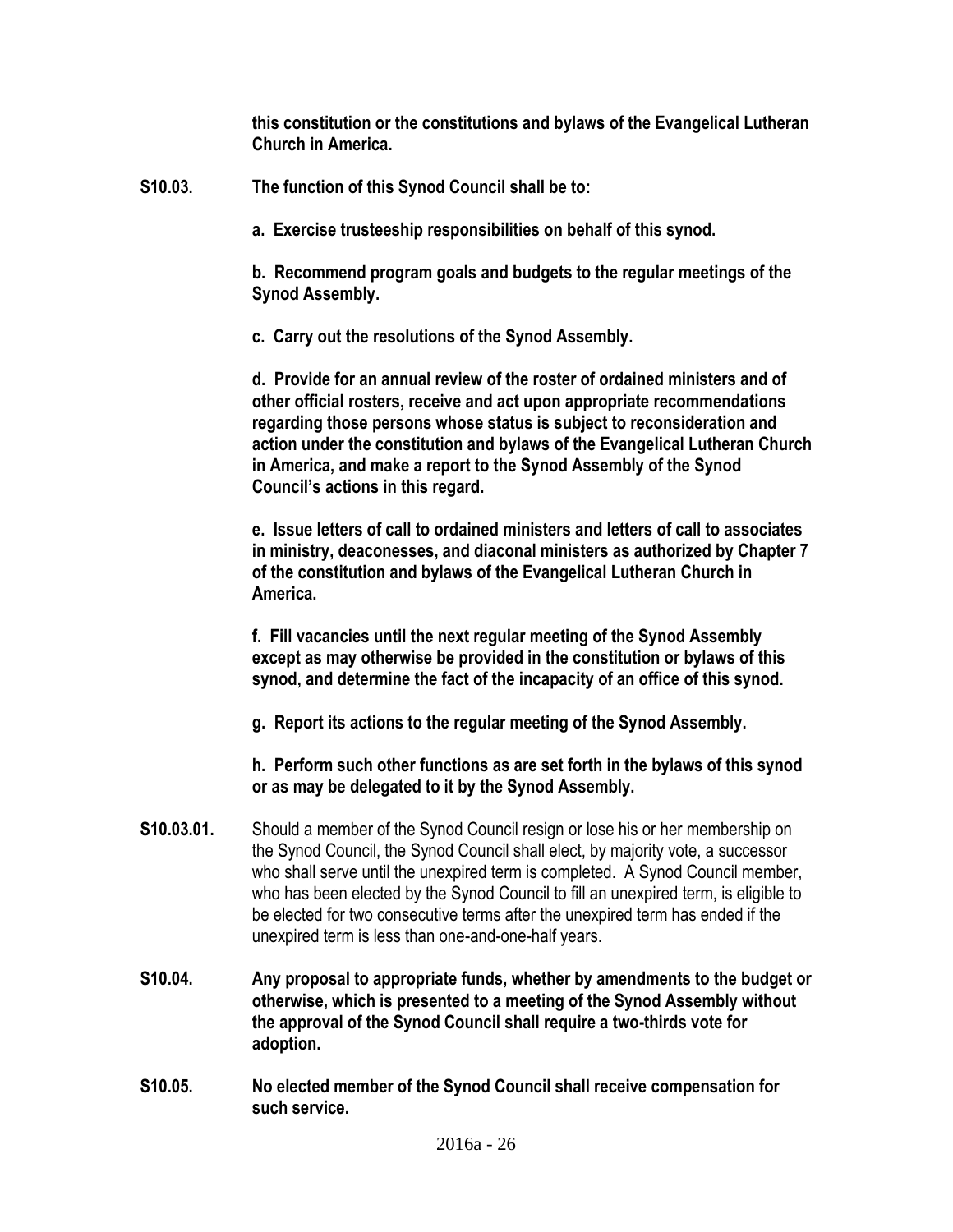- **S10.05.01.** With the exception of the bishop, no member of the Synod Council shall be an employee of this synod, nor shall any member receive remuneration for services rendered to the synod (other than honoraria).
- **S10.06. If a member of the Synod Council ceases to meet the requirements of the position to which she or her was elected, the office by such member shall at once become vacant.**
- **S10.06.01.** With the exception of the bishop, any member of the Synod Council who fails to attend more than one-half of the regular meetings of the Synod Council, with or without excuse, during the twelve (12) month period commencing with the month in which the first absence occurs, shall automatically lose his or her membership on the Synod Council, without any action by the Synod Council.
- **S10.07. The composition of the Synod Council, the number of its members, and the manner of their selection, as well as the organization of the Synod Council, its additional duties and responsibilities, and the number of meetings to be held each year shall be set forth in the bylaws.**
- **S10.07.01.** Meetings. The Synod Council shall have at least four stated meetings annually. Special meetings may be called by the bishop, the vice-president or at the request of at least ten members of the Synod Council. A majority of the members of the Synod Council shall constitute a quorum. To the extent permitted by state law, meetings of the Synod Council and its committees may be held electronically or by telephone conference, and notice of all meetings may be provided electronically.
- **S10.07.02.** Executive Committee. The Executive Committee shall consist of the four officers of the synod in addition to three other members of the Synod Council who shall be elected annually by the Synod Council at its first stated meeting after the annual meeting of the Synod Assembly. In addition to its functions as set forth in the constitution, it shall assume such responsibilities and perform such duties, either on behalf of the Synod Council or otherwise, as the Synod Council may from time to time direct. It shall submit reports of its activities to the Synod Council.
- **S10.07.03.** Council Committees. The Synod Council shall, from time to time, establish standing committees which it deems necessary or desirable to assist it in performing its responsibilities. The vice-president, in consultation with the bishop, shall make all committee appointments, except the Executive Committee, subject to the approval of Synod Council.
- **S10.07.11.** Conflict of Interest. Any possible conflict of interest on the part of any member shall be disclosed, in writing, to the council annually.

a. Any member having a possible conflict of interest in any transaction being considered at a council meeting shall not be counted in determining the quorum for the meeting and shall not vote or use personal influence to affect the vote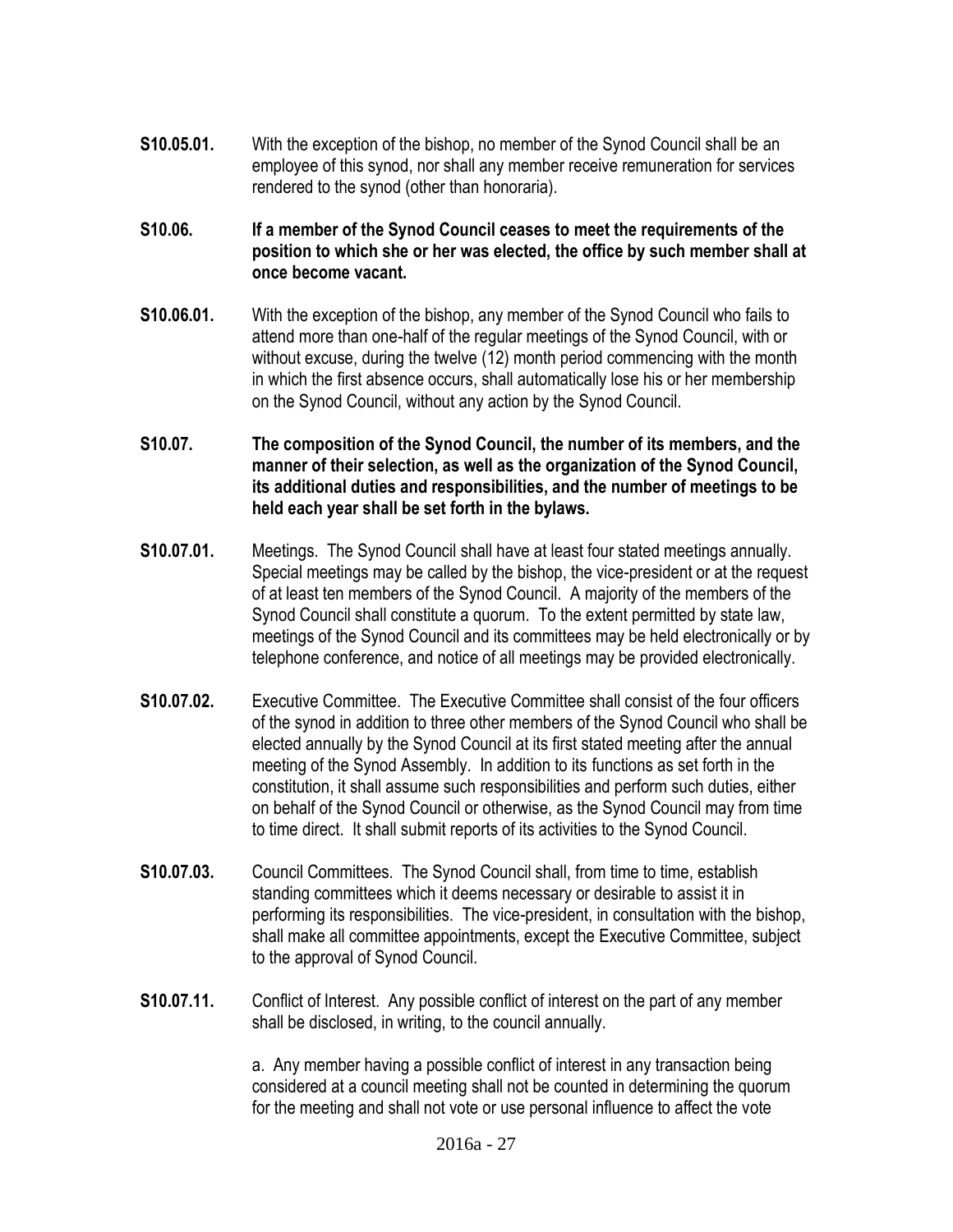concerning such transaction.

b. All new members shall be advised promptly of the requirements of this section

# **Chapter 11 COMMITTEES**

- **†S11.01. There shall be an Executive Committee, a Consultation Committee, a Committee on Discipline, a Mutual Ministry Committee, an Audit Committee, and such other committees as this synod may from time to time determine. The duties and functions of such committees, or any other organizational units created by this synod, and the composition and organizational structure of such units, shall be as set forth in this constitution or in the bylaws or continuing resolutions, and shall be subject to any applicable provisions or requirements of the constitution and bylaws of the Evangelical Lutheran Church in America.**
- **S11.01.01.** Each committee, unless otherwise specified, shall be appointed by the bishop and the vice-president. Appointees shall serve for terms of three years and shall serve for no more than two consecutive terms. Appointees shall be chosen in order to maximize diversity, continuity and skill within each committee. Service to the completion of an unexpired term shall be counted as service to a full term. In order to provide continuity, approximately one-third of the first members shall be appointed to a one-year term, approximately one-third to a two-year term and the rest to a three-year term. Service of an initial term of less than three years shall not be counted as service to a full term. The successors of all appointees so designated shall be appointed for three-year terms. Appointees to fill vacancies occurring shall serve to the end of the vacant term.
- **S11.01.02.** The Consultation Committee and the Committee on Discipline shall be elected by the Synod Assembly and shall function in accordance with the bylaws of the ELCA, Chapter 18 and Chapter 19.
- **S11.01.03.** The committees of the synod which are appointed by the bishop and the vicepresident, along with a description of their responsibilities, shall be contained in continuing resolutions.
- **S11.01.A98.** *Mutual Ministry Committee. This committee shall seek to give encouragement by its concern for the spiritual, emotional and physical well-being of the bishop. Members shall be elected from among Synod Council by the council*.
- **S11.01.B98.** *Committees on Ministry. Appropriate committees shall be established to fulfill the responsibilities entrusted to this synod in the areas of candidacy of persons for the ordained ministry and associates in ministry according to procedures established by the Division for Ministry of the ELCA, and with regard to support of the ministries of the whole people of God, including recognition and support of the ministry of lay persons, ordained persons and associates in ministry*.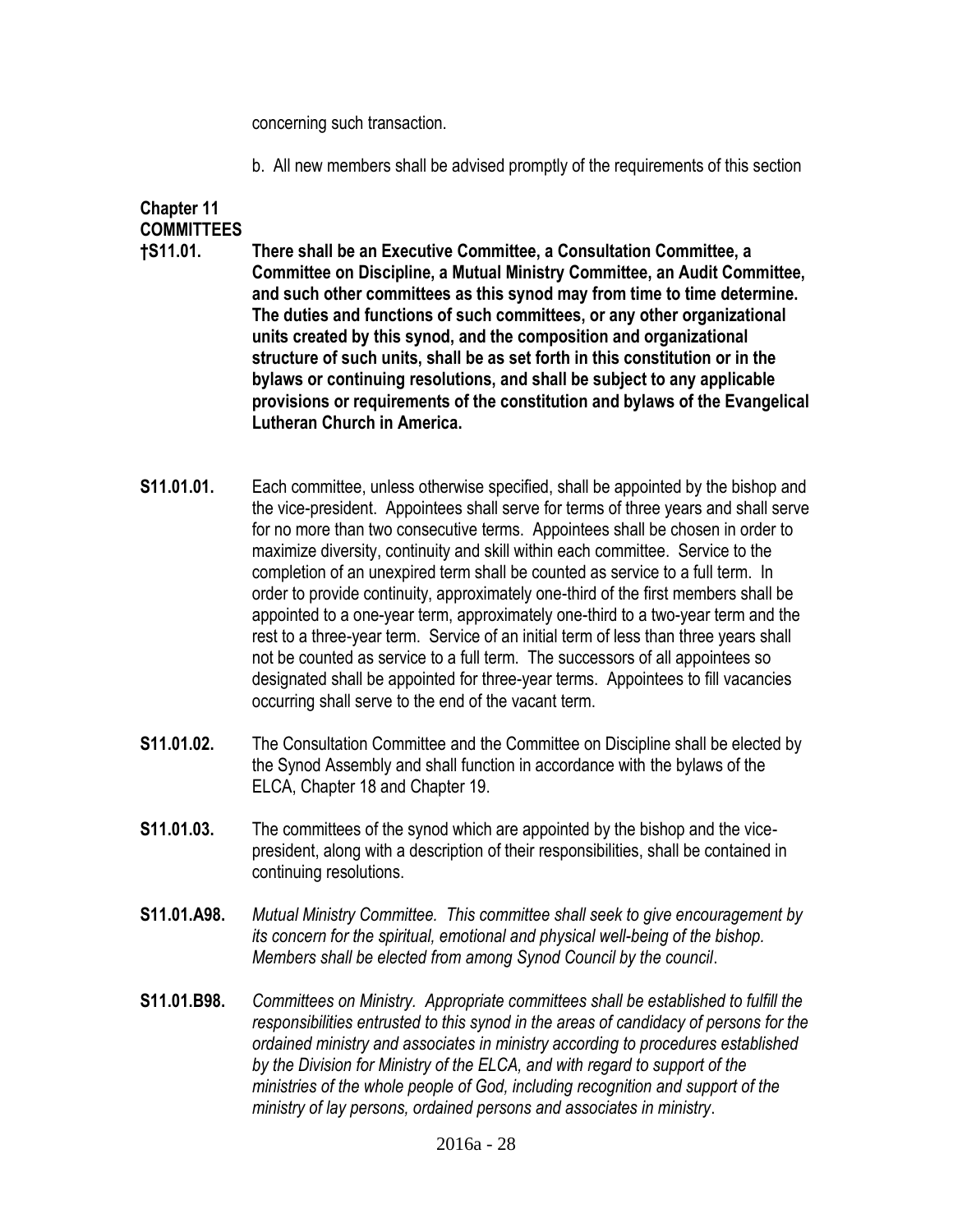- **S11.01.I98.** *Committee on Youth Ministry. The Youth Ministry Committee exists to equip adult youth workers through opportunities in training, faith development, networking, and fellowship, and to provide support for the synod's youth ministry staff.*
- **S11.01.J98.** *Global Missions Committee. The committee shall oversee and coordinate the sharing of information concerning the work of global missions of the Church and encourage local congregations to be involved in the work of global missions.*

# **S11.01.K14.** *Finance Committee.*

# *Organization and Purpose:*

*The Finance Committee of the Southeastern Pennsylvania Synod of the Evangelical Lutheran Church in America (Synod) is established by the Synod Council as a committee of Synod Council to work with the Office of the Bishop, the Synod Business Office, the Synod Treasurer, and the Synod Council to offer recommendations for the financial management of the Synod to ensure that the Synod is able to work on its core mission, as amended from time to time, of equipping the saints and congregations for the work of ministry for building up the body of Christ. The Finance Committee shall have primary responsibility for presenting a comprehensive budget to the Synod Council for its consideration.* 

## *Goals:*

*1. To provide for the Synod's financial management* 

*2. To periodically review the Synod's financial policies and procedures for necessary changes. (The Office of the Bishop has established the procedures consistent with ELCA procedures and Auditor recommendations.)* 

*3. To assure the reliability of systems, processes and people to support the financial reporting needs of the Synod.* 

*4. To provide for financial transparency.* 

*5. To study and communicate the greater economic and financial environment in order to forecast trends that can significantly influence financial decisions.* 

*6. To ensure that the Synod Council receives accurate and complete information.* 

*Responsibilities:*

*1. Provide oversight of the development of the annual budget and presentation to the Synod Council.* 

*2. Review adherence to the budget.* 

*3. Provide recommendations to the Office of the Bishop and Synod Council as needed to review the budget for variations.* 

*4. Oversee and offer recommendations for improvement of processes and procedures for the financial management of the Synod.* 

*5. Cooperate with the Audit, Stewardship, Investment Committee, and other Committees of the Synod Council.* 

*6. Present the following year's budget for consideration by the Synod Council.* 

*7. Meet no less than quarterly* 

*8. Provide Synod Council with reports and recommendations at its regular meetings.*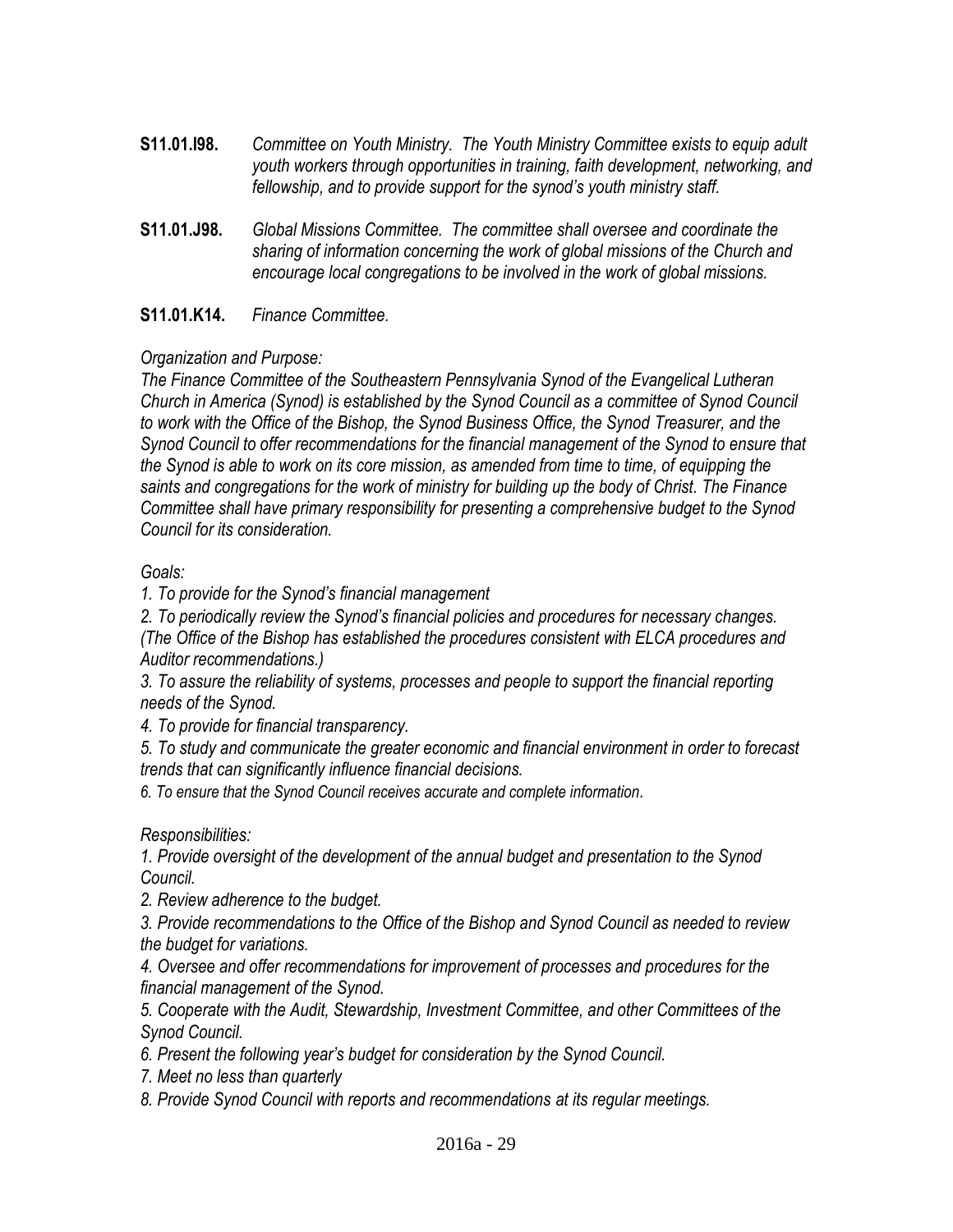*9. The Chair of the committee will serve on the Fund for Mission committee with the Bishop, Treasurer, and the Bishop's Appointee, to discuss and decide appropriate disbursements from the Fund to Synod ministries.*

*The Office of the Bishop shall:* 

*1. Present a Budget for review by the committee with ample time for recommendations.* 

*2. Provide monthly reports on the investable assets including receipts, disbursements, and gains/losses.* 

- *3. Provide monthly reports by [date to be determined] of each month:*
- *a. Congregational Pledges*
- *b. Congregational Receipts*
- *c. Income Statement*
- *d. Balance Sheet*
- *e. Income/Expense compared to Budget by line item*

# *Membership:*

*The committee shall consist of at least five members and not more than eight in addition to the Bishop and Treasurer. Members of the committee will be appointed by the Bishop and Vice President of the Synod. The membership of the Committee shall include:* 

*1. A Chairperson appointed by the Bishop and the Vice President, who shall be a member of Synod Council.* 

*2. At least 3 members of Synod Council* 

*3. Voting members from SEPA Synod congregations who have accounting and/or financial management skills and experience* 

*4. The Bishop and the Treasurer are Ex-Officio members of the committee* 

*5. The term of the non-Synod Council members shall be three years. The non-Synod Council members may serve two consecutive terms. The terms of the non-Synod Council members shall be staggered in a manner determined by the Synod Council Executive Committee.* 

*A representative(s) of the Business Office shall attend Finance Committee meetings. Conflict of Interest: Any possible conflict of interest on the part of any member shall be disclosed, in writing, to the committee annually.* 

*a. Any member having a possible conflict of interest in any transaction being considered at a committee meeting shall not be counted in determining the quorum for the meeting and shall not vote or use personal influence to affect the vote concerning such transaction.* 

*b. All new members shall be advised promptly of the requirements of this section.* 

# **S11.01.L15** *Investment Committee*

*The Investment Committee of the Southeastern Pennsylvania Synod of the Evangelical Lutheran Church in America is established by the Synod Council as a committee of the Synod Council. This Charter outlines the responsibilities of the Committee with respect to the duties of individual members. The Committee is responsible for the investments of the Southeastern Pennsylvania Synod of the Evangelical Lutheran Church in America and those investments shall collectively be called the Portfolio.*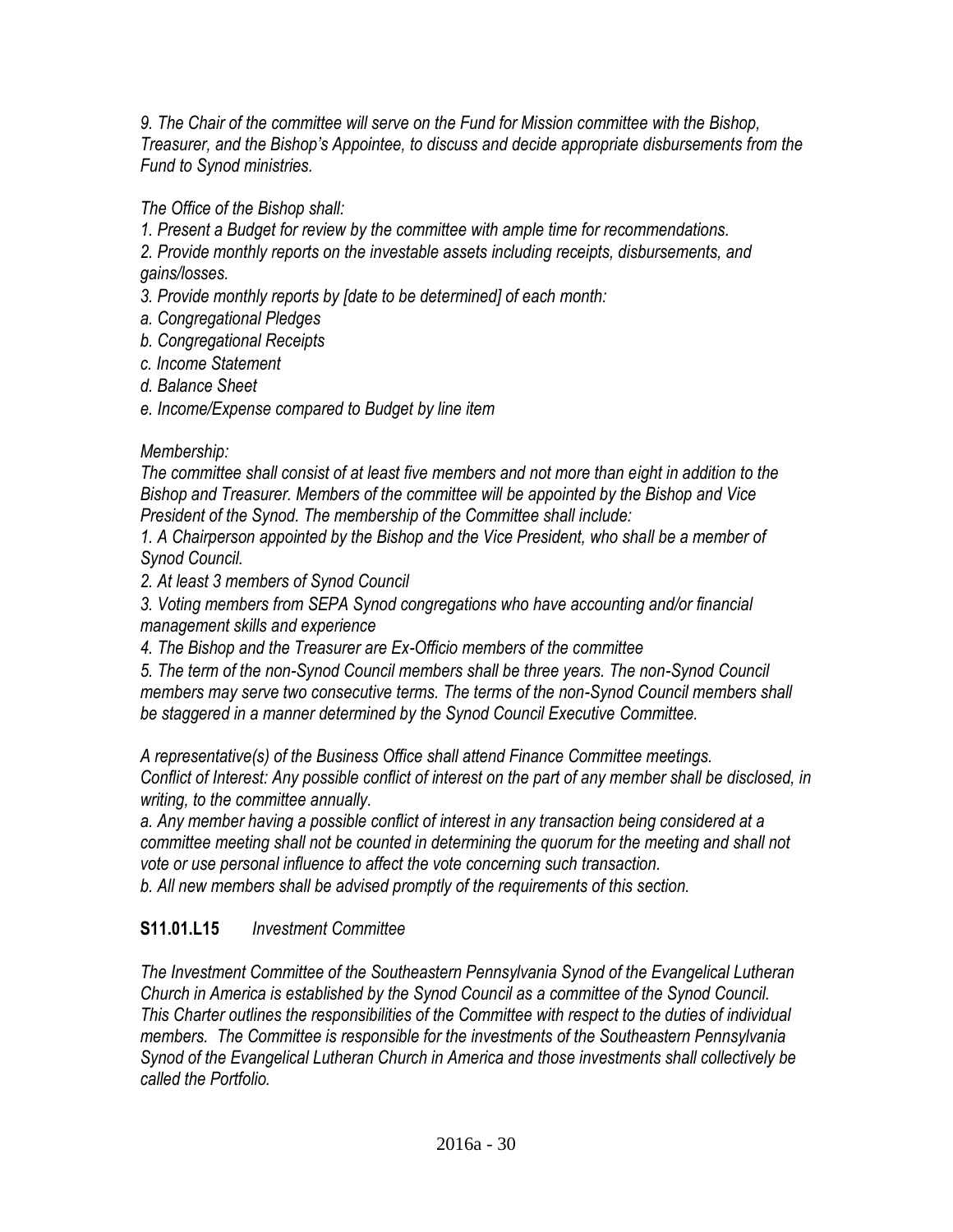# *PURPOSE OF THE INVESTMENT COMMITTEE:*

*The Investment Committee has overall responsibility for the operation and administration of the Portfolio. The members of the Investment Committee are fiduciaries of the Portfolio with respect to all responsibilities allocated to them. The members will discharge their duties solely on behalf of the Synod's mission in accordance with its specific terms.*

#### *MEMBERSHIP:*

*The Investment Committee will consist of five trustees, including the Treasurer and one member of Synod Council. The Bishop and the Vice President of the Synod Council will appoint the trustee for a term of three years, and it can be renewed for one additional term. Two of the trustees should have investment experience. The Bishop and the Vice President of the Synod Council will appoint one person to serve as Chair.*

#### *ORGANIZATION:*

*The Investment Committee shall hold regular semiannual meetings and shall meet more frequently as circumstances require. The Committee shall keep minutes of the meetings and provide semiannual reports to the Finance Committee of the Synod Council and to the Synod Council. The Chair, in consultation with other committee members, sets the agenda for and presides over the meeting. A quorum for the transaction of business at any meeting of the Committee shall consist of a majority of the Committee members. The trustees are expected to disclose any conflicts of interest.*

*The Committee shall have direct access to, and complete and open communication with the Synod's business office, Vice President and Bishop and may obtain advice and assistance from Synod staff.*

## *AUTHORITY AND RESPONSIBILITIES:*

- *A. Investment duties*
	- *1. Understanding the Synod's investment goals and how these objectives support the Synod's mission.*
	- *2. Adopting, periodically reviewing, and revising an Investment Policy Statement.*
	- *3. Monitoring the performance of investment funds and investment managers in accordance with the Investment Policy Statement.*
	- *4. Retaining or replacing investment managers and/or investment funds for the Portfolio.*
	- *5. Reviewing the backgrounds of Investment Committee members and staff to ensure no conflicts of interest exist.*
- *B. Administrative duties*
	- *1. Resolving all questions of interpretation of policy under the Portfolio.*
	- *2. Determining the amount of contributions necessary for the Portfolio.*
	- *3. Furnishing notices and reports to Investment Committee members.*
	- *4. Reviewing all fees incurred by or on behalf of the Portfolio for reasonableness.*
	- *5. Maintaining records for the administration of the Portfolio and the actions of the Committee.*
	- *6. Selecting, monitoring, and replacing third party advisors of the Portfolio.*
	- *7. Preparing amendments to the Portfolio for changes in design or applicable laws and regulations.*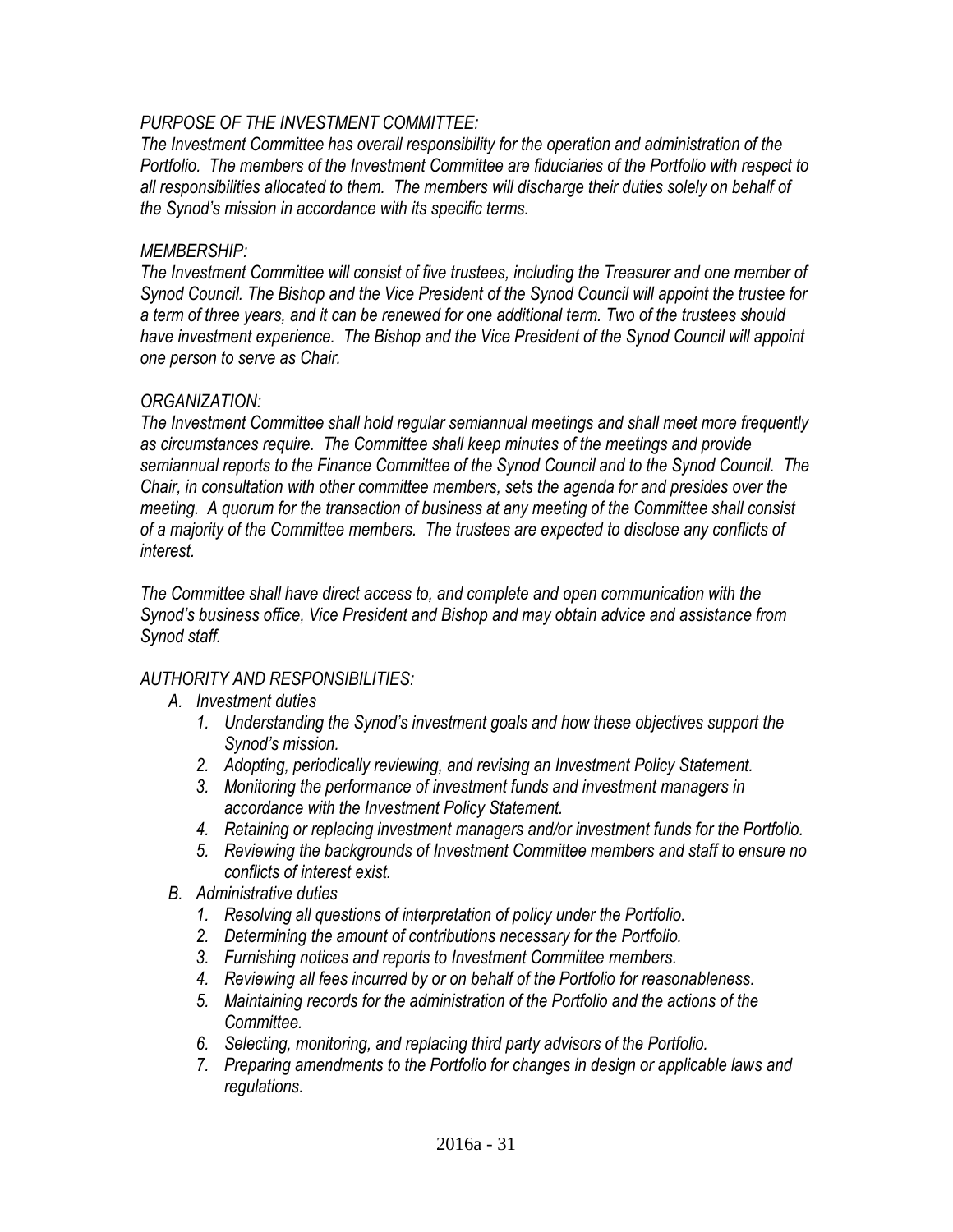## *REPRESENTATIONS BY THE SYNOD:*

*The Synod shall provide the Committee with such information as is necessary or desirable to fulfill its responsibilities. The Synod may furnish the Committee with such clerical and other assistance as the Committee may need to perform its duties.*

- **S11.01.20.** Other committees may be established from time to time as approved by the Synod Council.
- **†S11.02. The Consultation Committee of this synod shall consist of at least six persons and not more than 12 persons, of whom half shall be ordained ministers and half shall be lay persons, who shall each be elected by the Synod Assembly for a term of six years without consecutive reelection. The functions of the Consultation Committee are set forth in Chapter 20 of the Constitution, Bylaws, and Continuing Resolutions of the Evangelical Lutheran Church in America and in Chapter 17 of this constitution. The size of the Consultation Committee, in accord with this provision, shall be defined in this synod's bylaws.**
- **†S11.03. The Committee on Discipline of this synod shall consist of 12 persons of whom six shall be ordained ministers and six shall be lay persons, who shall each be elected by the Synod Assembly for a term of six years without consecutive reelection.** 
	- **a.The functions of the Committee on Discipline of this synod are set forth in Chapter 20 of the Constitution, Bylaws, and Continuing Resolutions of the Evangelical Lutheran Church in America.**
	- **b.The terms of committee members shall be staggered so that the terms of four committee members (two clergy and two lay) expire every two years.**
	- **c.The Synod Council shall fill vacancies on the Committee on Discipline for any unexpired term.**
- **†S11.04. The Mutual Ministry Committee shall be appointed by the Executive Committee of the Synod Council to provide support and counsel to the bishop.**
- **†S11.05. The Audit Committee of this synod shall consist of three to six persons, none of whom are members of the synod staff. Up to half of the committee members may be Synod Council members. The Audit Committee members shall be elected by the Synod Council for a term of three years and be eligible for re-election to a second consecutive three-year term. The terms of the Audit Committee members shall be staggered. The Audit Committee shall be responsible for assisting the Synod Council in fulfilling its general oversight of the synod's accounting, financial reporting, internal control systems, and external audit processes as provided in +S15.31.**
- **S11.10 General Provisions**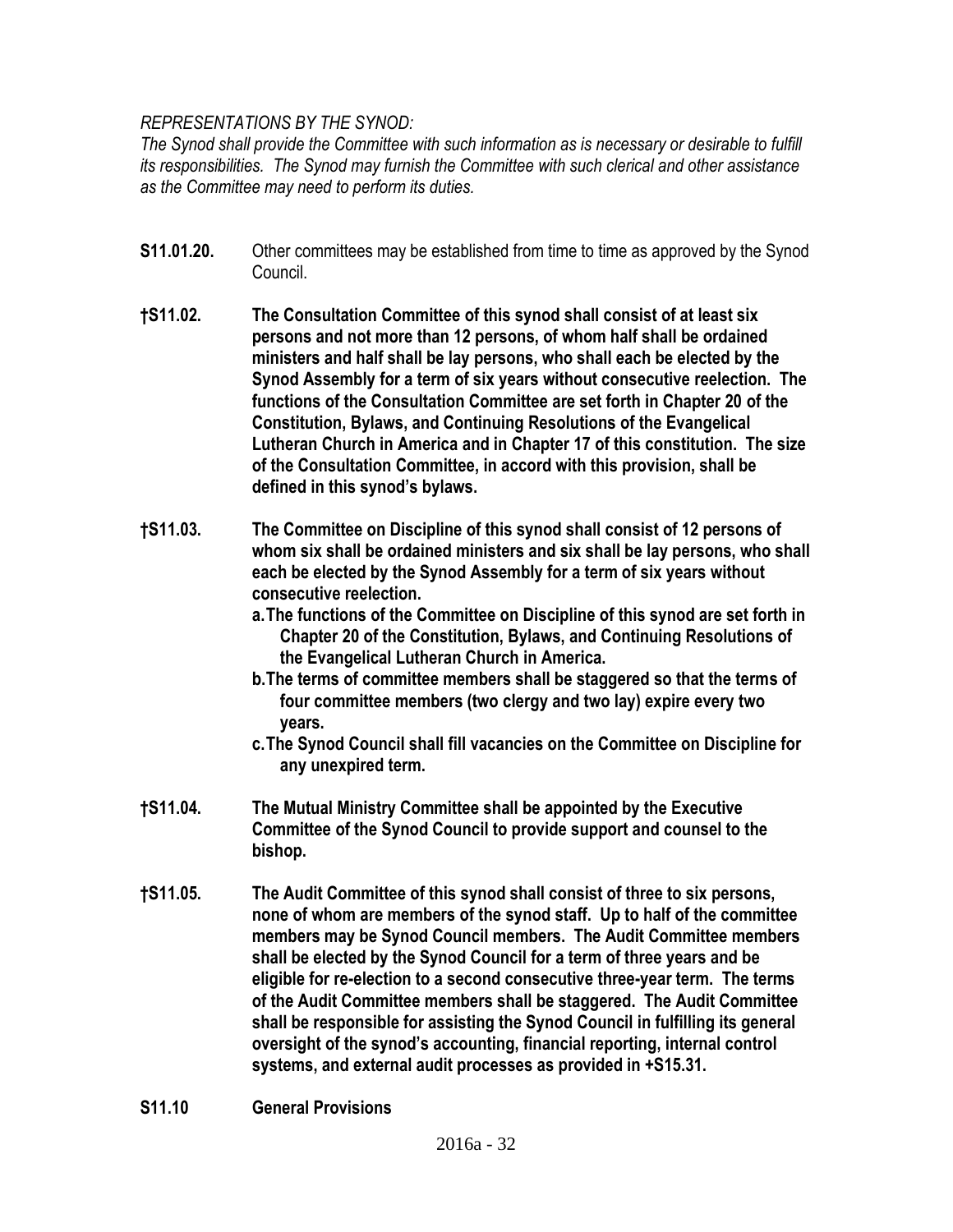**S11.11. This synod shall in its bylaws or by continuing resolution establish a process to ensure that the members of its committees and other organizational units will be persons possessing the necessary knowledge and competence to be effective members of such units, and to meet the requirements of S6.04. With the exception of ordained ministers on the roster of this synod who reside outside the territory of this synod, each member of a committee of this synod, or any other organizational unit created by this synod, shall be a voting member of a congregation of this synod.**

## **Chapter 12**

**CONFERENCES, CLUSTERS, COALITIONS, OR OTHER AREA SUBDIVISIONS**

- **†S12.01. This synod may establish conferences, clusters, coalitions, area subdivisions, and networks as appropriate within its territory and in collaboration with other synods and partners as specified in the bylaws and continuing resolutions. The purpose of such groupings shall be to foster interdependent relationships for missional purposes among congregations, synods, the churchwide organization, and other partners.**
- **S12.01.01.** The word "conference" shall refer to the territories of this synod within which congregations are located, and within which social ministry organization and church institutions may be located. The term "conference" shall also define this synod's groupings for mission purposes prescribed in Synod Constitution 6.03(h) and Chapter 12, there referred to as "conferences, clusters or coalitions."
- **S12.01.02.** The synod shall be divided into conferences in accordance with Chapter 12 of the synod constitution in order to foster interdependent relationships among congregations, institutions and synodical and churchwide units for mission purposes.
- **S12.01.03** Each conference shall develop a comprehensive plan for mission and ministry and shall assist member congregations in preparing annual ministry plans.
- **S12.01.04.** Any congregation may request reassignment to another conference, which request will be granted if approved by Synod Council.
- **S12.01.05.** Each conference shall meet in full assembly at least one time per year. Each conference shall be responsible for developing a plan for fair representation of rostered leaders, lay members of congregations, institutions, and agencies on the territory of the conference.
- **S12.01.11.** Each conference in assembly shall elect a dean who shall be a pastor under call serving within the territory of the conference. The quorum for the conference assembly at which the dean is to be elected shall consist of a majority of the congregations in the conference. The conference shall seek to assure that the representational principles stated in **+S6.04., +S6.04.A01., +S6.04.B09.,** and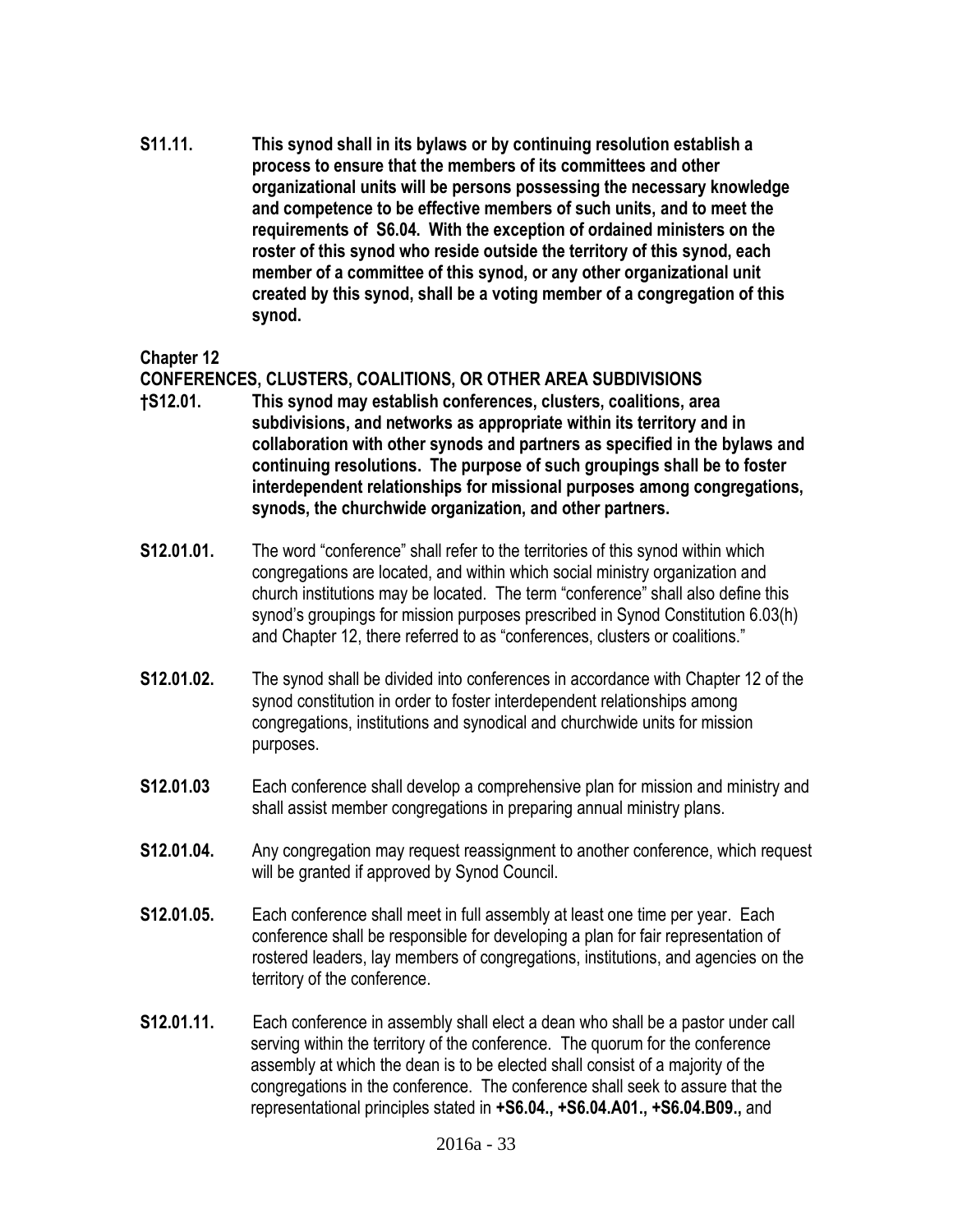**S6.04.C2.** are fulfilled. If there is no quorum for the conference assembly at which the dean is to be elected, the dean shall be appointed by the bishop of this synod in consultation with the Committee of Deans. If the conference does not call a conference assembly for the election of the dean, the bishop of this synod shall call the conference assembly.

- **S12.01.13.** The term of office for each dean shall be three years, and a dean may serve no more than two consecutive terms. In the event of a vacancy in the office of the dean, the bishop of this synod may appoint an interim dean to serve until an election can be held at the next meeting of the Conference Assembly.
- **S12.01.14.** The deans of the conferences shall constitute a committee of deans which may be convened by the bishop from time to time in order to advise and assist the bishop and to confer with the bishop as to the needs of the church on the territory of the several conferences.
- **S12.01.21.** A lay person shall be elected by each Conference Assembly to chair the assembly and to chair the Conference Executive Committee.
- **S12.01.22.** The term of office for the person elected to chair the assembly and the Conference Executive Committee shall be three years, and such person may serve no more than two consecutive terms. In the event of a vacancy, the Conference Executive Committee may appoint a person to serve until an election can be held at the next meeting of the Conference Assembly.
- **S12.01.41.** Conference Committees. Each conference shall have an Executive Committee to lead and to oversee the work of the conference, to appoint persons to each committee, and to monitor each mission concern. The committee shall be elected by the Conference Assembly and shall include the dean and the chairperson. The Conference Executive Committee shall consist of no more than one member of the same congregation at the same time, provided, however, that at its discretion the conference may provide that two members of the same congregation may serve on the Executive Committee concurrently if one of them is either the dean or the chairperson. Each conference shall determine the number of members, the terms of office, the method for filling vacancies, and the time of election of members of the committee.
- **S12.01.42.** Other committees may be designated as the need and the ability to organize them arise.

# **Chapter 13**

**CONGREGATIONS**

**†S13.01. Each congregation, except those certified as congregations of the Evangelical Lutheran Church in America by the uniting churches prior to being listed in the register of congregations of this synod, shall adopt the Model Constitution for Congregations or one acceptable to this synod, which is not in contradiction to the constitution and**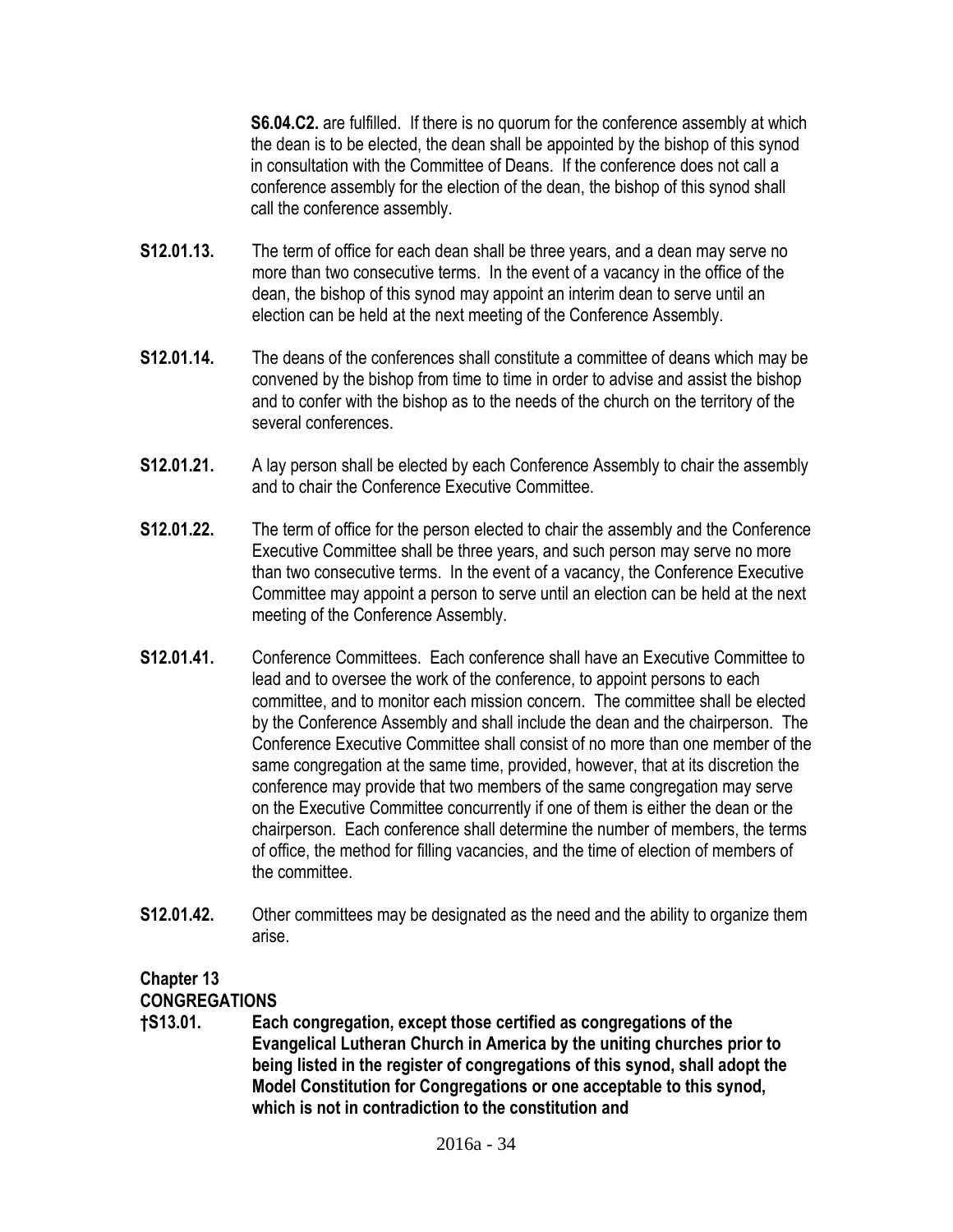**bylaws of the Evangelical Lutheran Church in America.**

**a. New congregations. A congregation newly formed by this church and any congregation seeking recognition and reception by this church shall:**

 **1) Accept the criteria for recognition and reception as a congregation of this church, fulfill the functions of the congregation, and accept the governance provisions as provided in Chapter 9 of the ELCA constitution and bylaws.**

 **2) Adopt governing documents that include fully and without alterations the Preamble, Chapter 1, where applicable, and all required provisions of Chapters 2, 3, 4, 5, 6, 7, 8, 9, 15, 16, 17, 18, and 19 in the Model Constitution for Congregations consistent with requirements of the constitutions, bylaws, and continuing resolutions of this church. Bylaws and continuing resolutions, appropriate for inclusion in these chapters and not in conflict with these required provisions in the Model Constitution for Congregations, the constitution of this synod, or the Constitution, Bylaws and Continuing Resolutions of the Evangelical Lutheran Church in America, may be adopted as described in Chapter 16 and 18 of the Model Constitution of Congregations.**

 **3) Accept the commitments expected of all congregations of the ELCA as stated in C6.01., C6.02., and C6.03., of the Model Constitution for Congregations.**

**b. Congregations from another church body. If a congregation is a member of another church body, the leaders of the congregation first should consult with the appropriate authorities of that church body before taking action to leave its current church body. After such consultation, leaders of the congregation should make contact with the ELCA synod bishop or staff where the congregation is located.**

**c. Recognition and reception. Recognition and reception into this church of transferring or independent congregations by the Evangelical Lutheran Church in America is based on the judgment of the synod and action by the synod through the Synod Council and Synod Assembly. The synod bishop shall provide for prompt reporting of such additions to the secretary of this church for addition to the register of congregations.**

**†S13.02. It shall be the responsibility of each congregation of this synod annually to choose from among its voting members laypersons to serve as members of the Synod Assembly as well as person to represent in at meetings of any conference, cluster, coalition, or other area subdivision of which it is a member. The number of persons to be elected by each congregation and other qualifications shall be as prescribed in guidelines established by this synod.**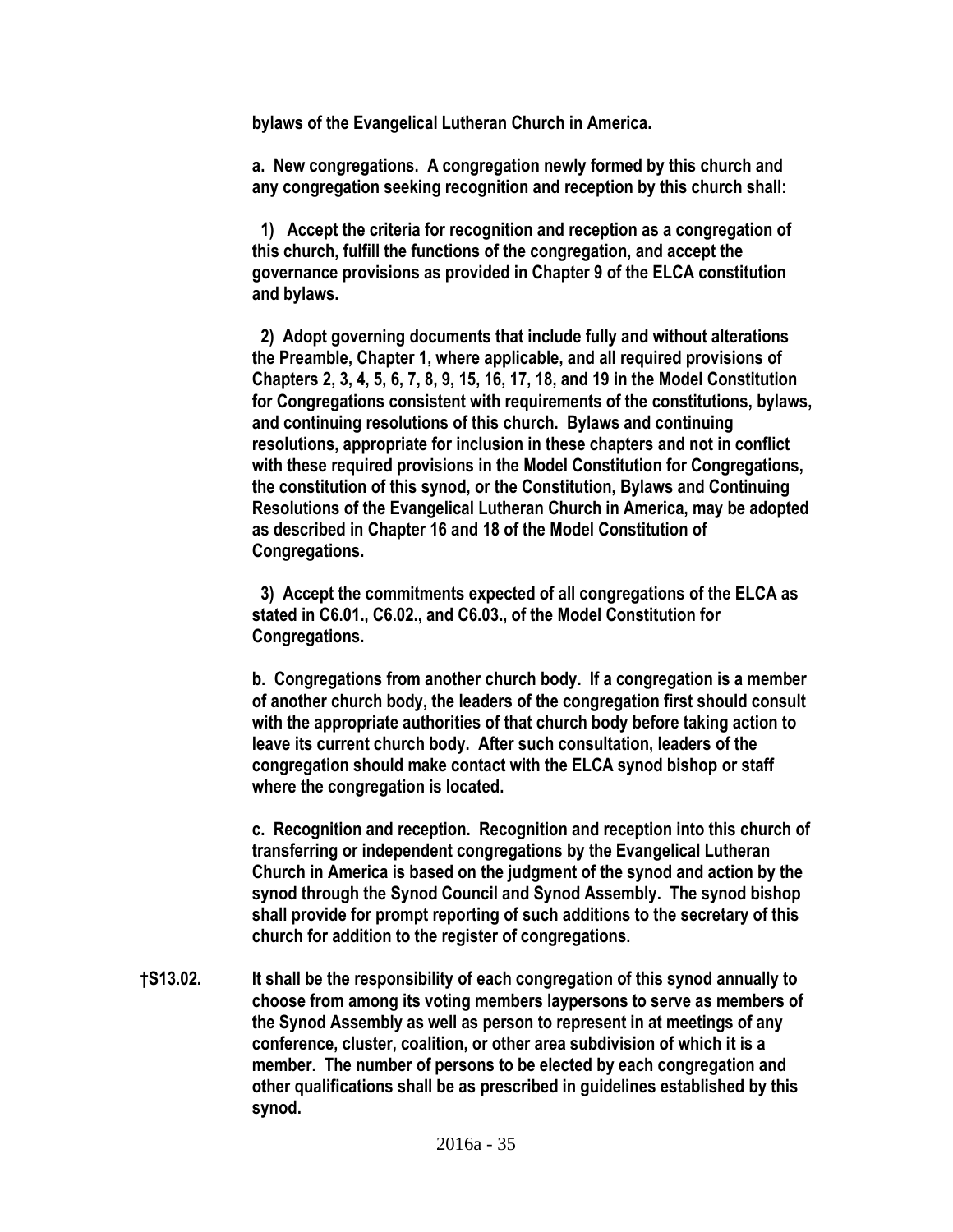- **S13.11. When a pastor or when an associate in ministry, deaconess, or diaconal minister resigns, the Congregation Council shall receive the letter of resignation, report it to the congregation, and at once notify the bishop of this synod.**
- **S.13.12. A congregation under financial obligations to its former pastor or associate in ministry, deaconess, or diaconal minister shall make satisfactory settlement of the obligation before calling a successor.**
- **†S13.19. A congregation considering a relocation shall confer with the bishop of the synod in which it is territorially located and the appropriate unit of the churchwide organization before any steps are taken leading to such action. The approval of the Synod Council shall be received before any such action is effected.**
- **†S13.20. A congregation considering development of an additional site to be used regularly for worship shall confer with the bishop of the synod in which it is territorially located and the appropriate unit of the churchwide organization before any steps are taken leading to such action.**
- **S13.21. The alignment of congregations in pastoral charges (where a pastor is under call to multiple congregations), and all alterations in any such alignment, shall be subject to approval by the Synod Assembly or by the Synod Council.**
- **†S13.22. Each congregation of the Evangelical Lutheran Church in America within the territory of this synod, except those which are in partnership with the Slovak Zion Synod, shall establish and maintain a relationship with this synod.**
- **†S13.23. Provision 9.71. of the ELCA constitution shall govern the relationship of this synod and a congregation of this synod regarding the property of the congregation. This synod may transfer or convey property to a congregation of the synod, subject to restrictions accepted by the congregation, including provision that if the Synod Council, in its sole and exclusive discretion, determines (1) that the property is not being used to serve the mission and ministry needs of this church, or (2) that the congregation has transferred, encumbered, mortgaged, or in any way burdened or impaired any right, title, or interest in the property without the prior approval of the Synod Council, then title to the property shall revert to the synod, and the congregation, upon written demand, shall reconvey the property to the synod.**
- **S13.24. If any congregation of this synod is disbanded, or if the members of a congregation agree that it is no longer possible for it to function as such, or if it is the opinion of the Synod Council that the membership of a congregation has become so scattered or so diminished in numbers as to**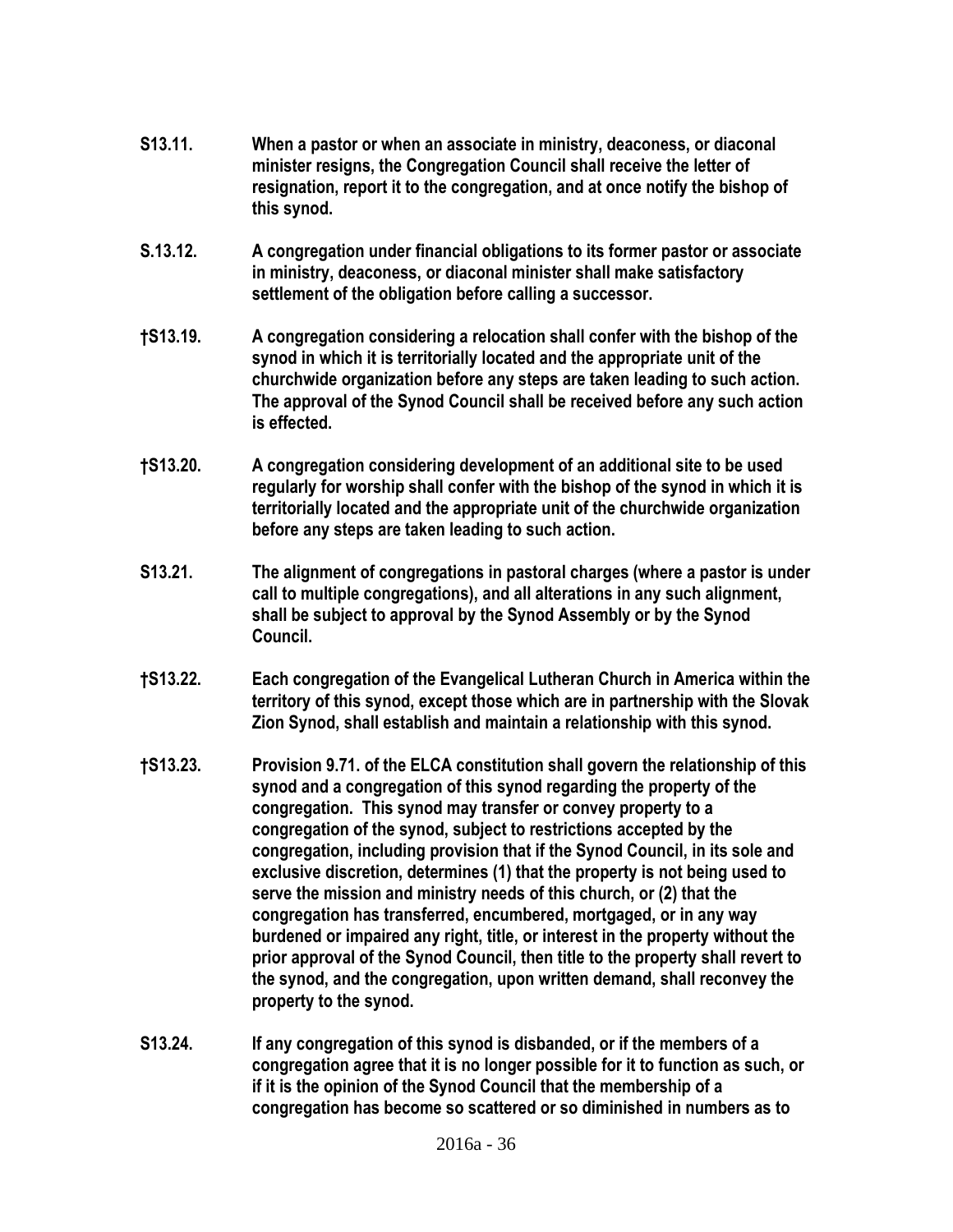**make it impractical for such congregation to fulfill the purposes for which it was organized or that it is necessary for this synod to protect the congregation's property from waste and deterioration, the Synod Council, itself or through trustees appointed by it, may take charge and control of the property of the congregation to hold, manage, and convey the same on behalf of this synod. The congregation shall have the right to appeal the decision to the Synod Assembly.**

- **S13.25. This synod may temporarily assume administration of a congregation upon its request or with its concurrence.**
- **S13.30. Discipline**
- **†S13.31. Congregations and members of congregations are subject to discipline in accordance with the provisions of Chapter 20 of the ELCA constitution and bylaws.**

## **Chapter 14**

# **ORDAINED MINISTERS AND LAY ROSTERED MINISTERS**

- **†S14.01. The time and place of the ordination of those persons properly called to congregations or extraparish service of this synod shall be authorized by the bishop of this synod.**
- **†S14.02. Consistent with the faith and practice of the Evangelical Lutheran Church in America,**
	- **a. Every ordained minister shall:**
	- **1) preach the Word;**
	- **2) administer the sacraments;**
	- **3) conduct public worship;**
	- **4) provide pastoral care; and**

 **5) speak publicly to the world in solidarity with the poor and oppressed, calling for justice and proclaiming God's love for the world.**

**b. Each ordained minister with a congregational call shall, within the congregation:**

 **1) offer instruction, confirm, marry, visit the sick and distressed, and bury the dead;**

 **2) supervise all schools and organizations of the congregation;**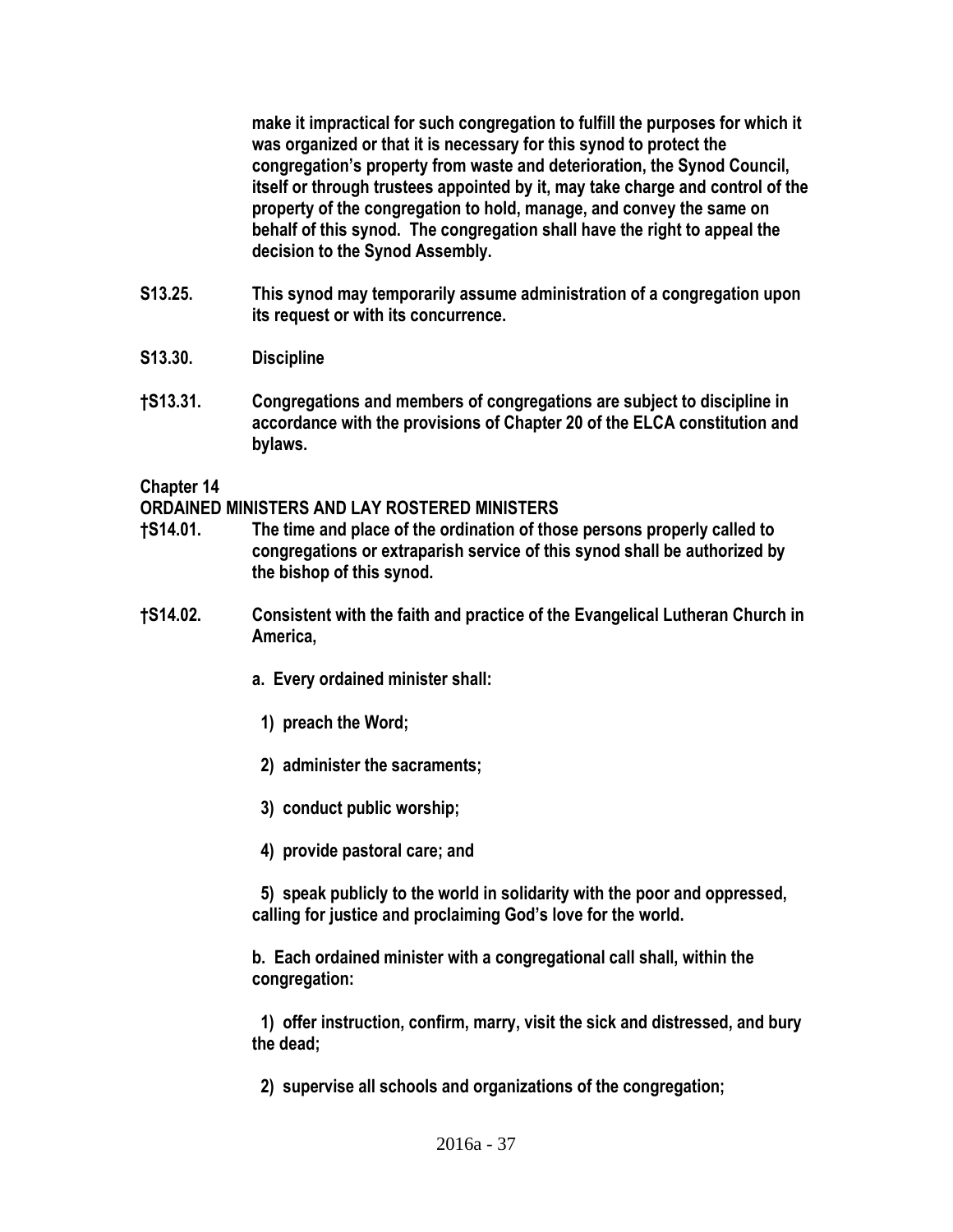- **3) install regularly elected members of the Congregation Council; and**
- **4) with the council administer discipline.**
- **c. Every pastor shall:**

 **1) strive to extend the Kingdom of God in the community, in the nation, and abroad;**

 **2) seek out and encourage qualified persons to prepare for the ministry of the Gospel;**

 **3) impart knowledge of this church and its wider ministry through distribution of its periodicals and other publications; and**

 **4) endeavor to increase the support given by the congregation to work of the ELCA churchwide organization and of this synod.**

- **S14.03. The pastor (a) shall keep accurate parochial records of baptisms, confirmations, marriages, burials, communicants, members received, members dismissed, or members excluded from the congregation, (b) shall submit a summary of such statistics annually to this synod, and (c) shall be a member of the congregation upon receipt and acceptance of the letter of call. In a parish of multiple congregations, the pastor shall hold membership in one of the congregations.**
- **S14.04. Whenever members of a congregation move to such a distance that regular attendance at its services becomes impractical, it shall be the duty of the pastor to commend them to the pastoral care of a Lutheran congregation nearer to their place of residence.**
- **S14.05. Each ordained minister on the roster of this synod shall submit a report of his or her ministry to the bishop of the synod at least 90 days prior to each regular meeting of the Synod Assembly.**
- **†S14.11. a. Each congregation of this synod shall consult the bishop of this synod before taking any steps leading to and/or the extending of a call to a prospective pastor.**

**b. For issuance of a letter of call to a pastor or pastoral candidate by a congregation of this synod in accord with ELCA constitutional provision 7.41., a two-thirds majority ballot vote shall be required of members of the congregation present and voting at a meeting regularly called for the purpose of issuing such a call.**

**c. When the congregation has voted to issue a call to a prospective pastor,**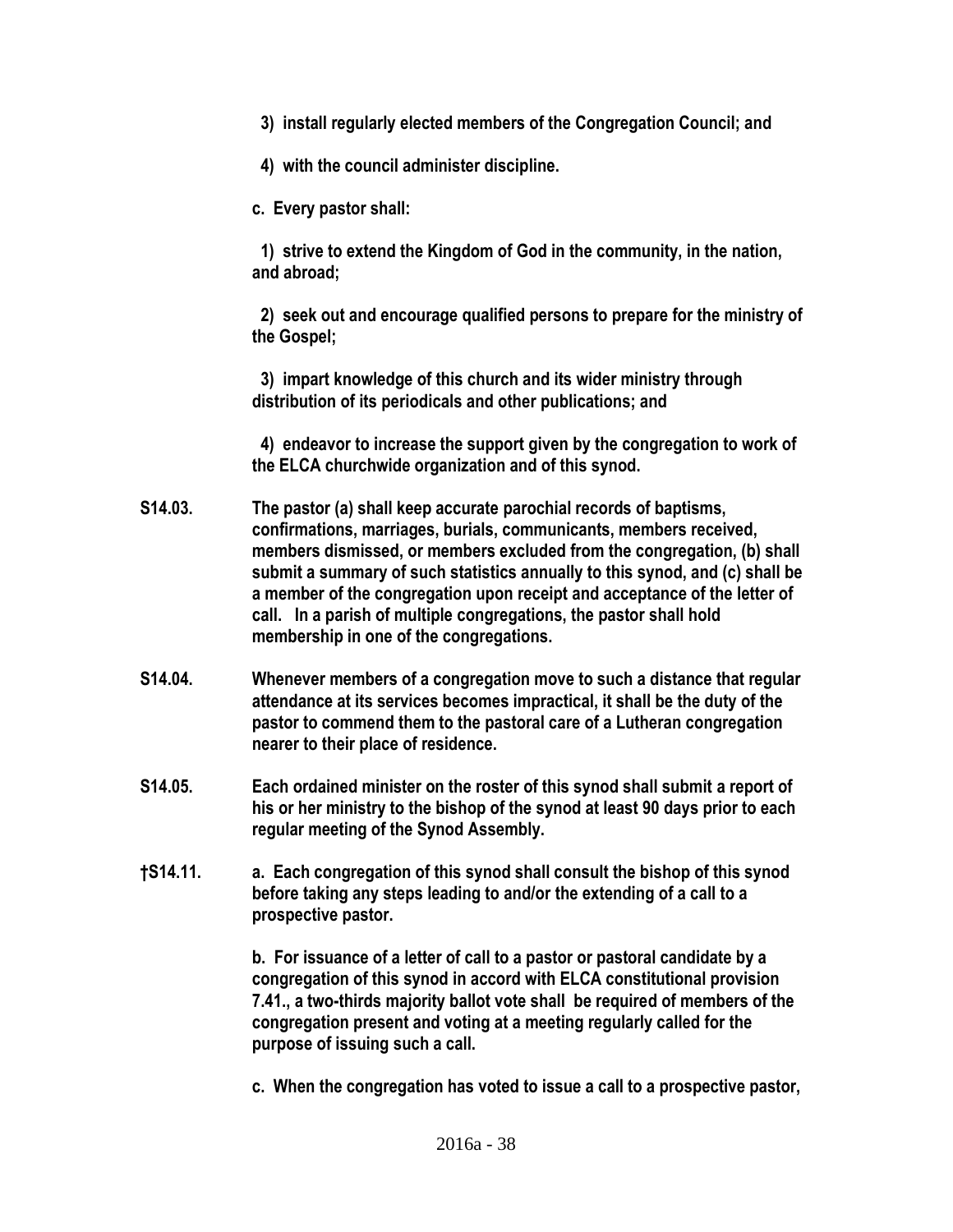**the letter of call shall be submitted to the bishop of this synod for the bishop's signature.**

- **S14.12. No ordained minister shall accept a call without first conferring the bishop of this synod. An ordained minister shall respond with an answer of acceptance or declination to a letter of a call within thirty days or receipt of such call. In exceptional circumstances with the approval of the bishop of this synod and the chair of the Congregation Council of the congregation issuing the call, an additional fifteen days may be granted to respond to a letter of call.**
- **†S14.13. a. The call of a congregation, when accepted by a pastor, shall constitute a continuing mutual relationship and commitment which shall be terminated only by death or, following consultation with the synodical bishop and for the following reasons:**
	- **1) mutual agreement to terminate the call or the completion of a call for a specific term;**
	- **2) resignation of the pastor, which shall become effective, unless otherwise agreed, no later than 30 days after the date on which it was submitted;**
	- **3) inability to conduct the pastoral office effectively in that congregation in view of local conditions;**
	- **4) physical disability or mental incapacity of the pastor;**
	- **5) suspension of the pastor through discipline for more than three months;**
	- **6) resignation or removal of the pastor from the roster of ordained ministers of this church;**
	- **7) termination of the relationship between this church and the congregation;**
	- **8) dissolution of the congregation or the termination of a parish arrangement; or**
	- **9) suspension of the congregation through discipline for more than six months.**
	- **b. When allegations of physical disability or mental incapacity of the pastor under paragraph a.4) above, or ineffective conduct of the pastoral office under paragraph a.3) above, have come to the attention of the bishop of this synod,**
	- **1) the bishop in his or her sole discretion may investigate such conditions personally together with a committee of two ordained ministers and one layperson, or**
	- **2) when such allegations have been brought to the synod's attention by an official recital of allegations by the congregation council or by a petition signed by at least one-third of the voting members of the congregation, the bishop personally shall investigate such conditions together with a committee of two ordained ministers and one layperson.**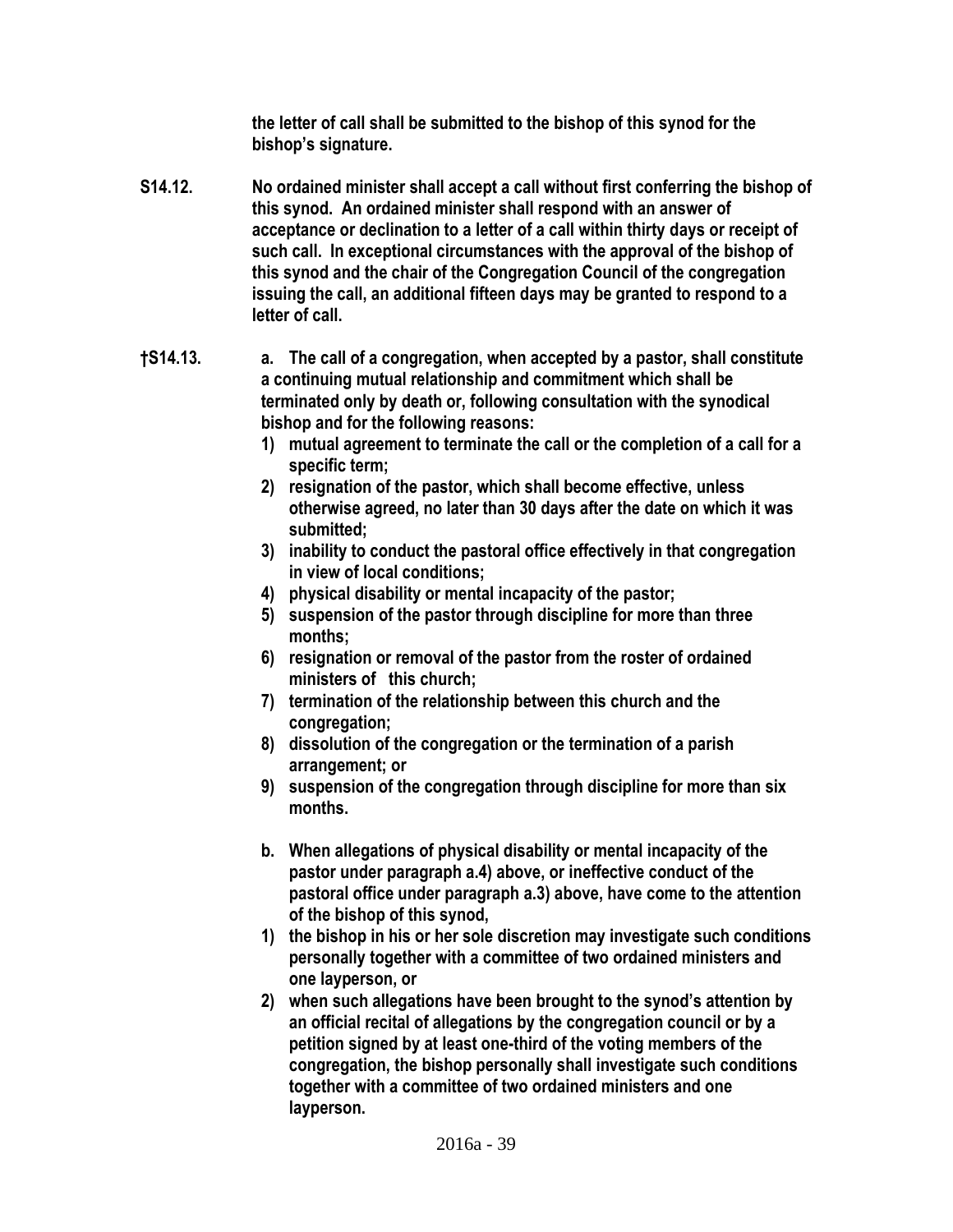**c. In case of alleged physical disability or mental incapacity under paragraph a.4) above, the bishop's committee shall obtain and document competent medical opinion concerning the pastor's condition. When a disability or incapacity is evident to the committee, the bishop of this synod may declare the pastorate vacant and the pastor shall be listed on the clergy roster as disabled. Upon removal of the disability and the restoration of the pastor to health, the bishop shall take steps to enable the pastor to resume the ministry, either in the congregation last served or in another appropriate call.**

**d. In the case of alleged local difficulties that imperil the effective functioning of the congregation under paragraph a.3) above, the bishop's committee shall endeavor to hear from , all concerned persons, after which the bishop together with the committee shall present their recommendations first to the pastor and then to the congregation. The recommendations of the bishop's committee must address whether the pastor's call should come to an end and, if so, may suggest appropriate severance arrangements. The committee may also propose other actions that should be undertaken by the congregation and by the pastor, if appropriate. If the pastor and congregation agree to carry out such recommendations, no further action need be taken by the synod.**

**e. If either party fails to assent to the recommendations of the bishop's committee concerning the pastor's call, the congregation may dismiss the pastor only at a legally called meeting after consultation with the bishop, either (a) by a two-thirds majority vote of the voting members present and voting where the bishop and the committee did not recommend termination of the call, or (b) by a simple majority vote of the voting members present and voting where the bishop and the committee recommended termination of the call.**

**f. If, in the course of proceedings described in paragraph c. or paragraph d. above, the bishop's committee concludes that there may be grounds for disciplinary action, the committee shall make recommendations concerning disciplinary action in accordance with the provisions of the this church's constitution, bylaws, and continuing resolutions.**

- **†S14.14. Ordained ministers shall respect the integrity of the ministry of congregations which they do not serve and shall not exercise ministerial functions therein unless invited to do so by the pastor, or if there is no duly called pastor, then by the interim pastor in consultation with the Congregation Council.**
- **†S14.15. The parochial records of all baptisms, confirmations, marriages, burials, communicants, members received, members transferred or dismissed, members who have become inactive, or members excluded from the**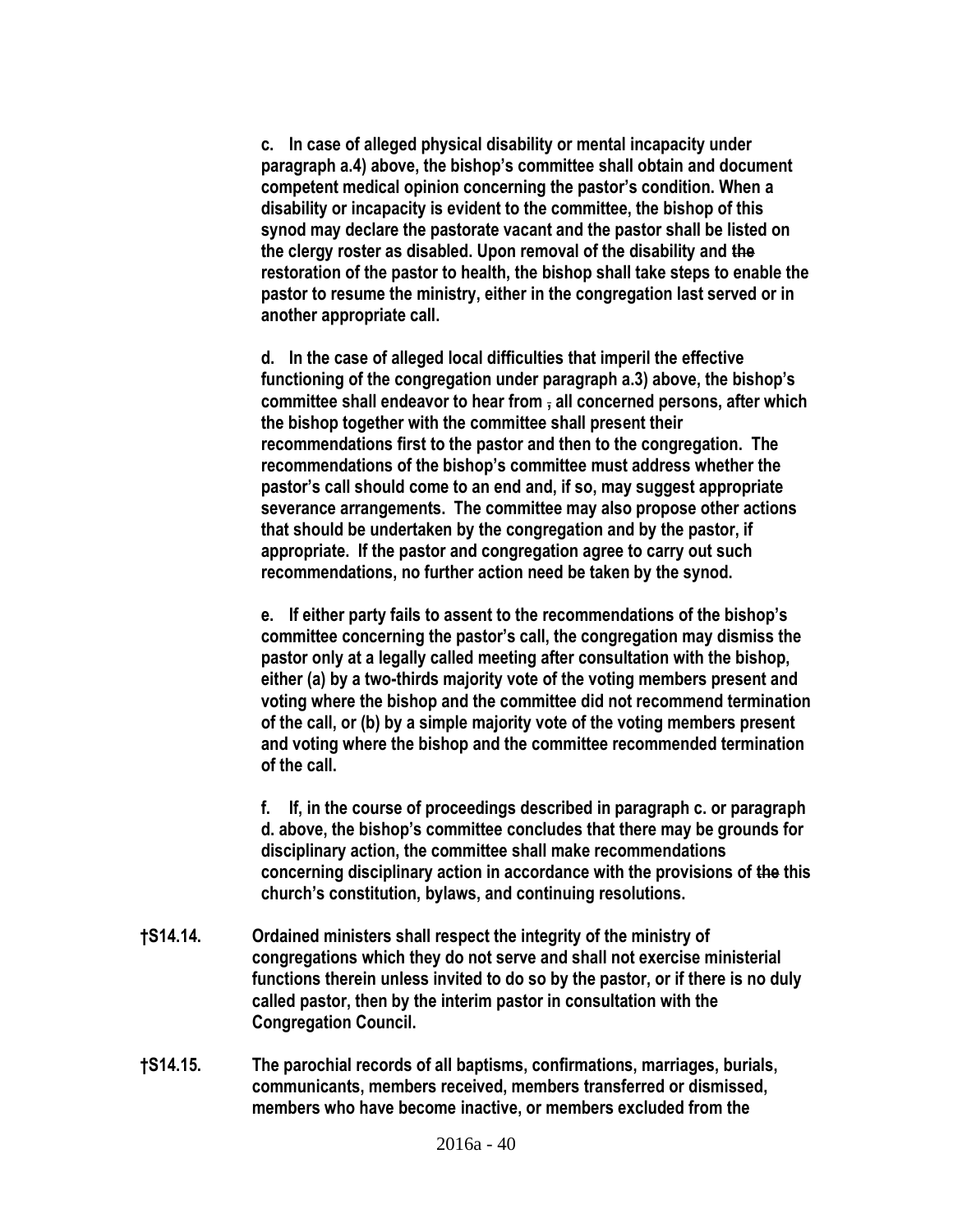**congregation shall be kept accurately and permanently. They shall remain the property of each congregation. At the time of the closure of a congregation, such records shall be sent to the regional archives. The secretary of the congregation shall attest to the bishop of this synod that such records have been place in his/her hands in good order by a departing pastor before:**

- **a. installation in another field of labor, or**
- **b. the issuance of a certificate of dismissal or transfer.**
- **†S14.16. The pastor shall make satisfactory settlement of all financial obligations to a former congregation before:**
	- **a. installation in another field of labor, or**
	- **b. the issuance of a certificate of dismissal or transfer.**
- **†S14.17. During service to a congregation, an interim pastor shall have the rights and duties in the congregation of a regularly called pastor. The interim pastor may delegate the same in part to an interim a supply pastor with the consent of the bishop of this synod. The interim pastor and any ordained ministers who may assist shall refrain from exerting influence in the selection of a pastor. Upon completion of service, the interim pastor shall certify to the bishop of this synod that the parochial records, for the period for which the interim pastor was responsible, are in order.**
- **†S14.18. With the approval of the synodical bishop expressed in writing, which sets forth a clear statement of the purpose to be served by such a departure from the normal rule of permanency of the call as expressed in 14.13., a congregation may call a pastor for specific term of years. Details of such calls shall be in writing setting forth the purpose and conditions involved. Prior to the completion of a term, the bishop of this synod or a representative of the bishop shall meet with the pastor and representatives of the congregations for a review of the call. Such call may also be terminated before its expiration in accordance with the provisions of 14.13.**
- **S14.21. All ordained ministers under a call shall attend meetings of the Synod Assembly, and the pastors of congregations shall also attend the meetings of the conference, cluster, coalition, or other area subdivision to which the congregations belong.**
- **S14.22 The provisions in the churchwide documents and such provisions as may be developed by the appropriate churchwide unit governing associates in ministry shall apply in this synod.**
- **S14.30. Official Rosters of Laypersons**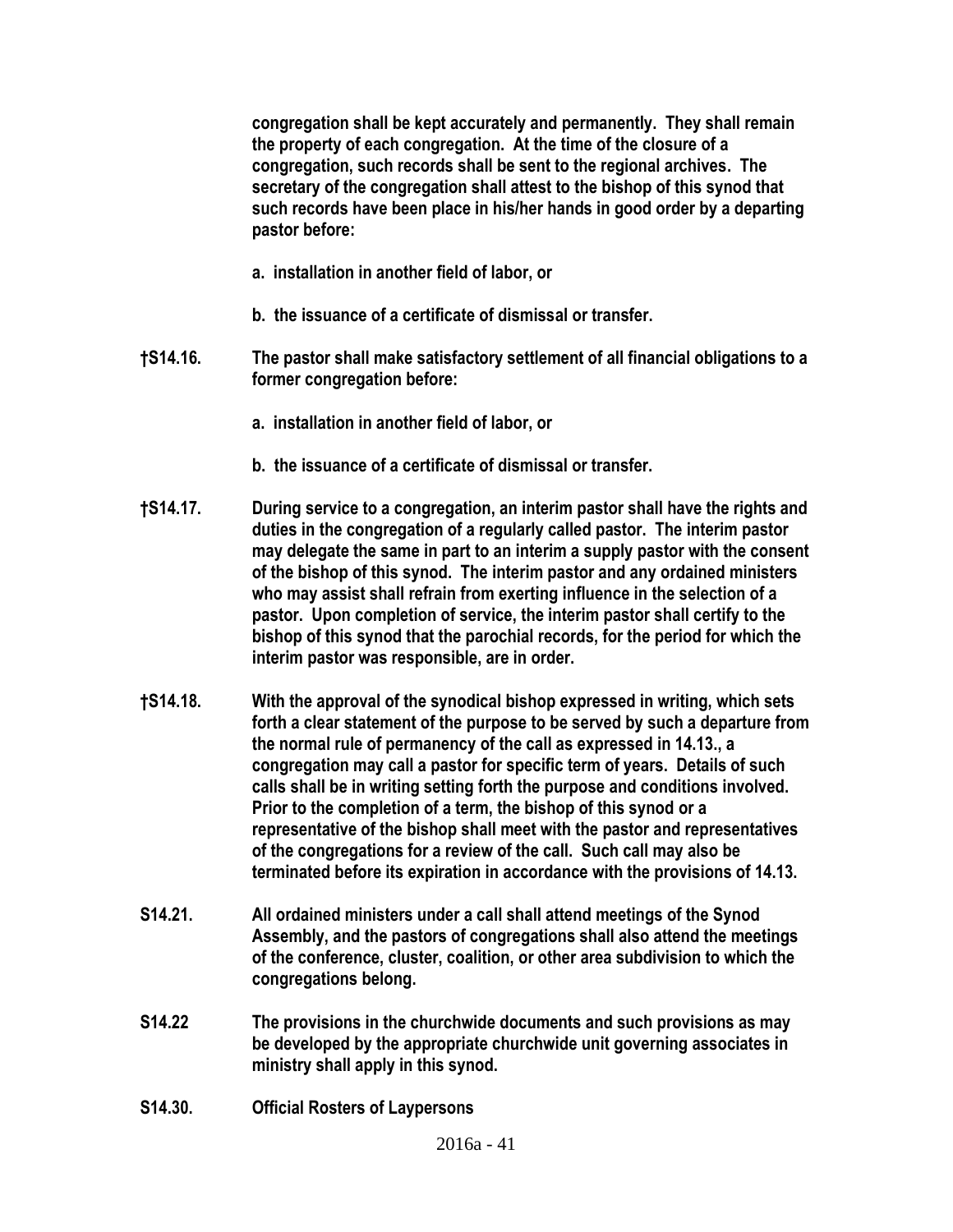**†S14.31 The provisions in the churchwide documents and such provisions as may be developed by the appropriate churchwide unit governing associates in ministry, deaconesses and diaconal ministers of this church shall apply in this synod.**

> **a. When a congregation of this synod desires to call an associate in ministry, deaconess or diaconal minister or a candidate for these official rosters of lay persons of this church:**

 **1) Such a congregation of this synod shall consult the synodical bishop before taking any steps leading to extending such a call.**

 **2) Issuance of such a letter of call shall be in accord with criteria, policies and procedures developed by the Division of Ministry, reviewed by the Conference of Bishops, and adopted by the Church Council of the Evangelical Lutheran Church in America.**

 **3) When the congregation has voted to issue a call to an associate in ministry, deaconess or diaconal minister, the letter of call shall be submitted to the bishop of this synod for the bishop's signature.**

**b. An associate in ministry, deaconess or diaconal minister shall confer with the bishop of this synod before accepting a call within this synod.**

**c. The call of a congregation, when accepted by an associate in ministry, deaconess or diaconal minister, shall constitute a continuing mutual relationship and commitment which, except in the case of the death of the individual, shall be terminated only following consultation with the synodical bishop in accordance with policy developed by the Division for Ministry, reviewed by the Conference of Bishops, and adopted by the Church Council of the Evangelical Lutheran Church in America.**

**d. Associate in ministry, deaconesses and diaconal ministers on the roster of this synod who are serving under call shall attend meetings of the Synod Assembly.**

## **Chapter 15**

## **FINANCIAL MATTERS**

**†S15.01. The fiscal year of this synod shall be February 1 through January 31.**

**†S15.11 Since the congregations, synods, and churchwide organizations are interdependent units that share responsibility in God's mission, all share in the responsibility to develop, implement, and strengthen the financial support program of the whole church. The gifts and offerings of the members of the Evangelical Lutheran Church in America are given to support all parts of this church and thus partnership in this church should**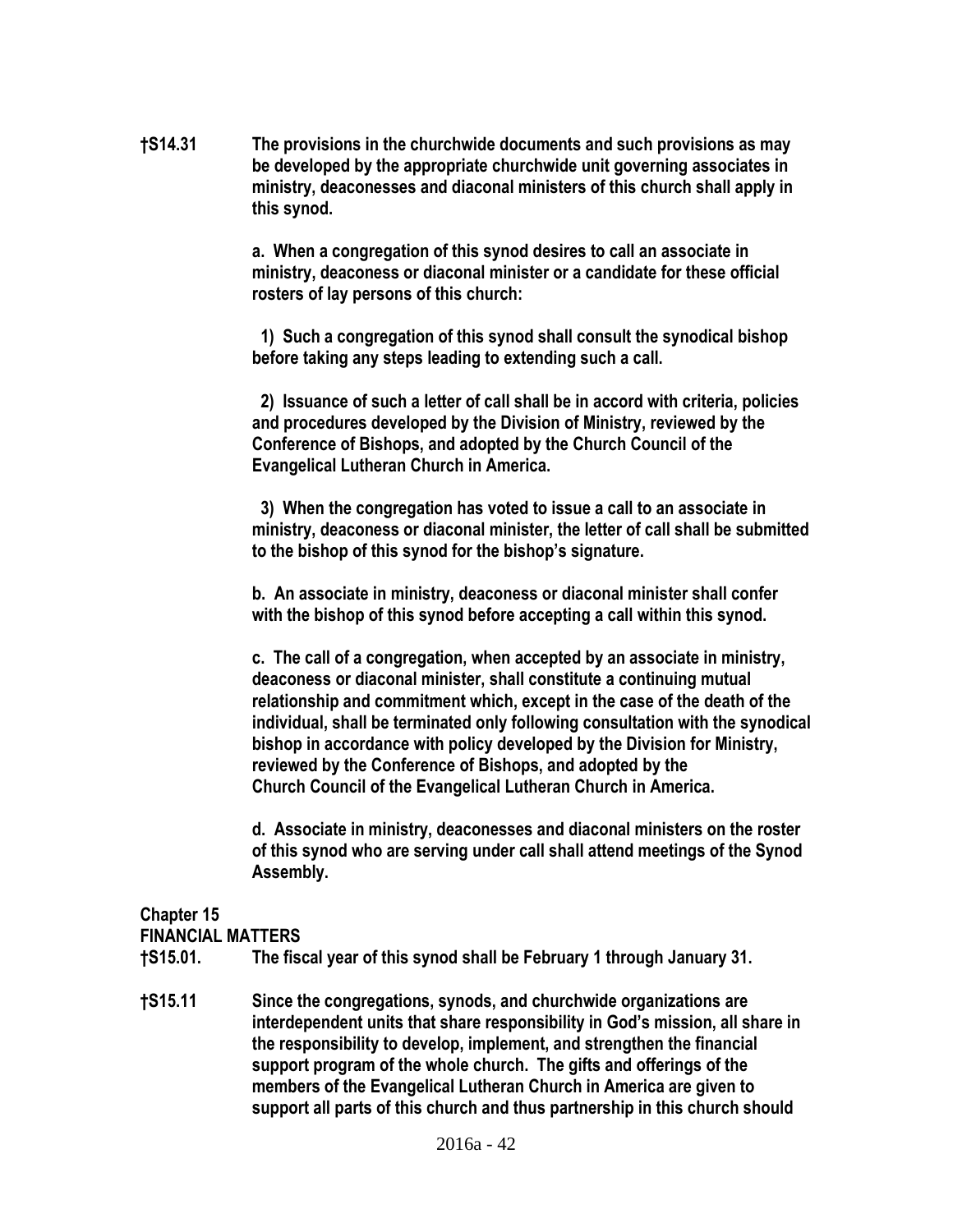**be evidenced in determining each part's share of the gifts and offerings. Therefore:**

**a. The mission of this church beyond the congregation is to be supported by such a proportionate share of each congregation's annual budget as each congregation determines. This synod shall develop guidelines for determining "proportionate share", and shall consult with congregational leaders to assist each congregation in making its determination.**

**b. This synod shall receive the proportionate share of the mission support from its congregations, and shall transmit that percentage of each congregation's mission support as determined by the Churchwide Assembly to the treasurer of the Evangelical Lutheran Church in America.**

- **†S15.12. The annual budget of this synod shall reflect the entire range of its own activities and its commitment to partnership funding with other synods and the churchwide organization. Unless an exception is granted upon the request of this synod by the Church Council, each budget shall include the percentage of congregational mission support assigned to it by the Churchwide Assembly.**
- **S15.13. On the basis of estimated income, the Synod Council shall authorize expenditures within the budget for the fiscal year. Expenditure authorizations shall be subject to revision, in light of changing conditions, by the Synod Council.**
- **S15.14. Except when such procedure would jeopardize current operations, a reserve amounting to no more than 16% of the sum of the amounts scheduled in the next year's for regular distribution to synodical causes shall be carried forward annually for disbursements in the following year in the interest of making possible a more even flow of income to such causes. The exact number of dollars to be held in reserve shall be determined by the Synod Council.**
- **S15.21. No appeal to a congregation of this or any other synod of the Evangelical Lutheran Church in America for the raising of funds shall be conducted by other congregations or organizations related to or affiliated with this synod without the consent of the Synod Assembly or the Synod Council.**
- **†S15.31. This synod shall arrange to have an annual audit of its financial records conducted by a certified public accountant firm recommended by the synod Audit Committee and approved by the Synod Council. The audited annual financial report shall be submitted by this synod to the churchwide Office of the Treasurer and to the congregations of this synod. The financial reports shall be in the format approved from time to time by the churchwide Office of the Treasurer.**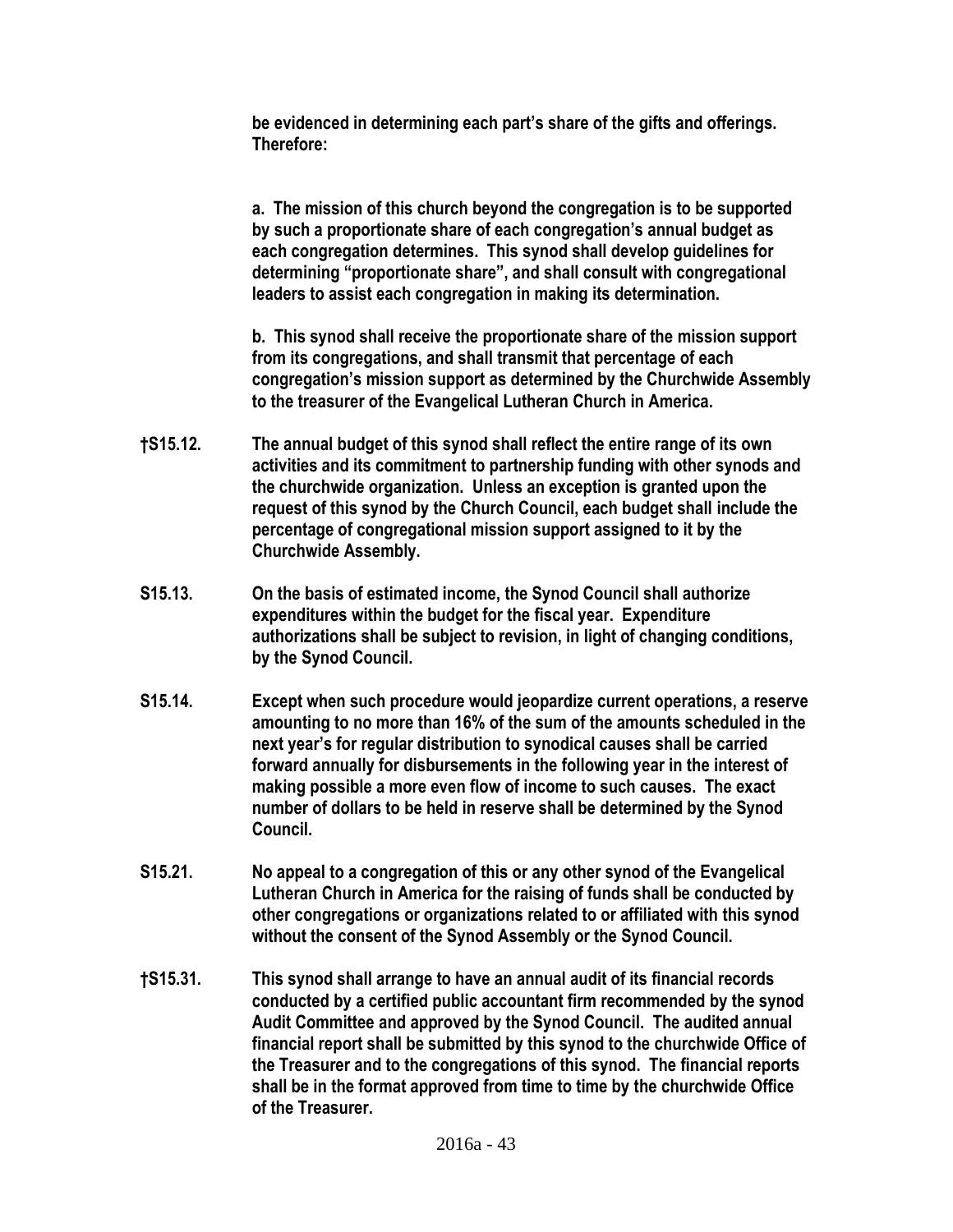**S15.32 This synod shall maintain adequate, continuous insurance coverage in accordance with standards recommended by the churchwide organization. Insurance programs offered or endorsed by the churchwide organization shall be deemed to fulfill this obligation.**

# **Chapter 16 INDEMNIFICATION**

**†S16.01. Subject to the limitations and duties imposed by law, each person who is or was made or threatened to be made a party to any proceeding by reason of the present or former capacity of that person as a Synod Council member, officer, employee, or committee member of this synod shall be indemnified against all costs and expenses incurred by that person in connection with the proceeding. Indemnification of any person by reason of that person's capacity as a director, officer, employee, or committee member of any organization, regardless of its form or relationship to this synod, is subject to the provisions of section +S16.02.**

> **a. The term "proceeding" means a threatened, pending, or completed lawsuit, whether civil or criminal, an administrative or investigative matter, arbitration, mediation, alternative dispute resolution, or any other similar legal or governmental action. Except as otherwise required by law, the term "proceeding" does not include (a) any action by this synod against the individual seeking indemnification, or (b) subject to +S16.04., a disciplinary hearing or related process described in Chapter 20 of the** *Constitution, Bylaws, and Continuing Resolutions of the Evangelical Lutheran Church in America.*

**b. The term "indemnification" includes reimbursement and advances of costs and expenses for judgments, penalties, fines, settlements, excise taxes, reasonable attorneys' fees, disbursements, and similar required expenditures.**

- **S16.01.01** No member of the Synod Council shall be personally liable for monetary damages as such for any action taken, or any failure to take action, unless that member has breached or failed to perform the duties of his or her office under the guidelines set forth in Section 8363 of the Directors' Liability Act of Pennsylvania, Act No. 145 of November 28, 1986, herein fully incorporated reference (relating to standard of care and justifiable reliance), and unless such breach or failure to perform constitutes self-dealing, willful misconduct, or recklessness.
- **†S16.02. Whenever a person who, while a Synod Council member, officer, committee member, or employee of this synod, is or was serving at the request of this synod as (or whose duties in that position involve or involved service in the capacity of) a director, officer, partner, trustee, employee, or agent of another organization, is or was made or threatened to be made a party to a**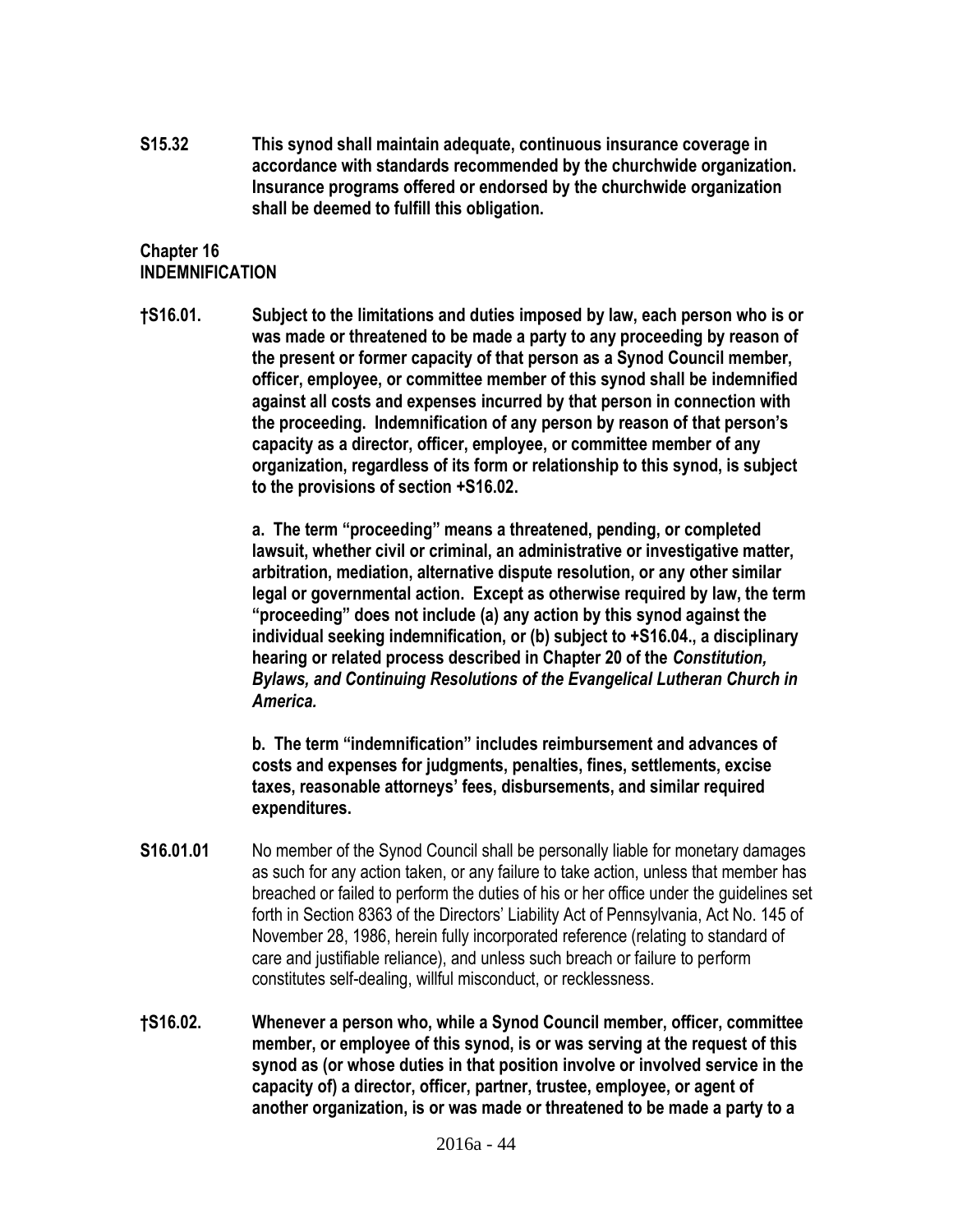**proceeding by reason of such capacity, then such person shall be entitled to indemnification only if (a) the Synod Council has established a process for determining whether a person serving in the capacity described in this section shall be entitled to indemnification in any specific case, and (b) that process has been applied in making a specific determination that such person is entitled to indemnification.**

- **†S16.03. This synod may purchase and maintain insurance on behalf of itself or any person entitled to indemnification pursuant to this chapter against any liability asserted against and incurred by this synod or by such other person in or arising from a capacity described in +S16.01. or +S16.02.**
- **†S16.04. When written charges against an ordained minister or a layperson on an official roster of this church are made in disciplinary proceedings under Chapter 20 of the** *Constitution, Bylaws, and Continuing Resolutions of the Evangelical Lutheran Church in America* **by the synodical bishop or when written charges against a congregation are made in disciplinary proceedings by the Synod Council or the synodical bishop, and the discipline hearing committee determines that no discipline shall be imposed, then if such determination is not reversed or set aside on appeal indemnification shall be made by the synod to the accused for reasonable attorney's fees and other reasonable expenses related to the defense of the charges. The determination of the reasonableness of such fees and expenses shall be decided by the Synod Council.**

# **Chapter 17**

## **ADJUDICATION**

- **†S17.01. The synodical bishop and the Executive Committee of this synod shall be available to give counsel when disputes arise within this synod.**
- **†S17.02. The synodical bishop and the Executive Committee of the Synod Council shall receive expressions of concern from ordained ministers, associates in ministry or other persons on the official lay rosters of this church, congregations, and organizations within this synod; provide a forum in which the parties concerned can seek to work out matters causing distress or conflict; and make appropriate recommendations for their resolution. When the matter at issue cannot be resolved in this manner, the prescribed procedures for investigation, decision, appeal, and adjudication shall be followed. Allegations or charges that could lead to the discipline of an ordained minister or a person on the official lay roster of this church shall not be addressed by the Executive Committee but shall be resolved through the disciplinary process set forth in the Constitution, Bylaws, and Continuing Resolutions of the Evangelical Lutheran Church in America.**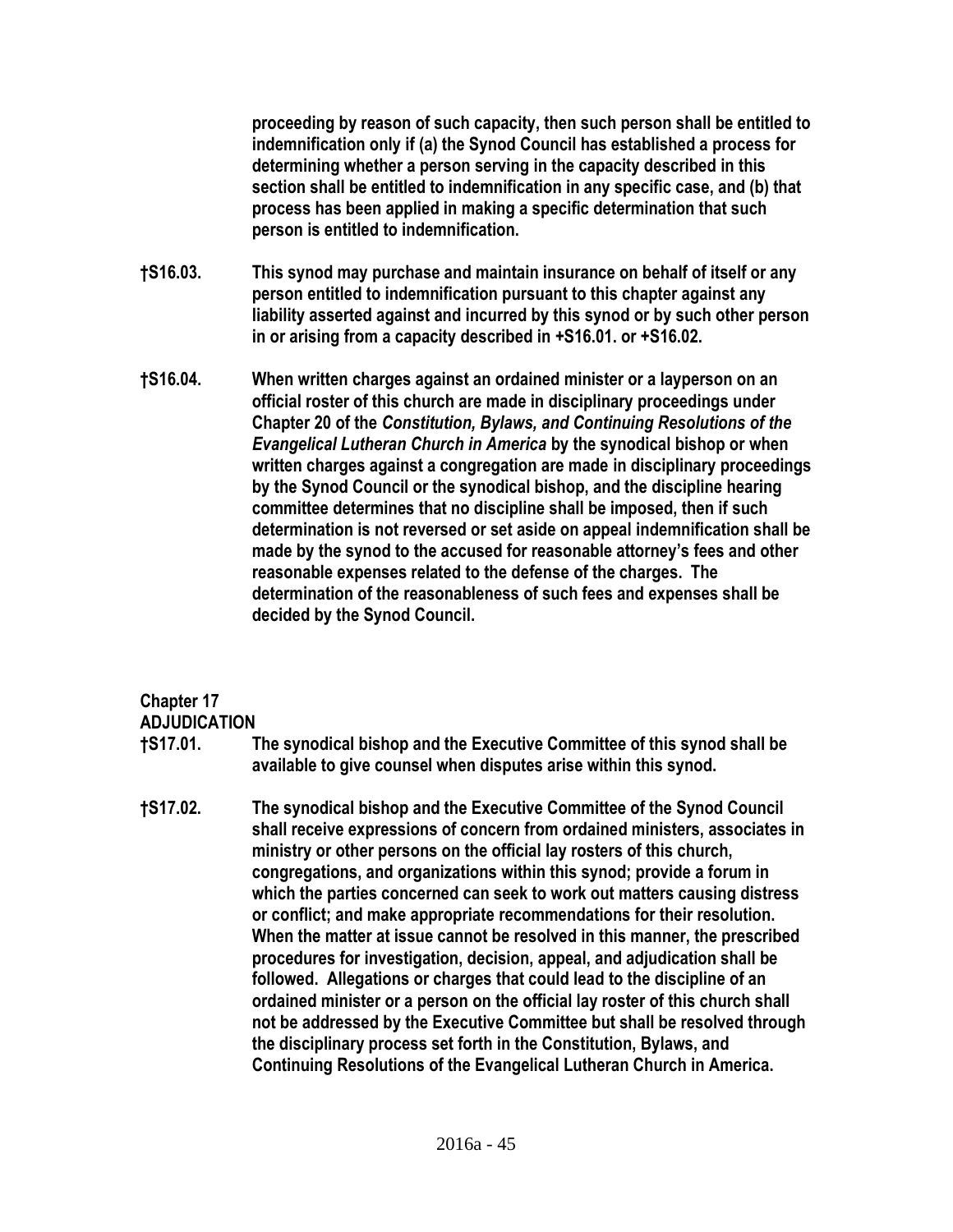- **†S17.03. When there is disagreement among units of this synod on a substantive issue that cannot be resolved by the parties, the aggrieved party or parties may appeal to the synodical bishop and the Executive Committee of the Synod Council for a consultation. If this consultation fails to resolve the issue, a petition may be addressed by the parties to the Synod Council requesting it to arbitrate the issue. The decision of the Synod Council shall be final.**
- **†S17.04. When a component or beneficiary of a synod has a disagreement on a substantive issue that it cannot resolve it may address an appeal to the synodical bishop and the Executive Committee of the Synod Council. In this case the decision of the Executive Committee shall prevail, except that upon the motion of a member of the Synod Council, the decision shall be referred to the Synod Council for final action.**
- **S17.10. Adjudication in a Congregation.**
- **†S17.11. When there is a disagreement among actions within a congregation on a substantive issue that cannot be resolved by the parties, members of a congregation shall have access to the synodical bishop for consultation after informing the chair of the Congregation Council of the intent. If the consultation fails to resolve the issue(s), the Consultation Committee of this synod shall consider the matter. If the Consultation Committee of this synod shall fail to resolve the issue(s), the matter shall be referred to the Synod Council, whose decision shall be final.**

# **Chapter 18 AMENDMENTS, BYLAWS AND CONTINUING RESOLUTIONS**

- **†S18.10. Amendments to the Constitution.**
- **†S18.11. Certain sections of this constitution incorporate and record therein required provisions of the constitution and bylaws of this church. If such provisions are amended by the Churchwide Assembly, corresponding amendments shall be introduced at once to this constitution by the secretary of this synod upon receipt of formal certification thereof from the secretary of the Evangelical Lutheran Church in America.**
- **†S18.12. Whenever the secretary of the Evangelical Lutheran Church in America officially informs the synod that the Churchwide Assembly has amended the constitution for synods, this constitution may be amended to reflect any such amendment by a simple majority vote at any subsequent meeting of the Synod Assembly without presentation at a prior Synod Assembly. An amendment that is identical to a provision of the Constitution for Synods shall be deemed to have been ratified upon its adoption by this synod. The Church Council, through the secretary of this church, shall be given prompt notification of its adoption.**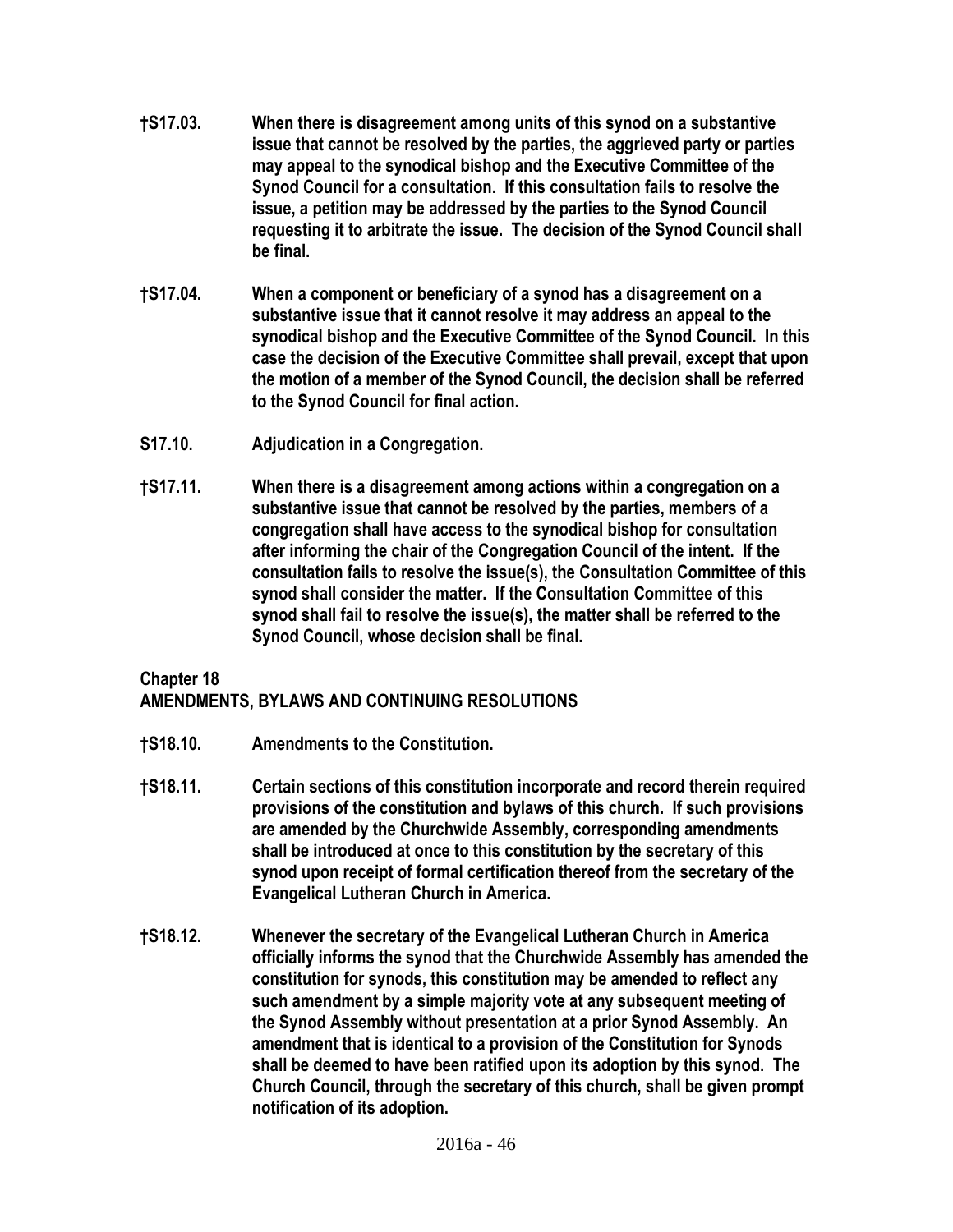**†S18.13. Other amendments to this constitution may be adopted by this synod through either of the following procedures:**

> **a. An amendment may be adopted by two-thirds vote at a regular meeting of the Synod Assembly after having been presented in writing at the previous regular meeting of the Synod Assembly over the signatures of at least fifteen members and having been approved by a two-thirds vote of the voting members present and voting at such a regular meeting of the Synod Assembly.**

> **b. The Synod Council may propose an amendment, with notice to be sent to the congregations of this synod at least six months prior to the next regular meeting of the Synod Assembly. Such an amendment shall require for adoption a two-thirds vote of the voting members present and voting at such a regular meeting of the Synod Assembly. All such amendments shall become effective upon ratification by the Churchwide Assembly or by the Church Council.**

- **†S18.20. Amendments to Bylaws.**
- **†S18.21. This synod may adopt bylaws not in conflict with this constitution or with the constitution and bylaws of the churchwide organization. This synod may amend its bylaws at any meeting of the Synod Assembly by a two-thirds vote of voting members of the Synod Assembly present and voting. Newly adopted bylaws and amendments to existing bylaws shall be reported to the secretary of this church.**
- **S18.21.01.** The words and phrases used in the bylaws shall have the meanings attributed to them in the constitution unless a different meaning clearly appears from a particular context or from a specific definition set forth in this chapter.
- **†S18.30. Amendments to Continuing Resolutions**
- **†S18.31 This synod may adopt continuing resolutions not in conflict with this constitution or its bylaws or the constitution, bylaws, and continuing resolutions of the churchwide organization. Such continuing resolutions may be adopted or amended by a majority vote of the Synod Assembly or by a two-thirds vote of the Synod Council. Newly adopted continuing resolutions and amendments to existing continuing resolutions and amendments to existing continuing resolutions shall be reported to the secretary of this church.**

# **Chapter 19 CONTINUING RESOLUTIONS OF PREDECESSOR SYNODS**